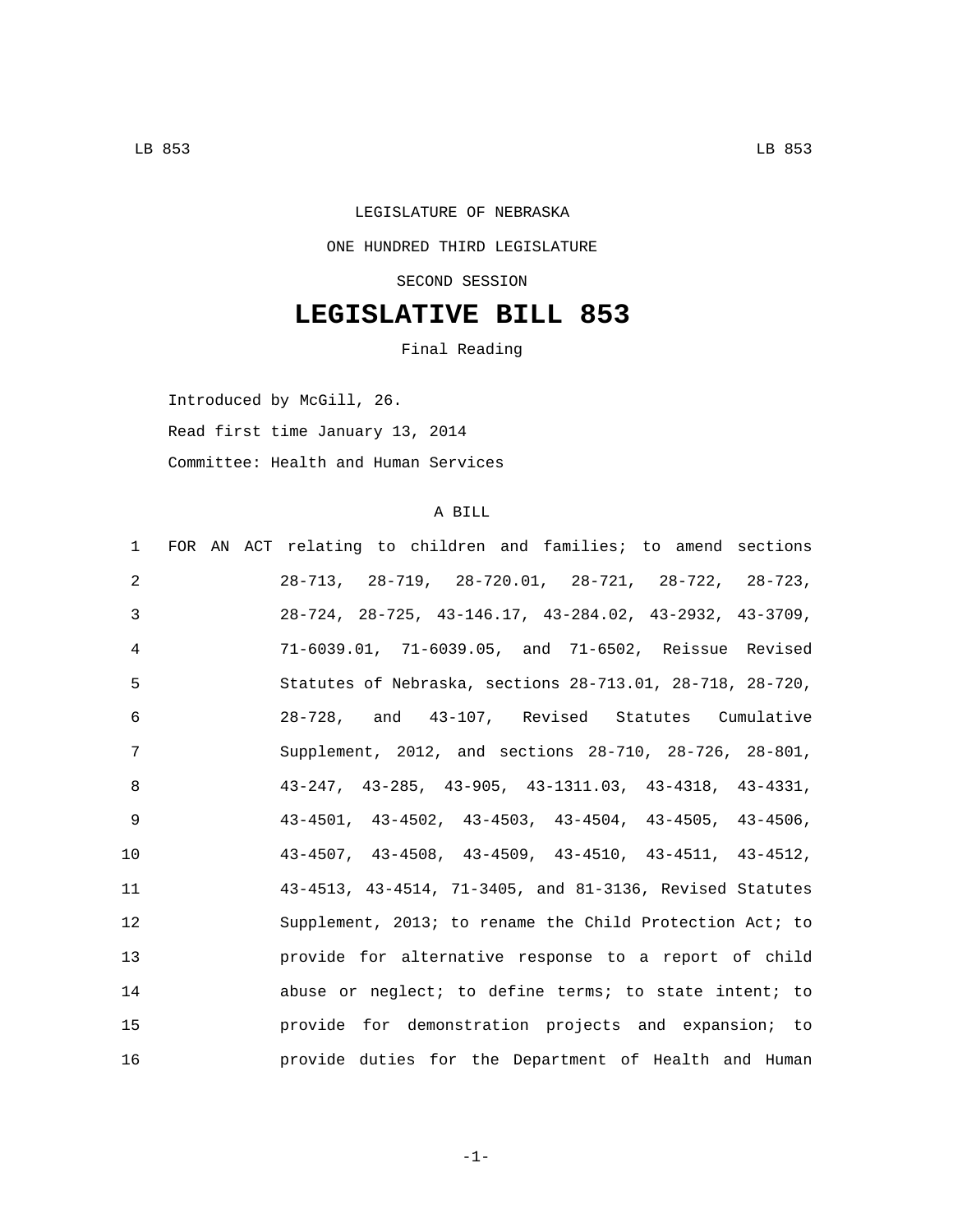| $\mathbf{1}$   | Services and the Inspector General; to change terminology |
|----------------|-----------------------------------------------------------|
| 2              | regarding the central register of child abuse and         |
| 3              | neglect; to eliminate obsolete provisions; to change and  |
| $\overline{4}$ | rename the Young Adult Voluntary Services and Support     |
| 5              | Act; to rename an advisory committee; to require training |
| 6              | for case managers as prescribed; to harmonize provisions; |
| 7              | and to repeal the original sections.                      |
| 8              | Be it enacted by the people of the State of Nebraska,     |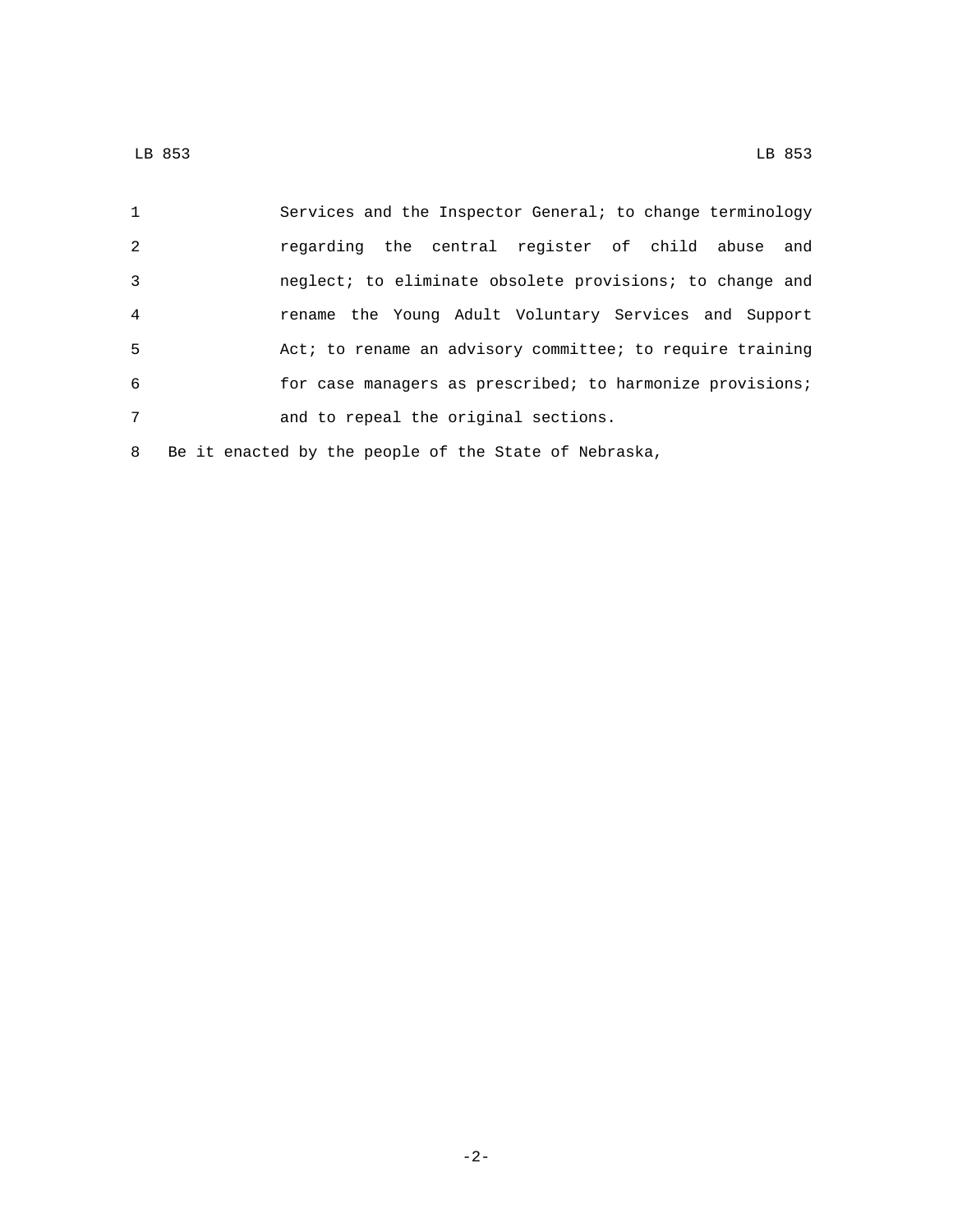| 1  | Section 1. Section 28-710, Revised Statutes Supplement,              |
|----|----------------------------------------------------------------------|
| 2  | 2013, is amended to read:                                            |
| 3  | 28-710 (1) Sections 28-710 to 28-727 and sections 2 to 4             |
| 4  | of this act shall be known and may be cited as the Child Protection  |
| 5  | and Family Safety Act.                                               |
| 6  | (2) For purposes of the Child Protection and Family                  |
| 7  | Safety Act:                                                          |
| 8  | (a) Alternative response means a comprehensive assessment            |
| 9  | of (i) child safety, (ii) the risk of future child abuse or neglect, |
| 10 | (iii) family strengths and needs, and (iv) the provision of or       |
| 11 | referral for necessary services and support. Alternative response is |
| 12 | an alternative to traditional response and does not include an       |
| 13 | investigation or a formal determination as to whether child abuse or |
| 14 | neglect has occurred, and the subject of the report shall not be     |
| 15 | entered into the central registry of child protection cases          |
| 16 | maintained pursuant to section 28-718;                               |
| 17 | $(a)$ (b) Child abuse or neglect means knowingly,                    |
| 18 | intentionally, or negligently causing or permitting a minor child to |
| 19 | be:                                                                  |
| 20 | (i) Placed in a situation that endangers his or her life             |
|    | 21 or physical or mental health;                                     |
| 22 | (ii) Cruelly confined or cruelly punished;                           |
| 23 | (iii) Deprived of necessary food, clothing, shelter, or              |
| 24 | care;                                                                |
| 25 | Left unattended in a motor vehicle if such minor<br>(iv)             |

-3-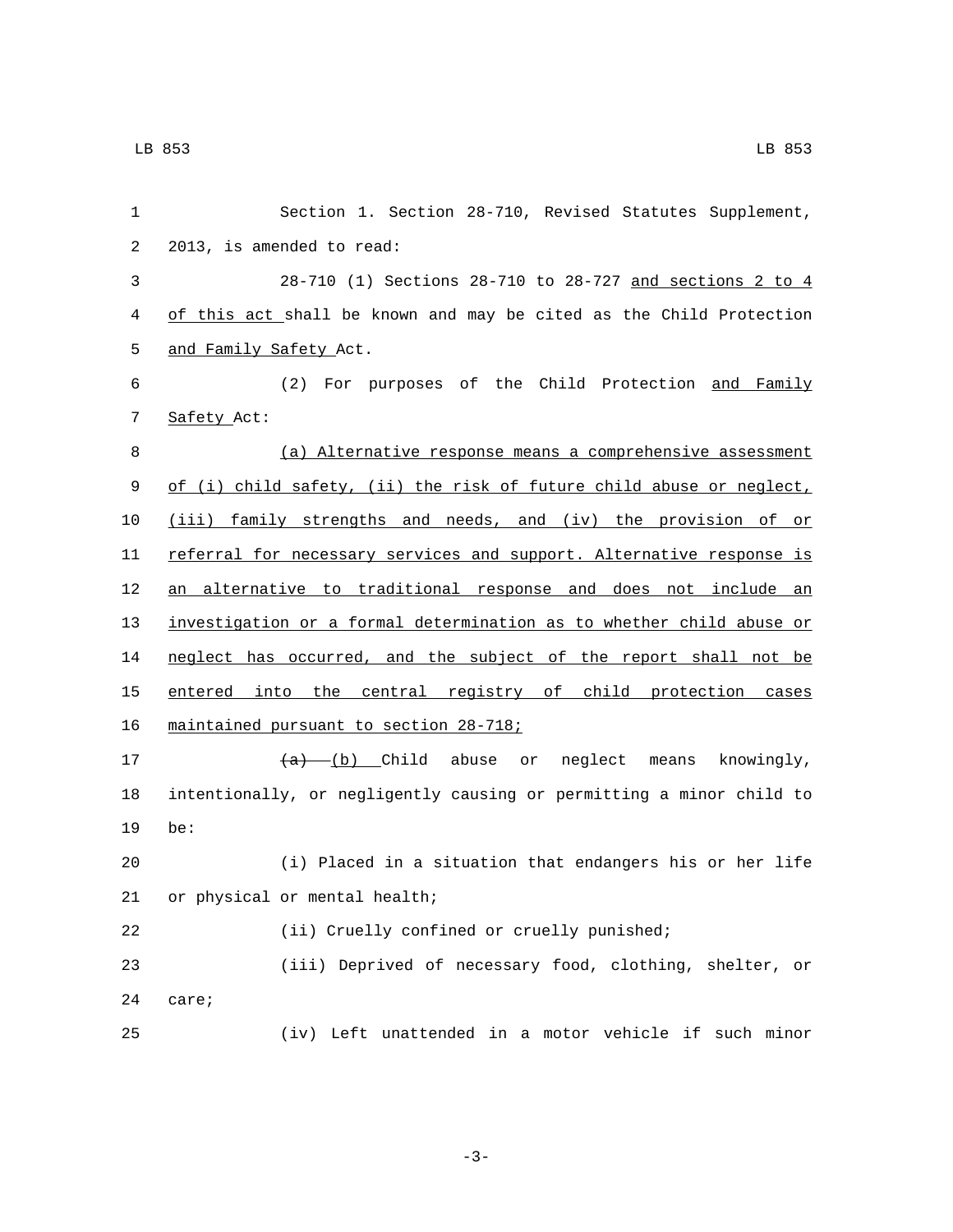LB 853 LB 853

1 child is six years of age or younger; (v) Sexually abused; or2 3 (vi) Sexually exploited by allowing, encouraging, or 4 forcing such person to solicit for or engage in prostitution, 5 debauchery, public indecency, or obscene or pornographic photography, films, or depictions;6 7 (c) Comprehensive assessment means an analysis of child 8 safety, risk of future child abuse or neglect, and family strengths 9 and needs on a report of child abuse or neglect. Comprehensive 10 assessment does not include a determination as to whether the child 11 abuse or neglect occurred but does determine the need for services 12 and support to address the safety of children and the risk of future 13 abuse or neglect; 14 (b) (d) Department means the Department of Health and 15 Human Services; 16 (e) Investigation means fact gathering related to the 17 current safety of a child and the risk of future child abuse or 18 neglect that determines whether child abuse or neglect has occurred 19 and whether child protective services are needed; 20  $\leftarrow$   $\leftarrow$   $\left( f \right)$  Law enforcement agency means the police 21 department or town marshal in incorporated municipalities, the office 22 of the sheriff in unincorporated areas, and the Nebraska State 23 Patrol;

24 (d) (g) Out-of-home child abuse or neglect means child 25 abuse or neglect occurring in day care homes, foster homes, day care

-4-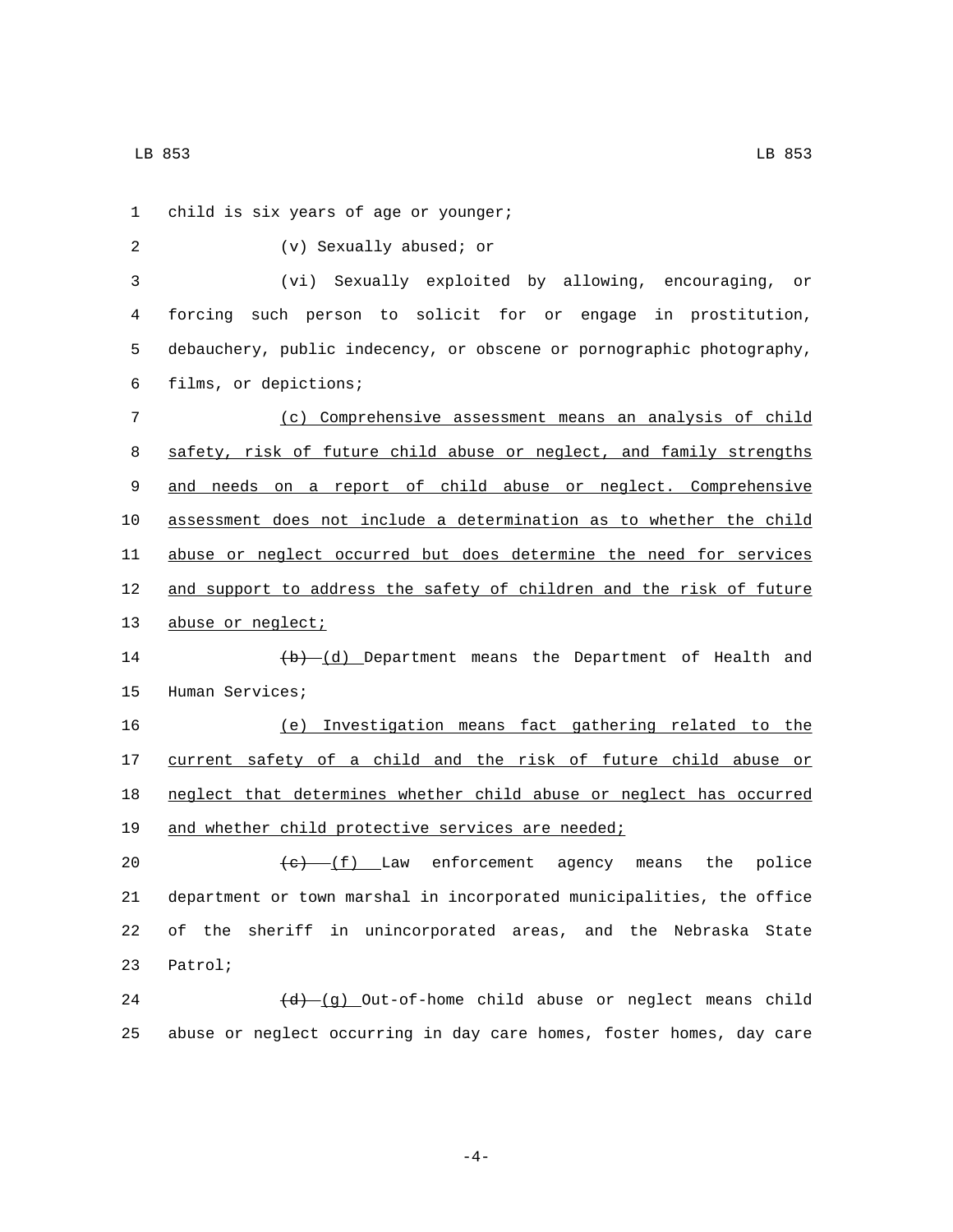| 1  | centers, residential child-caring agencies as defined in section      |
|----|-----------------------------------------------------------------------|
| 2  | 71-1926, and other child care facilities or institutions; and         |
| 3  | (h) Review, Evaluate, and Decide Team means an internal               |
| 4  | team of staff within the department and shall include no fewer than   |
| 5  | two supervisors or administrators and two staff members knowledgeable |
| 6  | on the policies and practices of the department, including, but not   |
| 7  | limited to, the structured review process. County attorneys, child    |
| 8  | advocacy centers, or law enforcement agency personnel may attend team |
| 9  | reviews upon request of a party;                                      |
| 10 | (i) Traditional response means an investigation by a law              |
| 11 | enforcement agency or the department pursuant to section 28-713 which |
| 12 | requires a formal determination of whether child abuse or neglect has |
| 13 | occurred; and                                                         |
| 14 | $(e)$ (j) Subject of the report of child abuse or neglect             |
| 15 | means the person or persons identified in the report as responsible   |
| 16 | for the child abuse or neglect.                                       |
| 17 | Sec. 2. (1) The Legislature declares that the public                  |
| 18 | policy of the State of Nebraska is to protect children whose health   |
| 19 | or welfare may be jeopardized by abuse or neglect. The Legislature    |
| 20 | recognizes that most families want to keep their children safe, but   |
| 21 | circumstances or conditions sometimes interfere with their ability to |
| 22 | do so. Families and children are best served by interventions that    |
| 23 | engage their protective capacities and address immediate safety       |
| 24 | concerns and ongoing risks of child abuse or neglect. In furtherance  |
| 25 | of this public policy and the family policy and principles set forth  |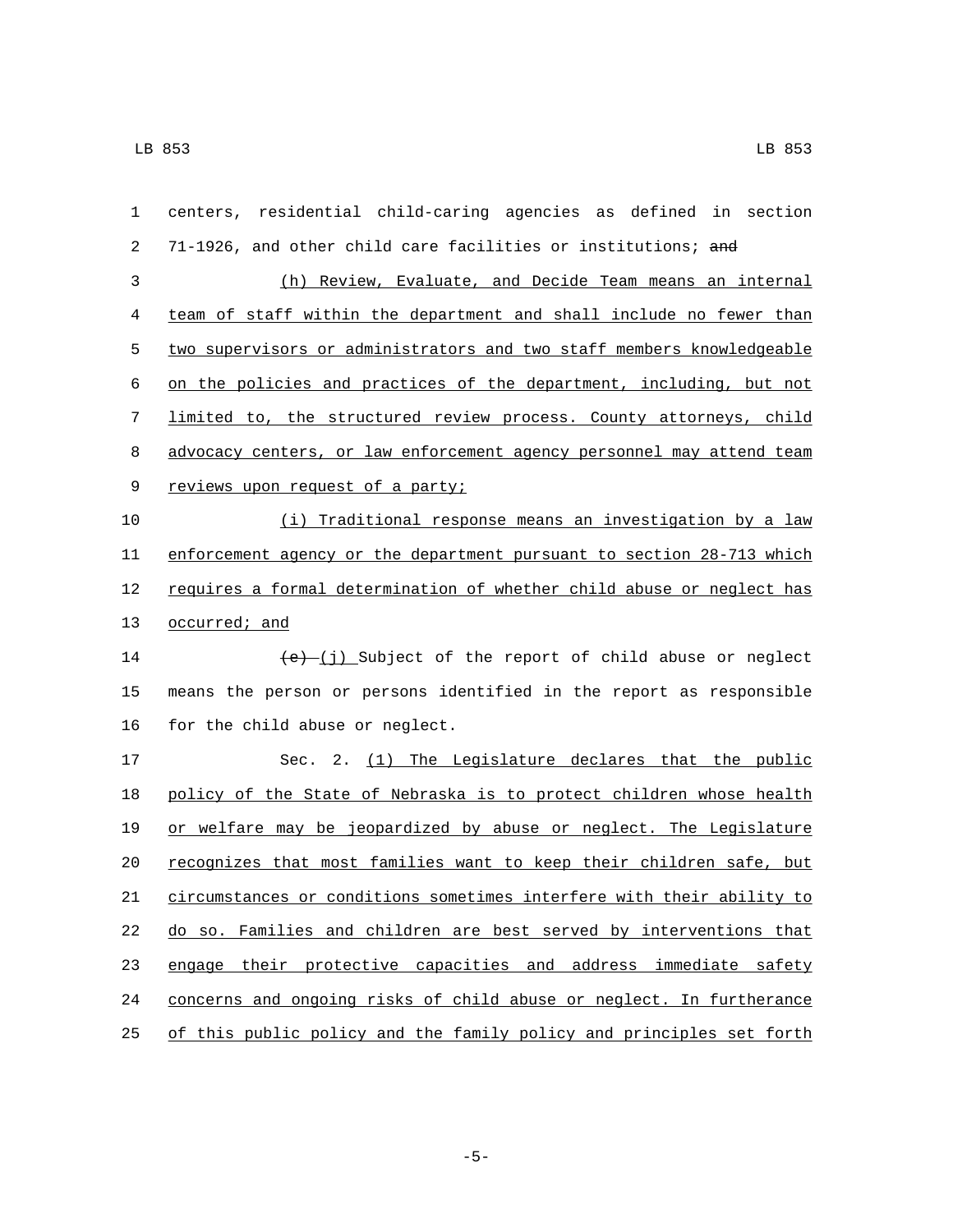in sections 43-532 and 43-533, it is the intent of the Legislature to 2 strengthen the family and make the home, school, and community safe for children by promoting responsible child care in all settings and to provide, when necessary, a safe temporary or permanent home 5 environment for abused or neglected children.

 (2) In addition, it is the policy of this state to: Require the reporting of child abuse or neglect in home, school, and community settings; provide for alternative response to reports as permitted by rules and regulations of the department; provide for traditional response to reports as required by rules and regulations of the department; and provide protective and supportive services designed to preserve and strengthen the family in appropriate cases. Sec. 3. (1) The department, in consultation with the Nebraska Children's Commission, shall develop an alternative response implementation plan in accordance with sections 2 to 4 of this act. The alternative response implementation plan shall include the 17 provision of concrete supports and voluntary services, including, but not limited to: Meeting basic needs, including food and clothing assistance; housing assistance; transportation assistance; child care assistance; and mental health and substance abuse services. When the alternative response implementation plan has been developed, the department may begin using alternative response in up to five alternative response demonstration project locations that are designated by the department. The department shall provide a report of an evaluation on the status of alternative response implementation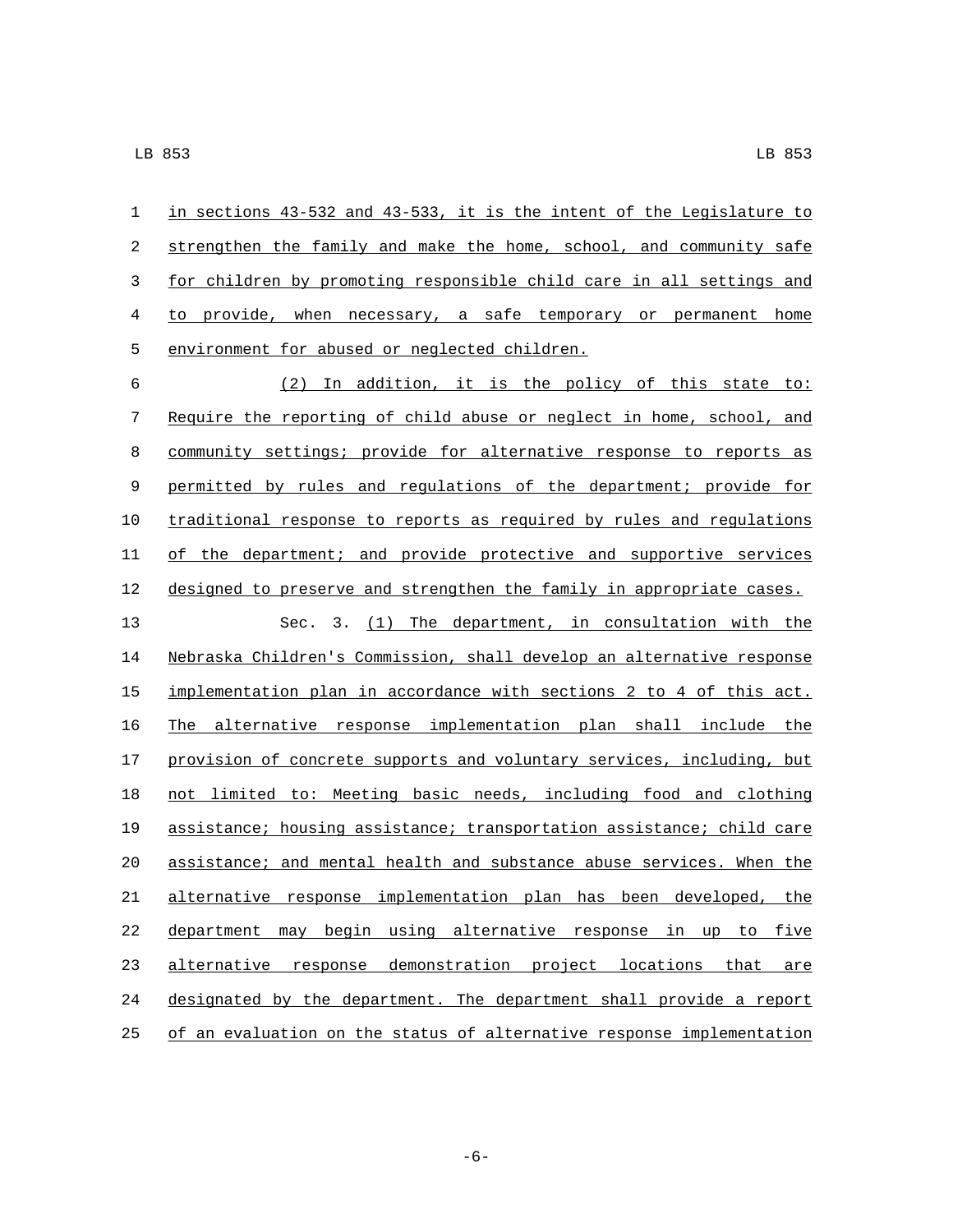| 1                | pursuant to subsection (2) of this section to the commission and      |
|------------------|-----------------------------------------------------------------------|
| 2                | electronically to the Legislature by November 15, 2015. The           |
| 3                | commission shall provide feedback on the report to the department     |
| 4                | before December 15, 2015. The department may begin using alternative  |
| 5                | response in up to five additional alternative response demonstration  |
| 6                | project locations on or after January 1, 2016. The department shall   |
| $\boldsymbol{7}$ | provide a report of another evaluation done pursuant to subsection    |
| 8                | (2) of this section to the commission and electronically to the       |
| 9                | Legislature by November 15, 2016. The department may continue using   |
| 10               | alternative response until July 1, 2017. Continued use of alternative |
| 11               | response thereafter shall require approval of the Legislature. For    |
| 12               | purposes of this section, demonstration project location means any    |
| 13               | geographic region, including, but not limited to, a city, a township, |
| 14               | a village, a county, a group of counties, or a group of counties and  |
| 15               | cities, townships, or villages.                                       |
| 16               | (2) The department shall contract with an independent                 |
| 17               | entity to evaluate the alternative response demonstration projects.   |
| 18               | The evaluation shall include, but not be limited to:                  |
| 19               | (a) The screening process used to determine which cases               |
| 20               | shall be assigned to alternative response;                            |
| 21               | (b) The number and proportion of repeat child abuse and               |
| 22               | neglect allegations within a specified period of time following       |
| 23               | initial intake;                                                       |
| 24               | (c) The number and proportion of substantiated child                  |
| 25               | abuse and neglect allegations within a specified period of time       |

-7-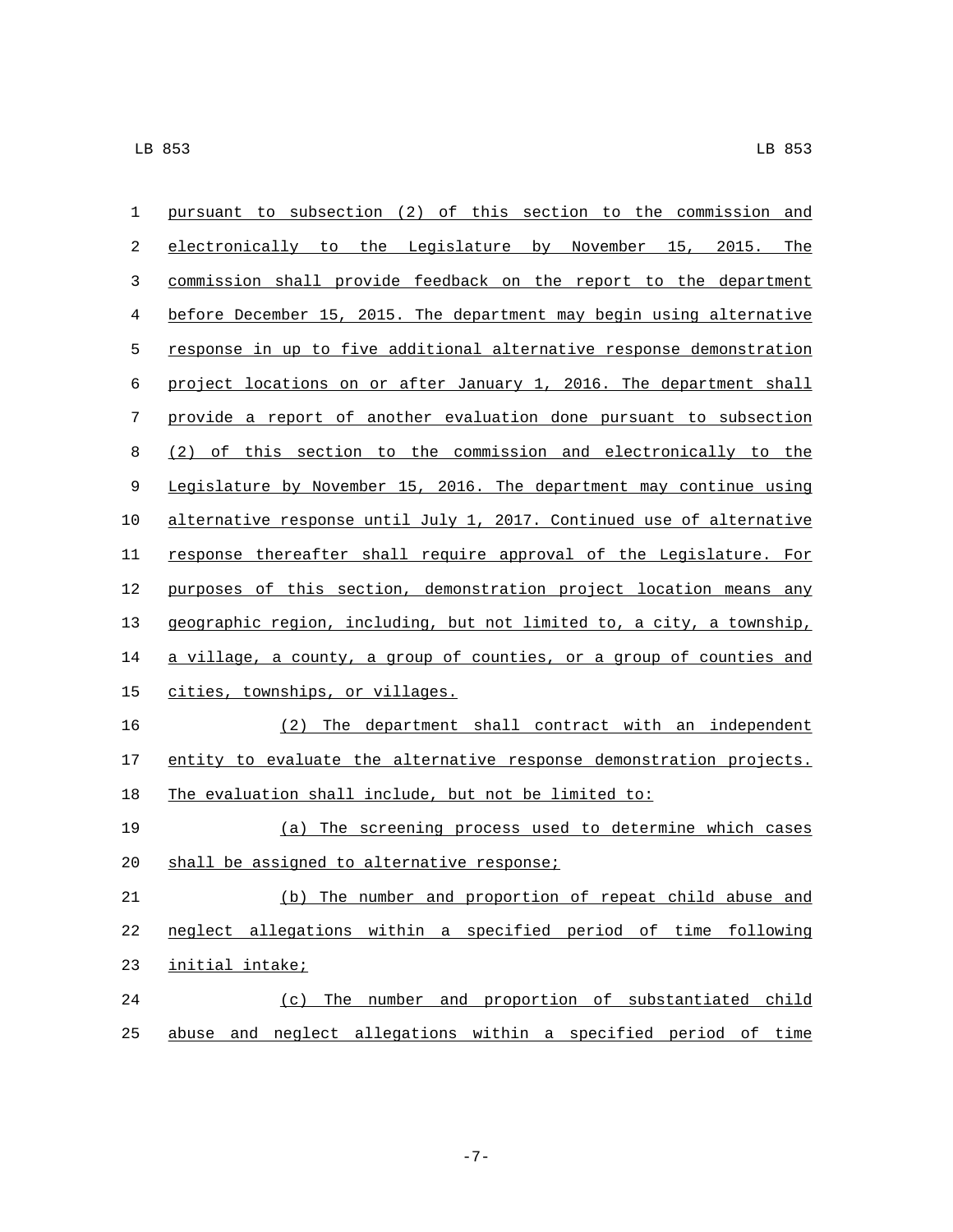| $\mathbf{1}$ | following initial intake;                                              |
|--------------|------------------------------------------------------------------------|
| 2            | (d) The number and proportion of families with any child               |
| 3            | entering out-of-home care within a specified period of time following  |
| 4            | initial intake;                                                        |
| 5            | (e) Changes in child and family well-being in the domains              |
| 6            | of behavioral and emotional functioning and physical health and        |
| 7            | development as measured by a standardized assessment instrument to be  |
| 8            | selected by the department;                                            |
| 9            | (f) The number and proportion of families assigned to the              |
| 10           | alternative response track who are reassigned to a traditional         |
| 11           | response; and                                                          |
| 12           | (g) A cost analysis that will examine, at a minimum, the               |
| 13           | costs of the key elements of services received.                        |
| 14           | The department shall provide to<br>the Nebraska<br>(3)                 |
| 15           | Children's Commission regular updates on:                              |
| 16           | The alternative response implementation plan,<br>(a)                   |
| 17           | including the development of the alternative response interview        |
| 18           | protocols of children;                                                 |
| 19           | (b) The status of alternative response implementation;                 |
| 20           | Inclusion of child welfare stakeholders, service<br>(C)                |
| 21           | and other community partners, including families,<br>providers,<br>for |
| 22           | feedback and recommendations<br>the<br>on<br>alternative<br>response   |
| 23           | implementation plan;                                                   |
| 24           | findings or recommendations made<br>(d)<br>Any<br>by<br>the            |
| 25           | independent evaluator, including costs;                                |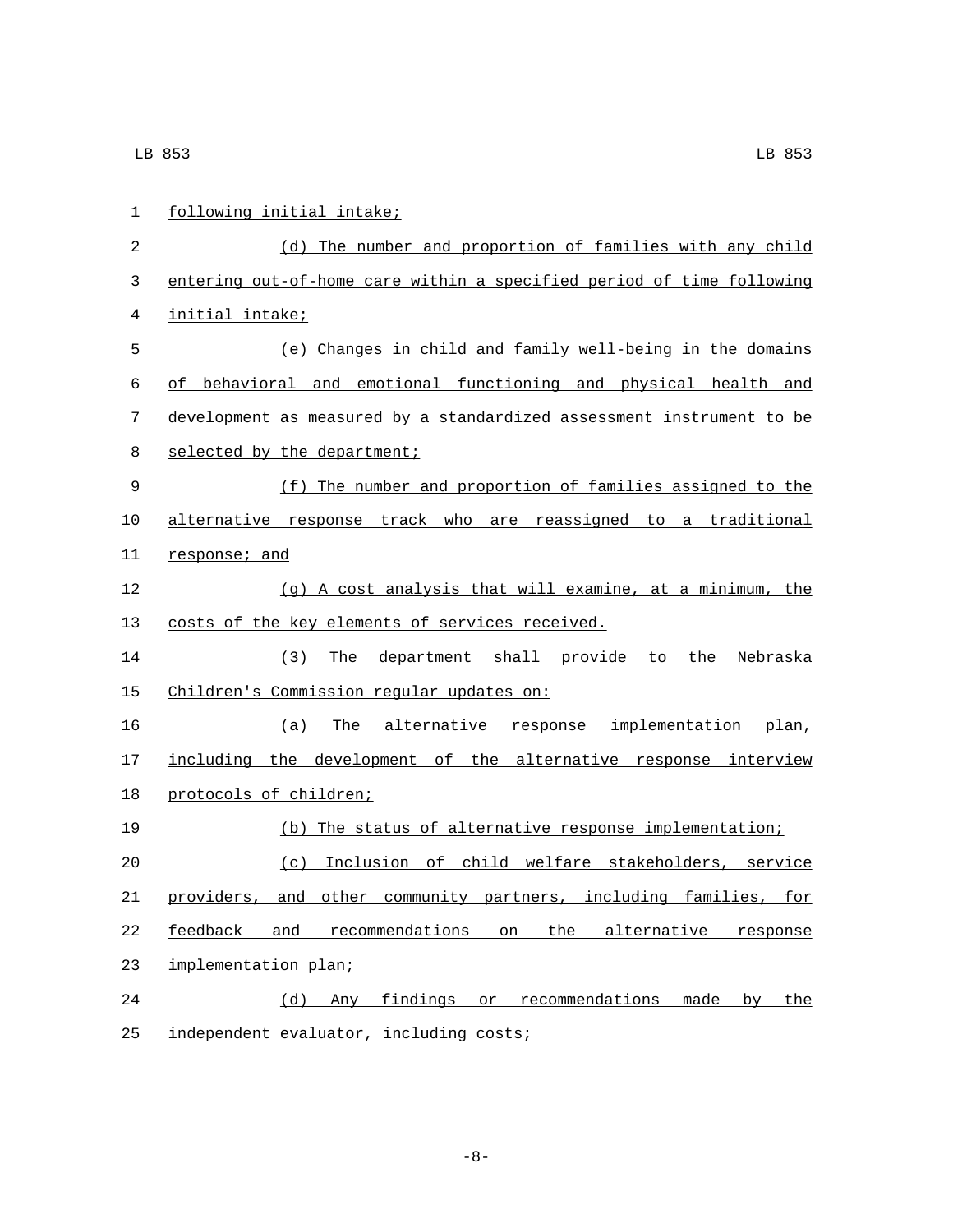| $\mathbf{1}$ | (e) Any alternative response programmatic modifications;             |
|--------------|----------------------------------------------------------------------|
| $\sqrt{2}$   | and                                                                  |
| 3            | (f) The status of the adoption and promulgation of rules             |
| 4            | and regulations.                                                     |
| 5            | The department shall adopt and promulgate rules and<br>(4)           |
| 6            | regulations to carry out sections 2 to 4 of this act. Such rules and |
| 7            | regulations shall include, but not be limited to, provisions on the  |
| 8            | transfer of cases from alternative response to traditional response; |
| 9            | notice to families subject to a comprehensive assessment and served  |
| 10           | through alternative response of the alternative response process and |
| 11           | their rights, including the opportunity to challenge agency          |
| 12           | determinations; the provision of services through alternative        |
| 13           | response; the collection, sharing, and reporting of data; and the    |
| 14           | alternative response ineligibility criteria. Whenever the department |
| 15           | proposes to change the alternative response ineligibility criteria,  |
| 16           | public notice of the changes shall be given. The department shall    |
| 17           | provide public notice and time for public comment by publishing the  |
| 18           | proposed changes on its web site at least sixty days prior to the    |
| 19           | public hearing on such regulation changes. The department shall      |
| 20           | provide a copy of the proposed rules and regulations to the Nebraska |
| 21           | Children's Commission no later than October 1, 2014.                 |
| 22           | Sec. 4. (1) This section applies to alternative response             |
| 23           | demonstration projects designated under section 3 of this act.       |
| 24           | (2) The Review, Evaluate, and Decide Team shall convene              |
| 25           | to review intakes pursuant to the department's rules, regulations,   |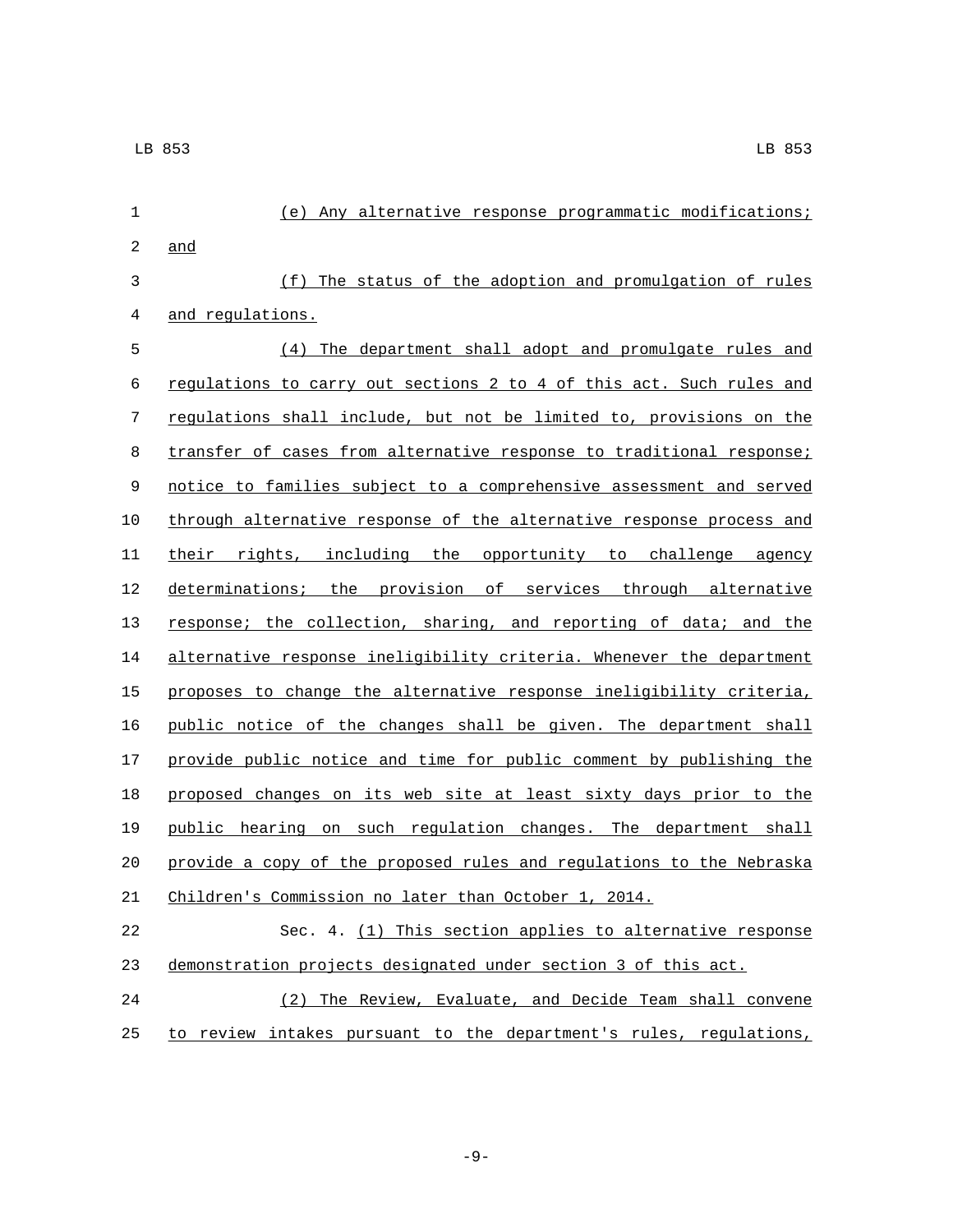| 1  | to evaluate the information,<br>policies,<br>and<br>determine<br>and<br>to |
|----|----------------------------------------------------------------------------|
| 2  | assignment for alternative response or traditional response. The team      |
| 3  | shall utilize consistent criteria to review the severity of the            |
| 4  | allegation of child abuse or neglect, access to the perpetrator,           |
| 5  | vulnerability of the child, family history including previous              |
| 6  | reports, parental cooperation, parental or caretaker protective            |
| 7  | factors, and other information as deemed necessary. At the conclusion      |
| 8  | of the review, the intake shall be assigned to either traditional          |
| 9  | response or alternative response. Decisions of the team shall be made      |
| 10 | by consensus. If the team cannot come to consensus, the intake shall       |
| 11 | be assigned for a traditional response.                                    |
| 12 | (3)<br>оf<br>an alternative response,<br>the<br>the<br>In<br>case          |
|    |                                                                            |

 department shall complete a comprehensive assessment. The department shall transfer the case being given alternative response to 15 traditional response if the department determines that a child is unsafe. Upon completion of the comprehensive assessment, if it is determined that the child is safe, participation in services offered 18 to the family receiving an alternative response is voluntary, the case shall not be transferred to traditional response based upon the family's failure to enroll or participate in such services, and the 21 subject of the report shall not be entered into the central registry of child protection cases maintained pursuant to section 28-718.

 (4) The department shall, by the next working day after 24 <u>receipt of a report of child abuse and neglect</u>, enter into the tracking system of child protection cases maintained pursuant to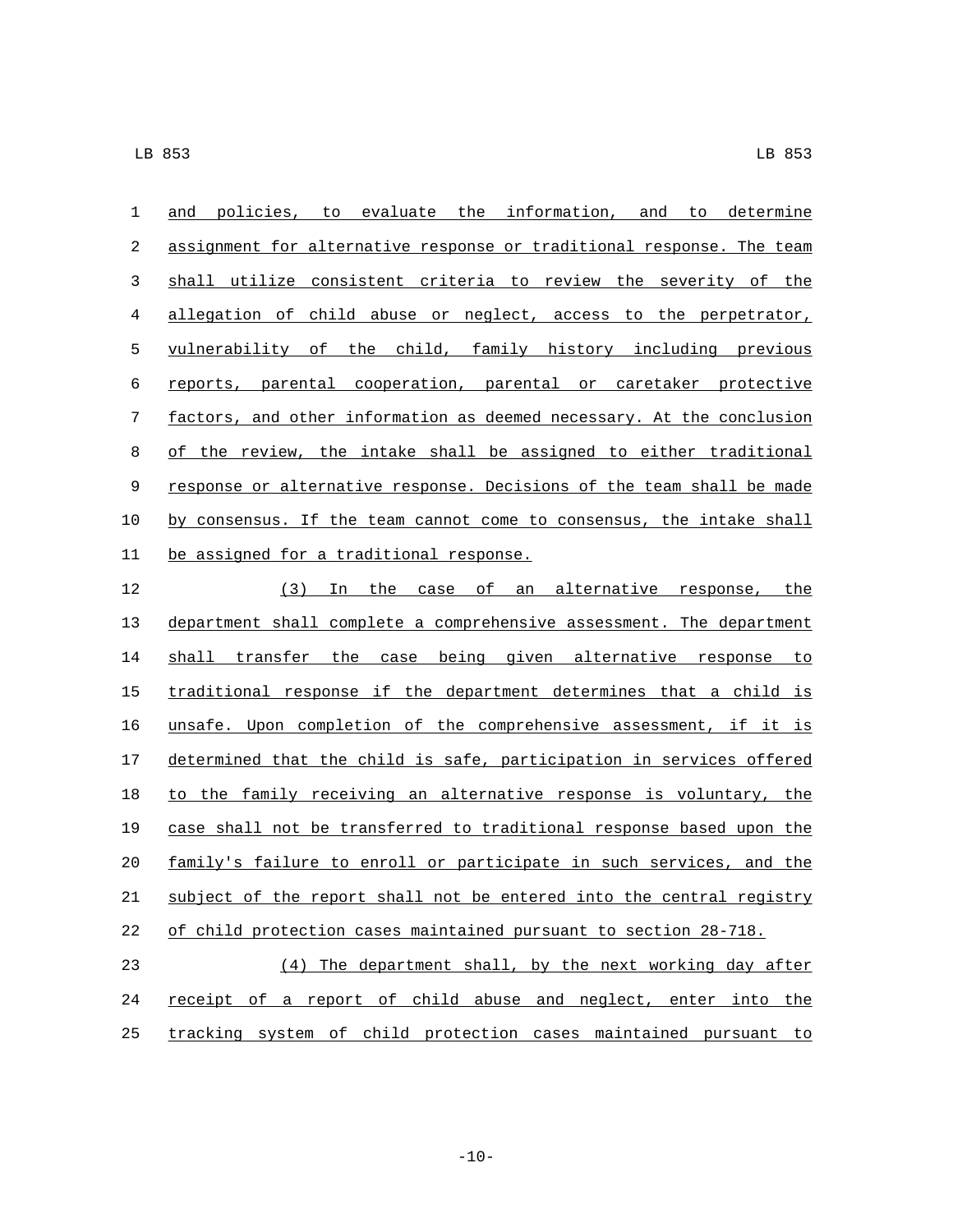section 28-715 all reports of child abuse or neglect received under 2 this section that are opened for alternative response and any action 3 taken.

 (5) The department shall make available to the appropriate investigating law enforcement agency and the county attorney a copy of all reports relative to a case of suspected child abuse or neglect. Aggregate, nonidentifying reports of child abuse or neglect receiving an alternative response shall be made available quarterly to requesting agencies outside the department. Such alternative response data shall include, but not be limited to, the nature of the initial child abuse or neglect report, the age of the child or children, the nature of services offered, the location of 13 the cases, the number of cases per month, and the number of alternative response cases that were transferred to traditional 15 response. No other agency or individual except the office of Inspector General of Nebraska Child Welfare, the Public Counsel, law enforcement agency personnel, and county attorneys shall be provided specific, identifying reports of child abuse or neglect being given alternative response. The office of Inspector General of Nebraska Child Welfare shall have access to all reports relative to cases of suspected child abuse or neglect subject to traditional response and those subject to alternative response. The department and the office shall develop procedures allowing for the Inspector General's review 24 of cases subject to alternative response. The Inspector General shall include in the report pursuant to section 43-4331 a summary of all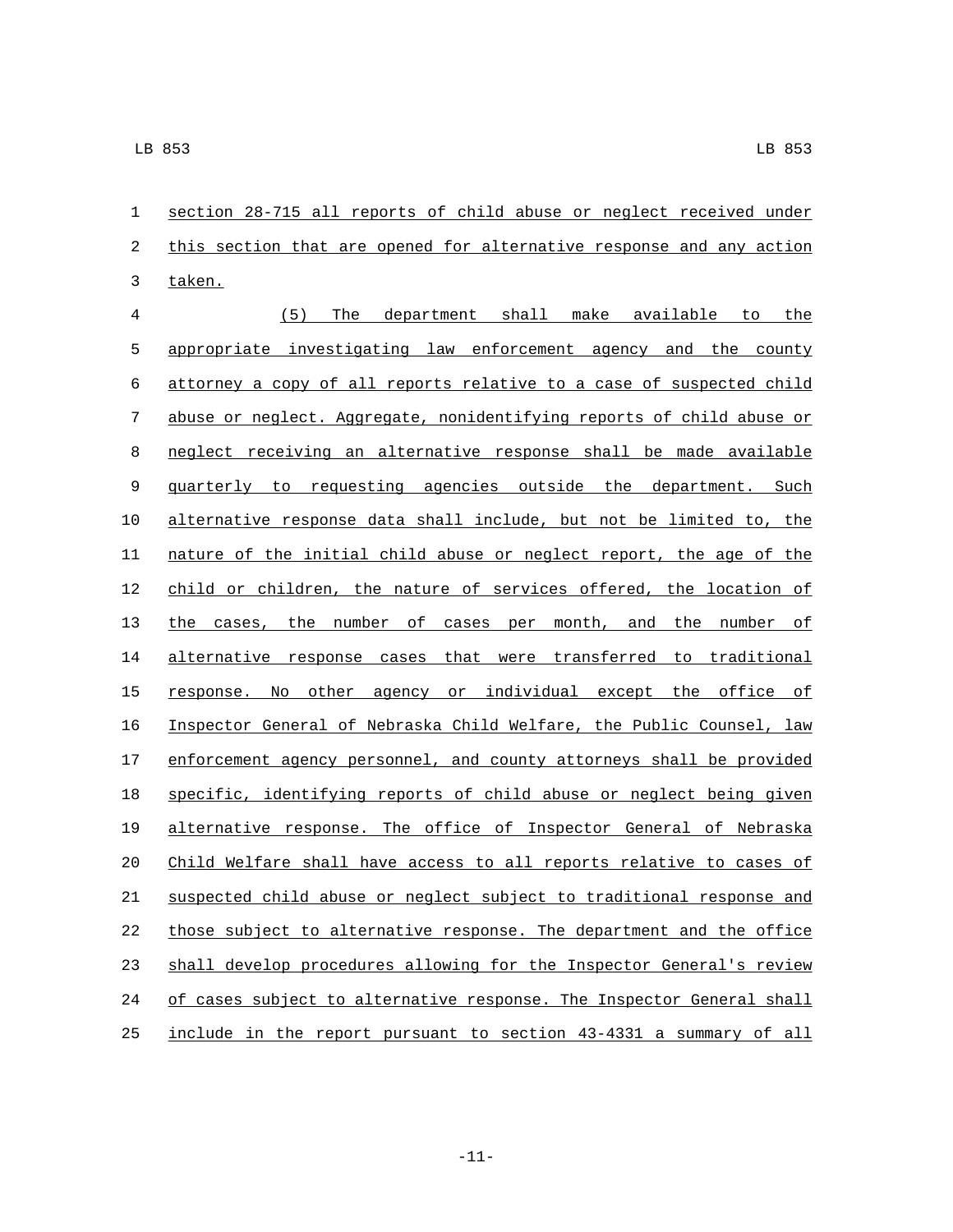1 cases reviewed pursuant to this subsection. Sec. 5. Section 28-713, Reissue Revised Statutes of Nebraska, is amended to read:3 28-713 Upon Unless an intake is assigned to alternative response, upon the receipt of a call reporting child abuse and 6 neglect as required by section  $28-711$ : (1) It is the duty of the law enforcement agency to investigate the report, to take immediate steps to protect the child, and to institute legal proceedings if appropriate. In situations of alleged out-of-home child abuse or neglect if the person or persons to be notified have not already been notified and the person to be notified is not the subject of the report of child abuse or neglect, the law enforcement agency shall immediately notify the person or persons having custody of each child who has allegedly been abused or neglected that such report of alleged child abuse or neglect has been made and shall provide such person or persons with information of the nature of the alleged child abuse or neglect. The law enforcement agency may request assistance from the department during the investigation and shall, by the next working day, notify either the hotline or the department of receipt of the report, including whether or not an investigation is being undertaken by the law enforcement agency. A copy of all reports, whether or not an investigation is being undertaken, shall be provided to the department;

 (2) In situations of alleged out-of-home child abuse or neglect if the person or persons to be notified have not already been

-12-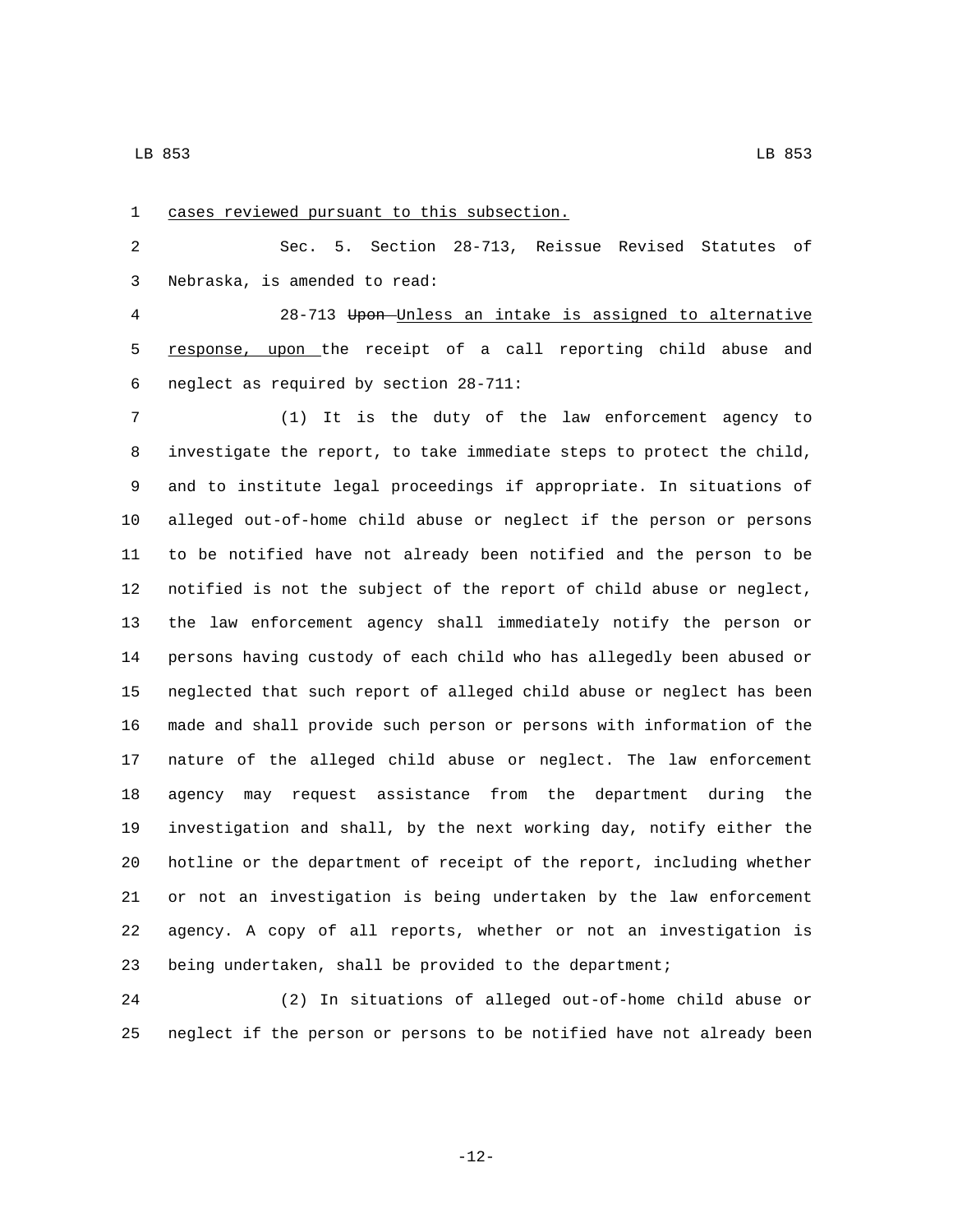notified and the person to be notified is not the subject of the report of child abuse or neglect, the department shall immediately notify the person or persons having custody of each child who has allegedly been abused or neglected that such report of alleged child abuse or neglect has been made and shall provide such person or persons with information of the nature of the alleged child abuse or neglect and any other information that the department deems necessary. The department shall investigate for the purpose of assessing each report of child abuse or neglect to determine the risk

 of harm to the child involved. The department shall also provide such social services as are necessary and appropriate under the circumstances to protect and assist the child and to preserve the 13 family;

 (3) The department may make a request for further assistance from the appropriate law enforcement agency or take such legal action as may be appropriate under the circumstances;

 (4) The department shall, by the next working day after receiving a report of child abuse or neglect under subdivision (1) of this section, make a written report or a summary on forms provided by the department to the proper law enforcement agency in the county and enter in the tracking system of child protection cases maintained pursuant to section 28-715 all reports of child abuse or neglect opened for investigation and any action taken; and

 (5) The department shall, upon request, make available to the appropriate investigating law enforcement agency and the county

-13-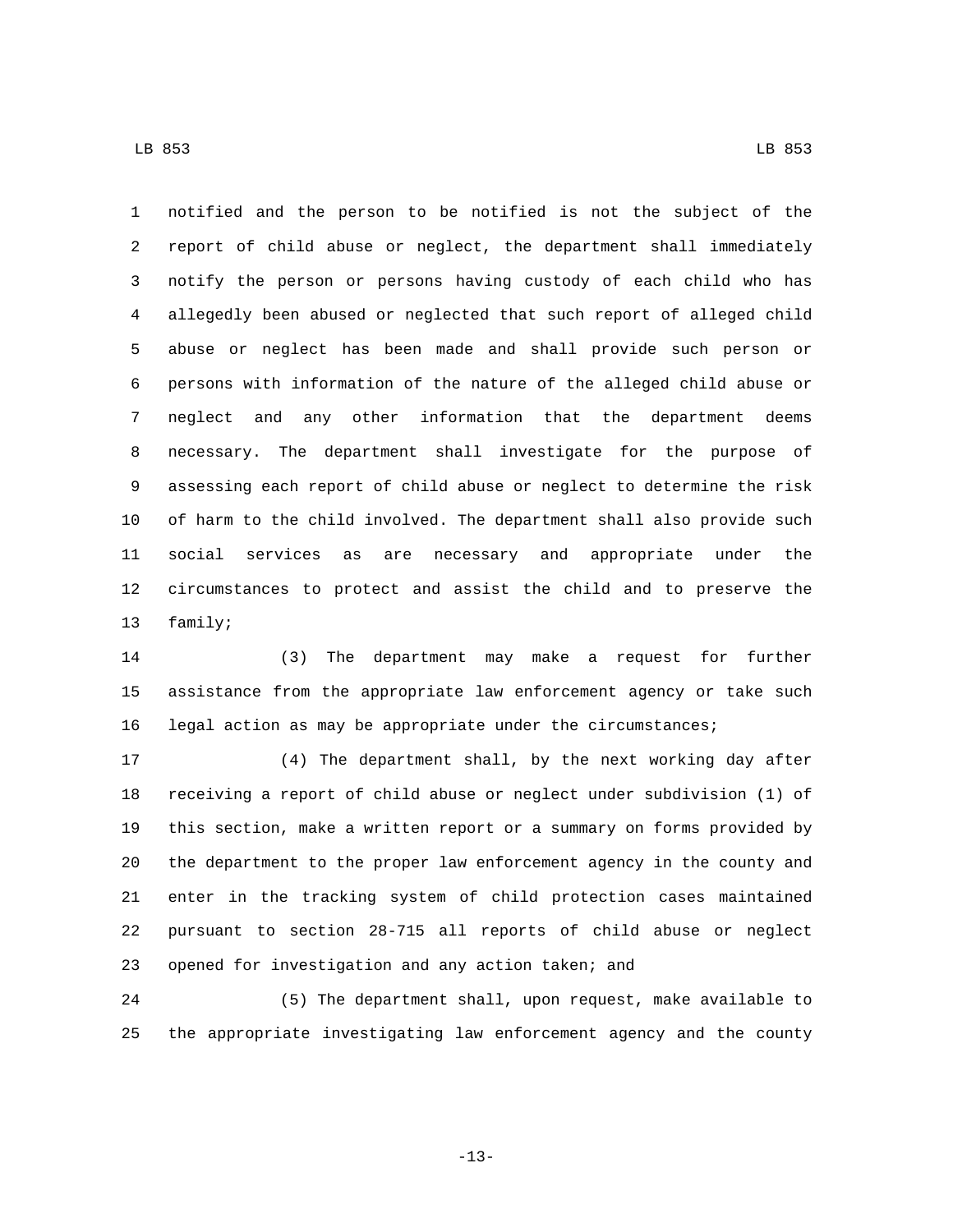LB 853 LB 853

 attorney a copy of all reports relative to a case of suspected child 2 abuse or neglect.

 Sec. 6. Section 28-713.01, Revised Statutes Cumulative Supplement, 2012, is amended to read:4

 28-713.01 (1) Upon completion of the investigation 6 pursuant to section 28-713:

 (a) In situations of alleged out-of-home child abuse or neglect, the person or persons having custody of the allegedly abused or neglected child or children shall be given written notice of the results of the investigation and any other information the law enforcement agency or department deems necessary. Such notice and information shall be sent by first-class mail; and

 (b) The subject of the report of child abuse or neglect shall be given written notice of the determination of the case and whether the subject of the report of child abuse or neglect will be 16 entered into the central register-registry of child protection cases maintained pursuant to section 28-718 under the criteria provided in 18 section 28-720.

 (2) If the subject of the report will be entered into the 20 central register, registry, the notice to the subject shall be sent by certified mail with return receipt requested or first-class mail to the last-known address of the subject of the report of child abuse 23 or neglect and shall include:

24 (a) The nature of the report;

(b) The classification of the report under section

-14-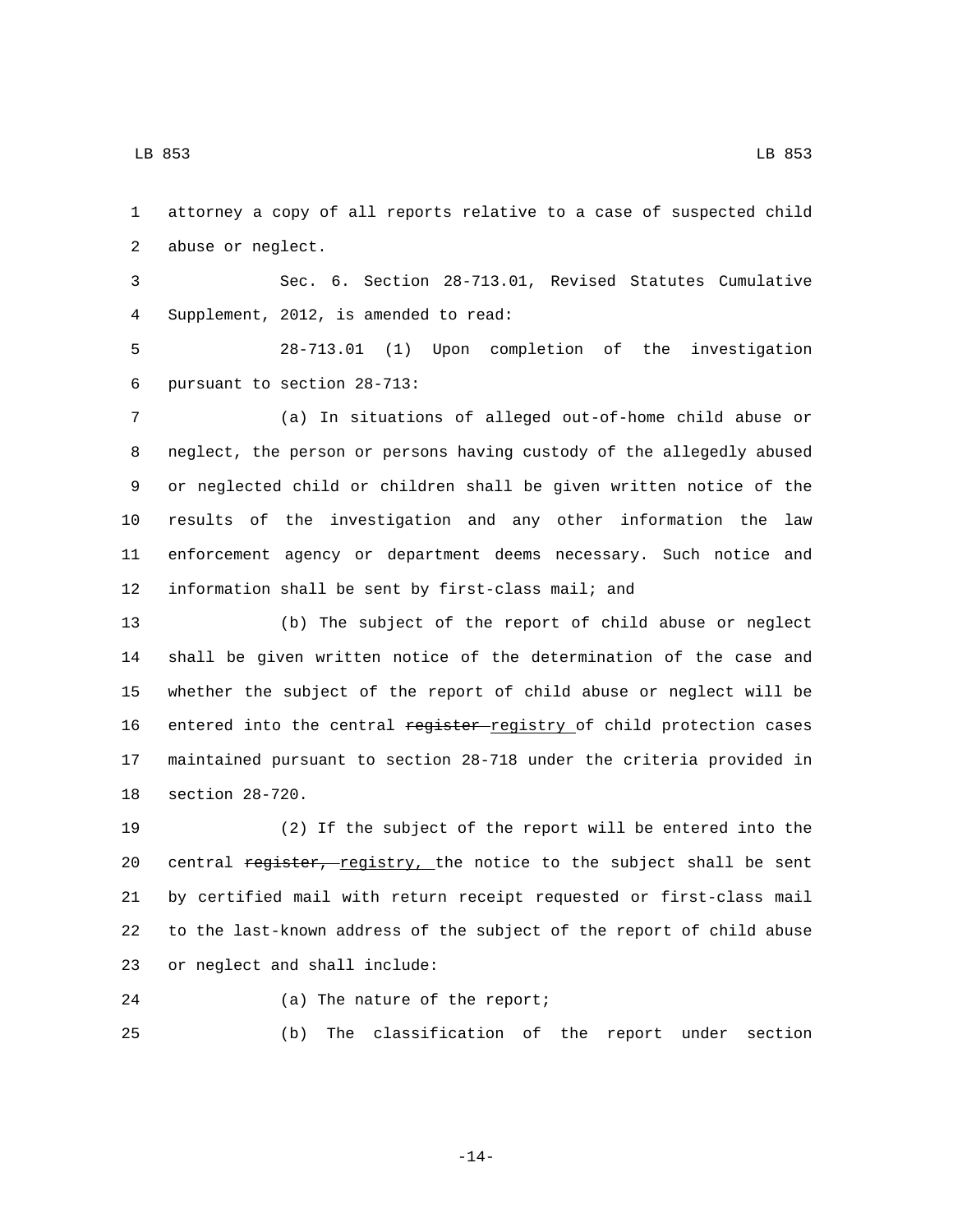1 28-720; and

2 (c) Notification of the right of the subject of the 3 report of child abuse or neglect to request the department to amend 4 or expunge identifying information from the report or to remove the 5 substantiated report from the central register-registry in accordance with section 28-723.6

7 (3) If the subject of the report will not be entered into 8 the central register, registry, the notice to the subject shall be 9 sent by first-class mail and shall include:

10 (a) The nature of the report; and

11 (b) The classification of the report under section  $12 \t 28-720$ .

13 Sec. 7. Section 28-718, Revised Statutes Cumulative 14 Supplement, 2012, is amended to read:

15 28-718 (1) There shall be a central register-registry of child protection cases maintained in the department containing records of all reports of child abuse or neglect opened for investigation as provided in section 28-713 and classified as either court substantiated or agency substantiated as provided in section 28-720. The department may change records classified as inconclusive prior to August 30, 2009, to agency substantiated. The department 22 shall give public notice of the changes made to this section and subsection (3) of section 28-720 by Laws 2009, LB 122, within thirty days after August 30, 2009, by having such notice published in a newspaper or newspapers of general circulation within the state.

-15-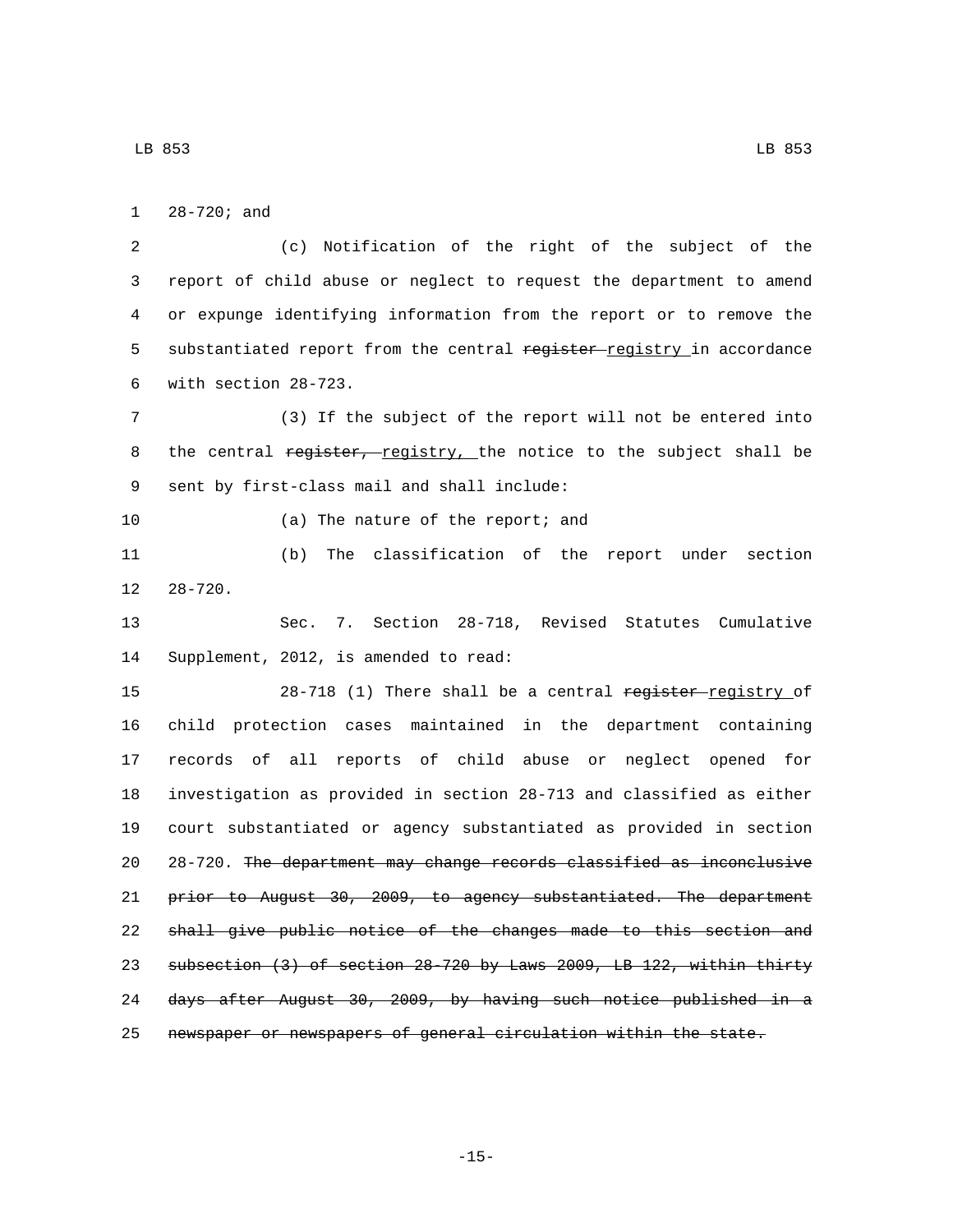1 (2) The department shall determine whether a name-change 2 order received from the clerk of a district court pursuant to section 3 25-21,271 is for a person on the central register-registry of child 4 protection cases and, if so, shall include the changed name with the 5 former name in the register registry and file or cross-reference the information under both names.6

7 Sec. 8. Section 28-719, Reissue Revised Statutes of 8 Nebraska, is amended to read:

9 28-719 Upon complying with identification requirements 10 established by regulation of the department, or when ordered by a 11 court of competent jurisdiction, any person legally authorized by 12 section 28-722, 28-726, or 28-727 to have access to records relating 13 to child abuse and neglect may request and shall be immediately 14 provided the information requested in accordance with the requirement 15 requirements of the Child Protection and Family Safety Act. Such 16 information shall not include the name and address of the person 17 making the report of child abuse or neglect. The names and other 18 identifying data and the dates and the circumstances of any persons 19 requesting or receiving information from the central register 20 registry of child protection cases maintained pursuant to section 21 28-718 shall be entered in such register the central registry record. 22 Sec. 9. Section 28-720, Revised Statutes Cumulative 23 Supplement, 2012, is amended to read:

24 28-720 All cases entered into the central register 25 registry of child protection cases maintained pursuant to section

-16-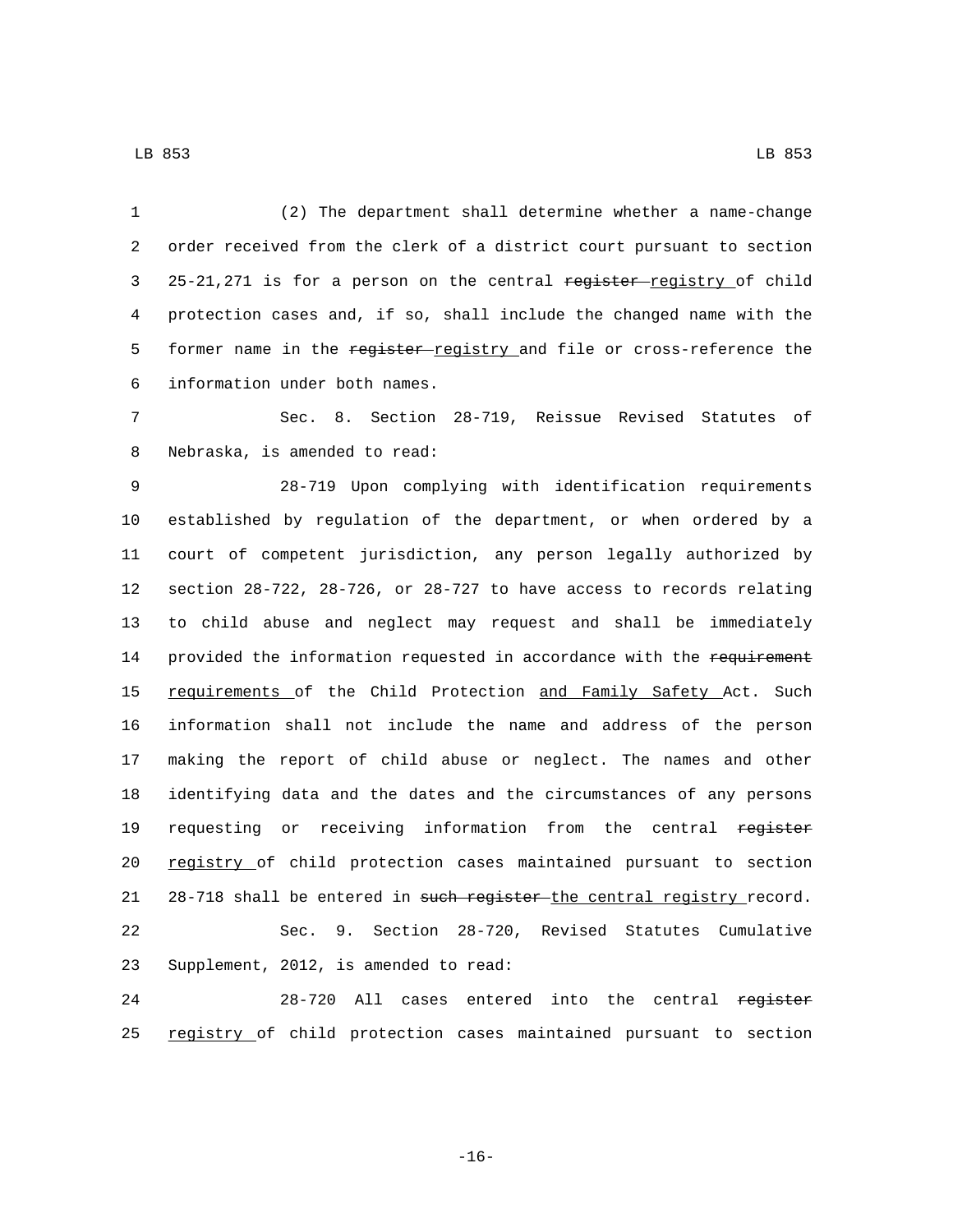28-718 shall be classified as one of the following:

 (1) Court substantiated, if a court of competent jurisdiction has entered a judgment of guilty against the subject of the report of child abuse or neglect upon a criminal complaint, indictment, or information or there has been an adjudication of jurisdiction of a juvenile court over the child under subdivision (3) (a) of section 43-247 which relates or pertains to the report of 8 child abuse or neglect;

 (2) Court pending, if a criminal complaint, indictment, or information or a juvenile petition under subdivision (3)(a) of section 43-247, which relates or pertains to the subject of the report of abuse or neglect, has been filed and is pending in a court 13 of competent jurisdiction; or

 (3) Agency substantiated, if the department's determination of child abuse or neglect against the subject of the report of child abuse or neglect was supported by a preponderance of the evidence and based upon an investigation pursuant to section 18 28-713 or section 4 of this act.

 Sec. 10. Section 28-720.01, Reissue Revised Statutes of 20 Nebraska, is amended to read:

 28-720.01 All reports of child abuse or neglect which are not under subdivision (1), (2), or (3) of section 28-720 shall be considered unfounded and shall be maintained only in the tracking system of child protection cases pursuant to section 28-715 and not 25 in the central register-registry of child protection cases maintained

-17-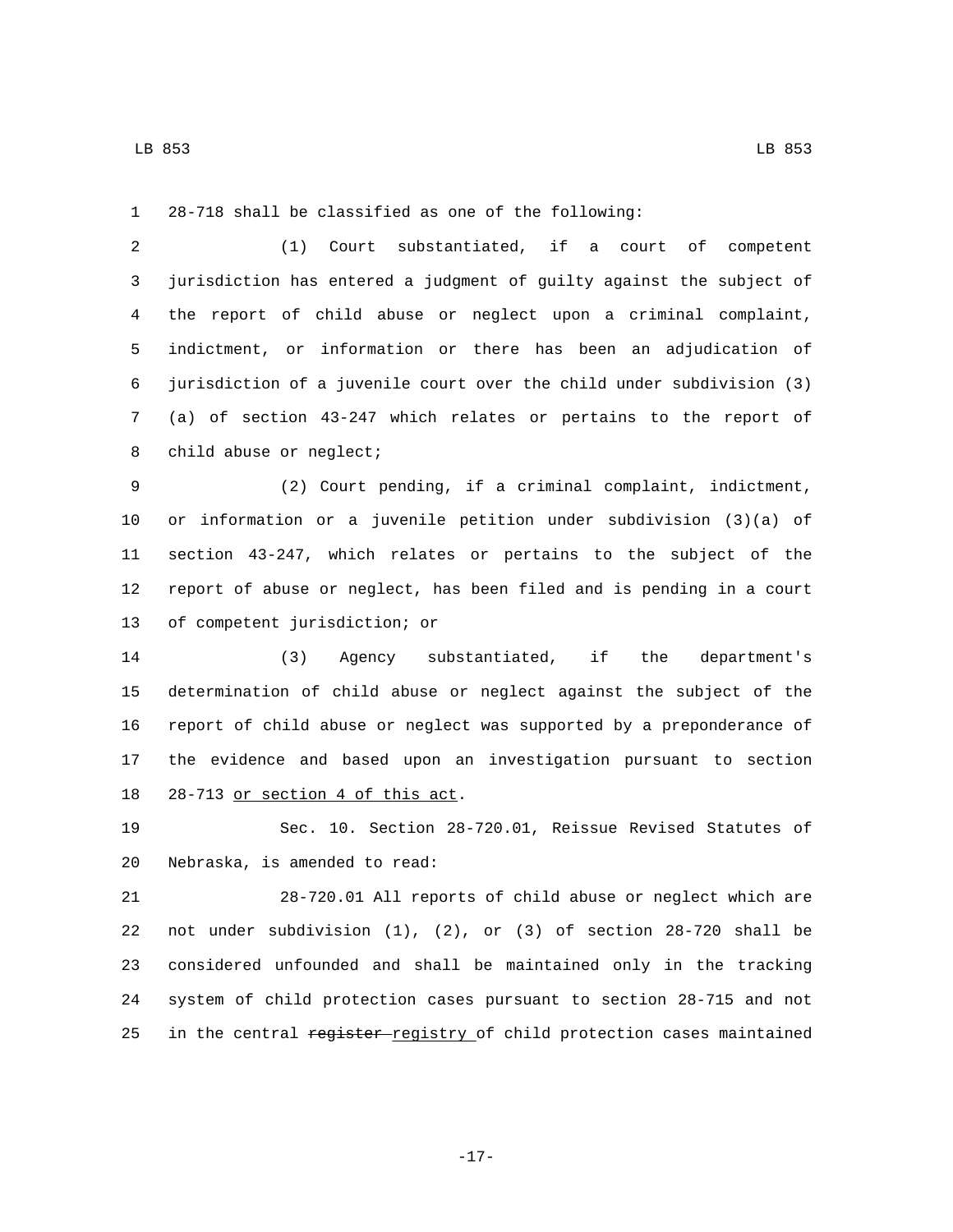1 pursuant to section 28-718.

 Sec. 11. Section 28-721, Reissue Revised Statutes of Nebraska, is amended to read:3

 28-721 At any time, the department may amend, expunge, or 5 remove from the central register registry of child protection cases maintained pursuant to section 28-718 any record upon good cause shown and upon notice to the subject of the report of child abuse or 8 neglect.

 Sec. 12. Section 28-722, Reissue Revised Statutes of 10 Nebraska, is amended to read:

 28-722 Upon request, a subject of the report of child abuse or neglect or, if such subject is a minor or otherwise legally incompetent, the guardian or guardian ad litem of the subject, shall be entitled to receive a copy of all information contained in the 15 central register registry of child protection cases maintained pursuant to section 28-718 pertaining to his or her case. The department shall not release data that would be harmful or detrimental or that would identify or locate a person who, in good faith, made a report of child abuse or neglect or cooperated in a subsequent investigation unless ordered to do so by a court of 21 competent jurisdiction.

 Sec. 13. Section 28-723, Reissue Revised Statutes of 23 Nebraska, is amended to read:

 28-723 At any time subsequent to the completion of the department's investigation, the subject of the report of child abuse

-18-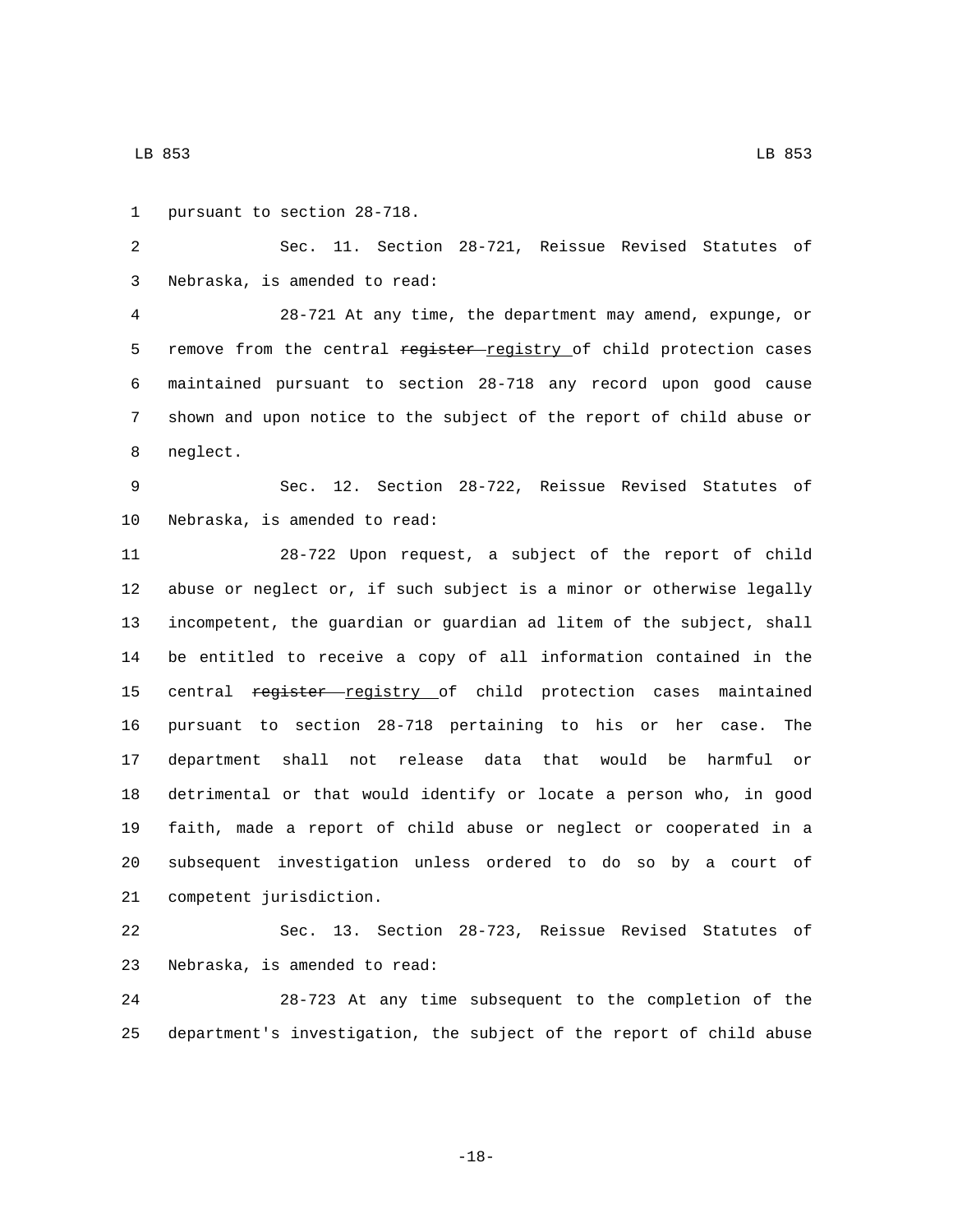or neglect may request the department to amend, expunge identifying information from, or remove the record of the report from the central 3 register registry of child protection cases maintained pursuant to section 28-718. If the department refuses to do so or does not act within thirty days, the subject of the report of child abuse or neglect shall have the right to a fair hearing within the department to determine whether the record of the report of child abuse or neglect should be amended, expunged, or removed on the grounds that it is inaccurate or that it is being maintained in a manner 10 inconsistent with the Child Protection and Family Safety Act. Such fair hearing shall be held within a reasonable time after the subject's request and at a reasonable place and hour. In such hearings, the burden of proving the accuracy and consistency of the record shall be on the department. A juvenile court finding of child abuse or child neglect shall be presumptive evidence that the report 16 was not unfounded. The hearing shall be conducted by the head-chief 17 executive officer of the department or his or her designated agent, who is hereby authorized and empowered to order the amendment, expunction, or removal of the record to make it accurate or consistent with the requirements of the act. The decision shall be 21 made in writing, at the close of the hearing  $\tau$  or within thirty days thereof, and shall state the reasons upon which it is based. 23 Decisions of the department may be appealed under the provisions of 24 the Administrative Procedure Act.

Sec. 14. Section 28-724, Reissue Revised Statutes of

-19-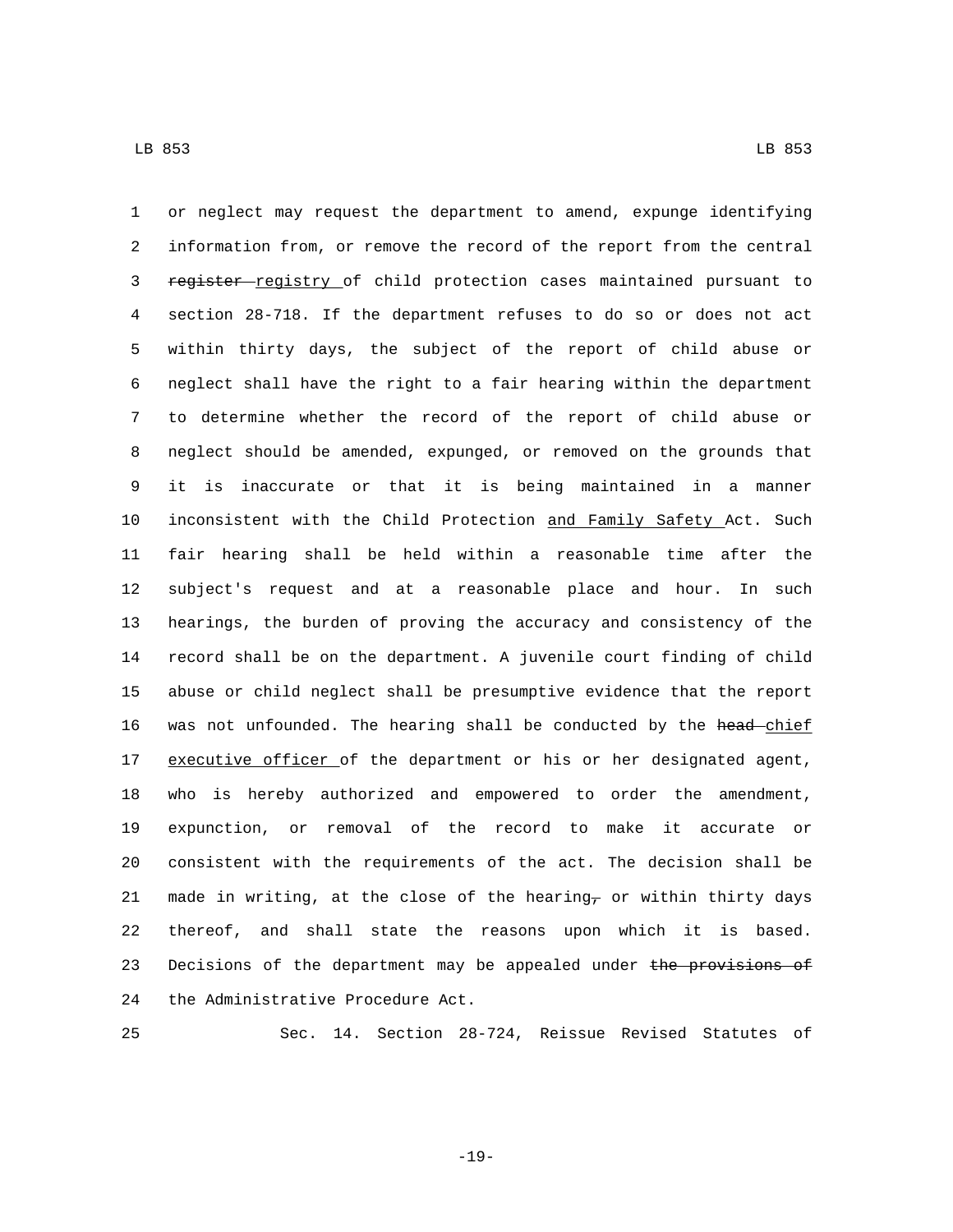1 Nebraska, is amended to read:

 28-724 Written notice of any amendment, expunction, or 3 removal of any record in the central register registry of child protection cases maintained pursuant to section 28-718 shall be served upon the subject of the report of child abuse or neglect. The department shall inform any other individuals or agencies which received such record of any amendment, expunction, or removal of such 8 record.

 Sec. 15. Section 28-725, Reissue Revised Statutes of 10 Nebraska, is amended to read:

 28-725 All information of the department concerning reports of child abuse or neglect of noninstitutional children, including information in the tracking system of child protection cases maintained pursuant to section 28-715 or records in the central 15 register registry of child protection cases maintained pursuant to section 28-718, and all information of the department generated as a result of such reports or records, shall be confidential and shall not be disclosed except as specifically authorized by the Child Protection and Family Safety Act and section 81-3126 or other applicable law. The subject of the report of child abuse or neglect may authorize any individual or organization to receive the following 22 information from the central register registry of child protection cases maintained pursuant to section 28-718 which relates or pertains to him or her: (1) The date of the alleged child abuse or neglect; and (2) the classification of the case pursuant to section 28-720.

LB 853 LB 853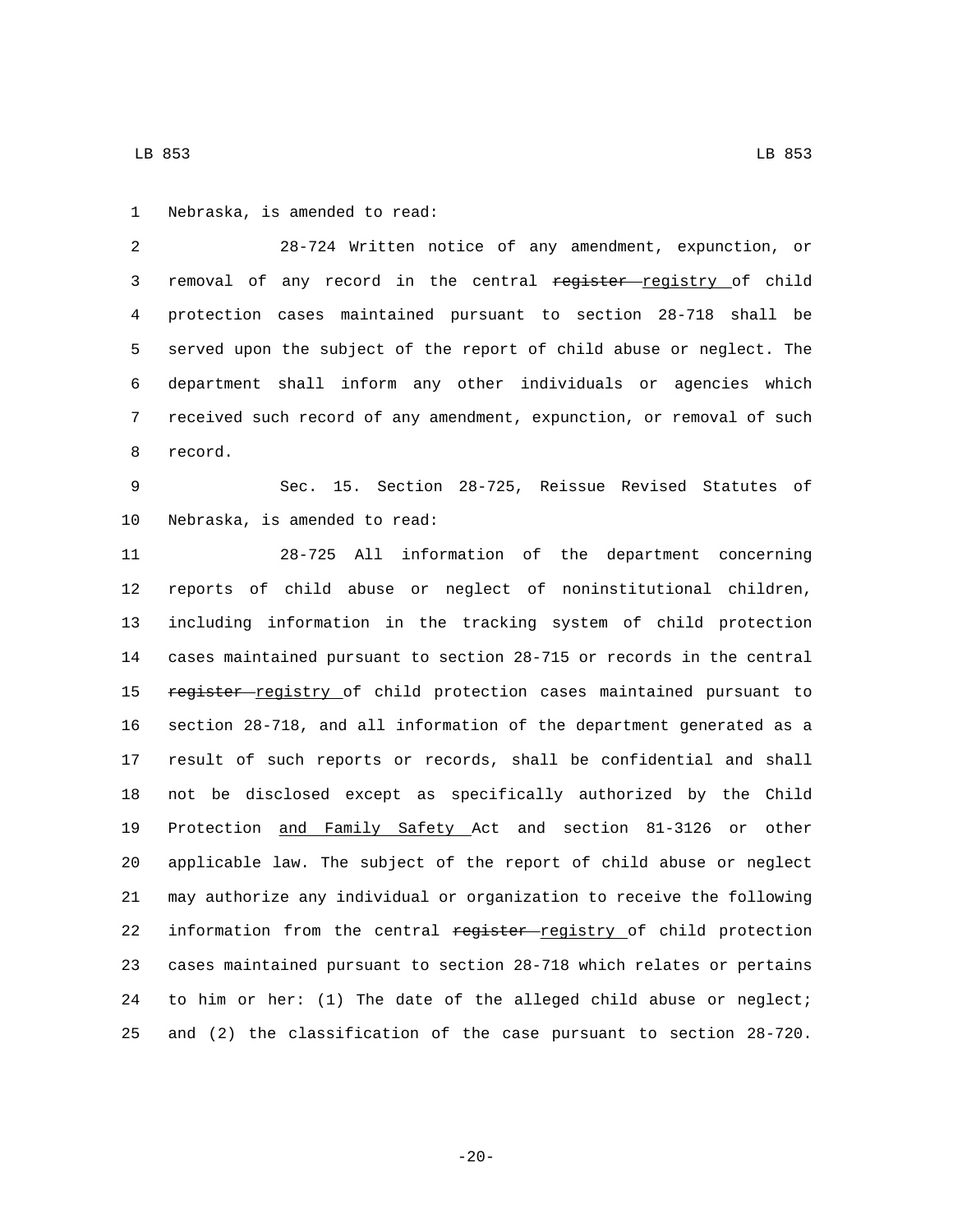Permitting, assisting, or encouraging the unauthorized release of any information contained in such reports or records shall be a Class V 3 misdemeanor.

 Sec. 16. Section 28-726, Revised Statutes Supplement, 5 2013, is amended to read:

 28-726 Except as provided in this section and sections 28-722 and 81-3126, no person, official, or agency shall have access to information in the tracking system of child protection cases maintained pursuant to section 28-715 or in records in the central 10 register registry of child protection cases maintained pursuant to section 28-718 unless in furtherance of purposes directly connected 12 with the administration of the Child Protection and Family Safety Act. Such persons, officials, and agencies having access to such 14 information shall include, but not be limited to:

 (1) A law enforcement agency investigating a report of 16 known or suspected child abuse or neglect;

 (2) A county attorney in preparation of a child abuse or neglect petition or termination of parental rights petition;

 (3) A physician who has before him or her a child whom he or she reasonably suspects may be abused or neglected;

 (4) An agency having the legal responsibility or authorization to care for, treat, or supervise an abused or neglected child or a parent, a guardian, or other person responsible for the abused or neglected child's welfare who is the subject of the report 25 of child abuse or neglect;

-21-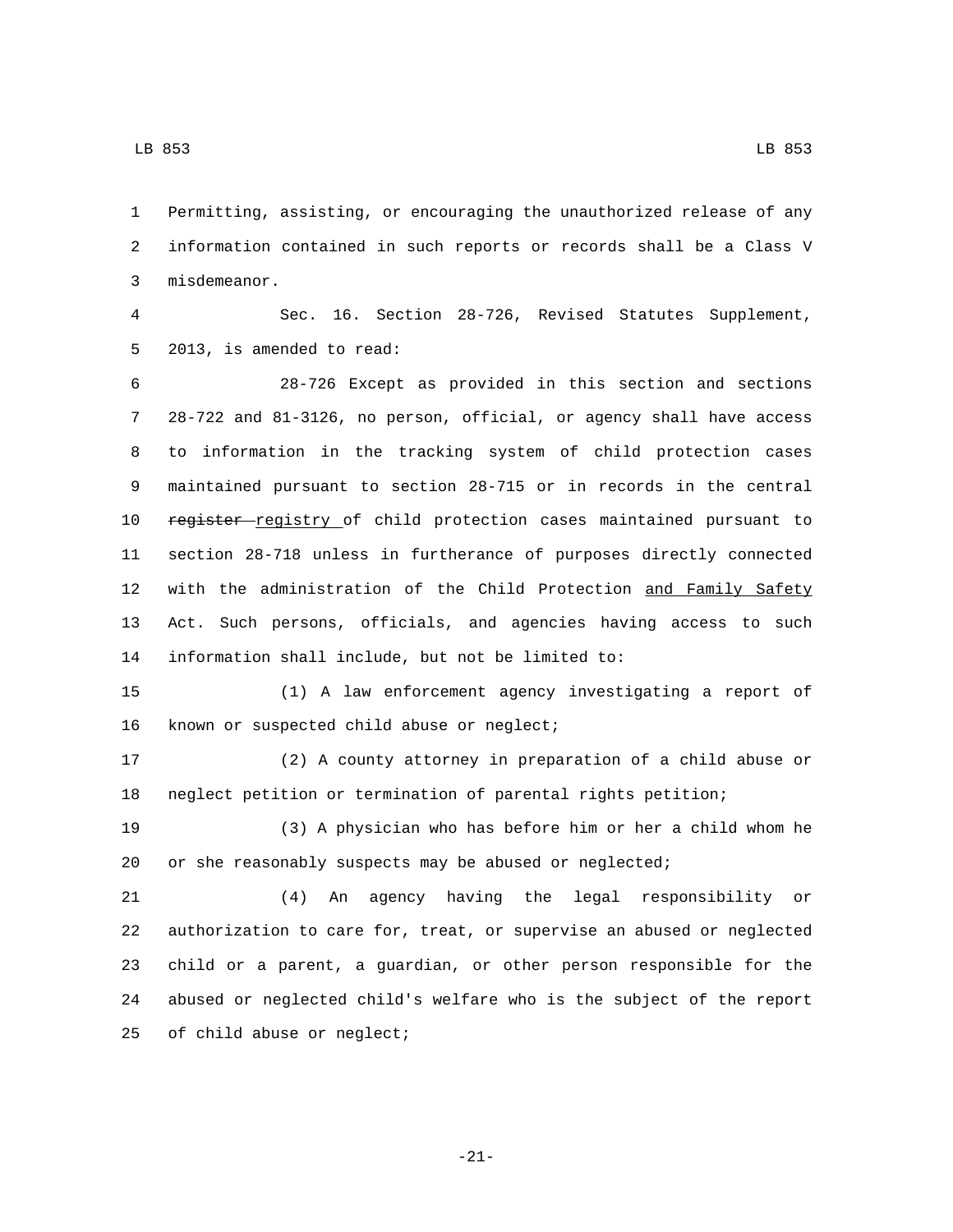(5) Any person engaged in bona fide research or auditing.

 No information identifying the subjects of the report of child abuse or neglect shall be made available to the researcher or auditor;

 (6) The Foster Care Review Office and the designated local foster care review board when the information relates to a child in a foster care placement as defined in section 43-1301. The information provided to the office and local board shall not include the name or identity of any person making a report of suspected child 9 abuse or neglect;

 (7) The designated protection and advocacy system authorized pursuant to the Developmental Disabilities Assistance and Bill of Rights Act of 2000, 42 U.S.C. 15001, as the act existed on January 1, 2005, and the Protection and Advocacy for Mentally Ill Individuals Act, 42 U.S.C. 10801, as the act existed on September 1, 2001, acting upon a complaint received from or on behalf of a person with developmental disabilities or mental illness;

 (8) The person or persons having custody of the abused or neglected child in situations of alleged out-of-home child abuse or 19 neglect;

 (9) For purposes of licensing providers of child care programs, the Department of Health and Human Services; and

 (10) A probation officer administering juvenile intake services pursuant to section 29-2260.01, conducting court-ordered predispositional investigations prior to disposition, or supervising 25 a juvenile upon disposition.

-22-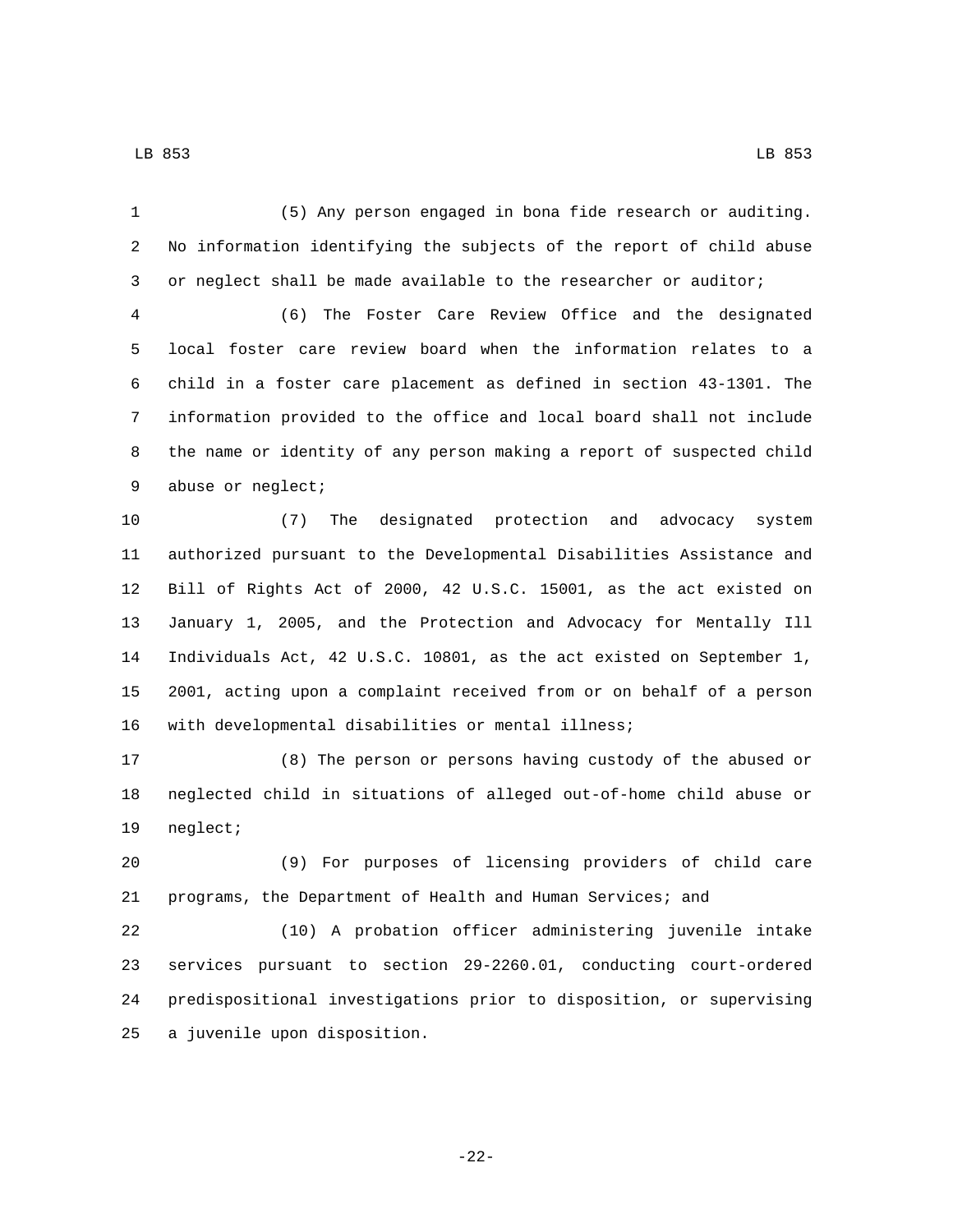Sec. 17. Section 28-728, Revised Statutes Cumulative 2 Supplement, 2012, is amended to read:

 28-728 (1) The Legislature finds that child abuse and neglect are community problems requiring a coordinated response by law enforcement, child advocacy centers, prosecutors, the Department of Health and Human Services, and other agencies or entities designed to protect children. It is the intent of the Legislature to create a child abuse and neglect investigation team in each county or contiguous group of counties and to create a child abuse and neglect treatment team in each county or contiguous group of counties.

 (2) Each county or contiguous group of counties will be assigned by the Department of Health and Human Services to a child advocacy center. The purpose of a child advocacy center is to provide a child-focused location for conducting forensic interviews and medical evaluations for alleged child victims of abuse and neglect and for coordinating a multidisciplinary team response that supports the physical, emotional, and psychological needs of children who are alleged victims of abuse or neglect. Each child advocacy center shall meet accreditation criteria set forth by the National Children's Alliance. Nothing in this section shall prevent a child from receiving treatment or other services at a child advocacy center which has received or is in the process of receiving accreditation.

 (3) Each county attorney or the county attorney representing a contiguous group of counties is responsible for convening the child abuse and neglect investigation team and ensuring

-23-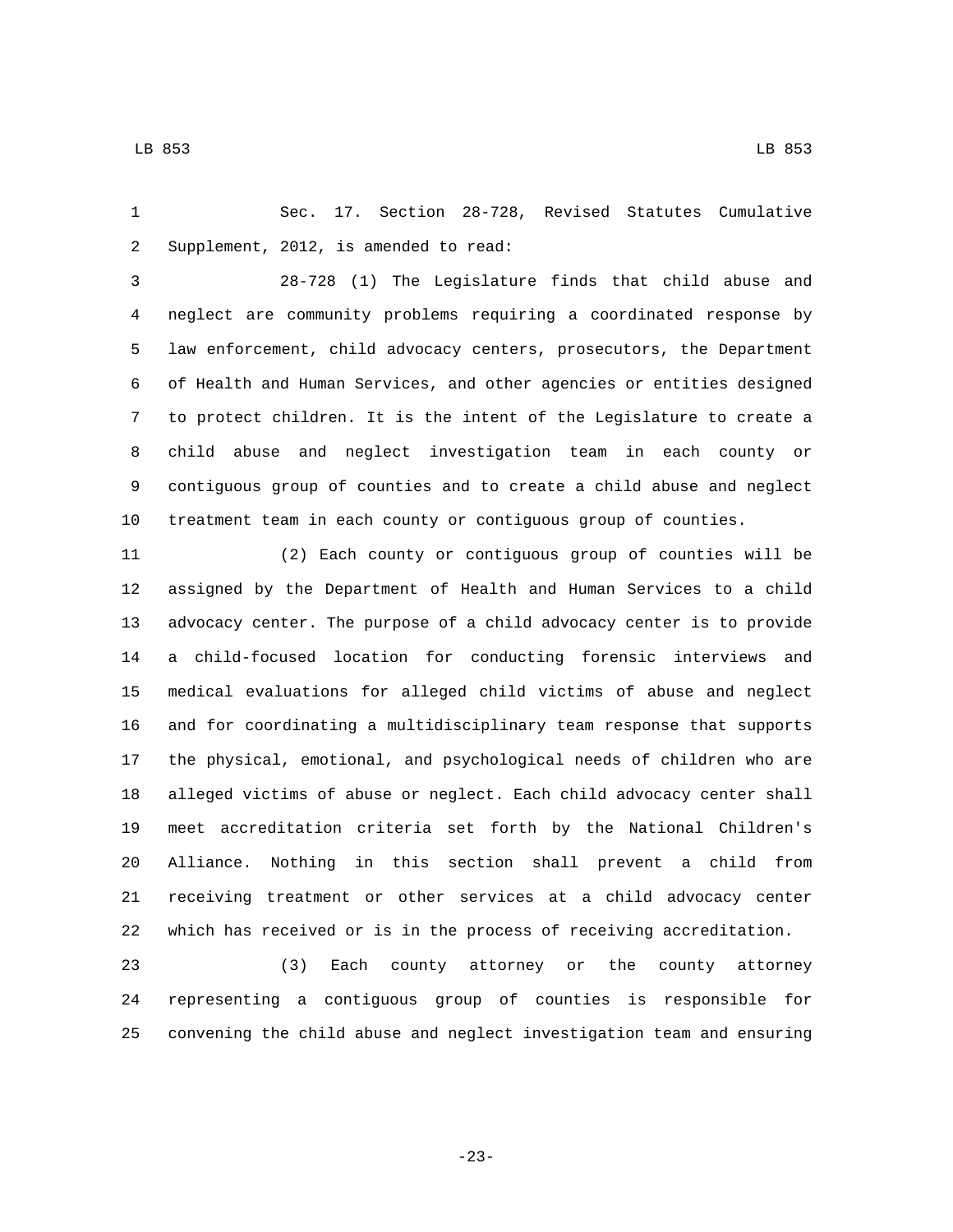LB 853 LB 853

 that protocols are established and implemented. A representative of the child advocacy center assigned to the team shall assist the county attorney in facilitating case review, developing and updating protocols, and arranging training opportunities for the team. Each team must have protocols which, at a minimum, shall include procedures for:6

 (a) Mandatory reporting of child abuse and neglect as outlined in section 28-711 to include training to professionals on 9 identification and reporting of abuse;

 (b) Assigning roles and responsibilities between law enforcement and the Department of Health and Human Services for the 12 initial response;

 (c) Outlining how reports will be shared between law enforcement and the Department of Health and Human Services under 15 section 28-713 and section 4 of this act;

 (d) Coordinating the investigative response including, 17 but not limited to:

(i) Defining cases that require a priority response;

19 (ii) Contacting the reporting party;

 (iii) Arranging for a video-recorded forensic interview at a child advocacy center for children who are three to eighteen years of age and are alleged to be victims of sexual abuse or serious physical abuse or neglect, have witnessed a violent crime, are found in a drug-endangered environment, or have been recovered from a 25 kidnapping;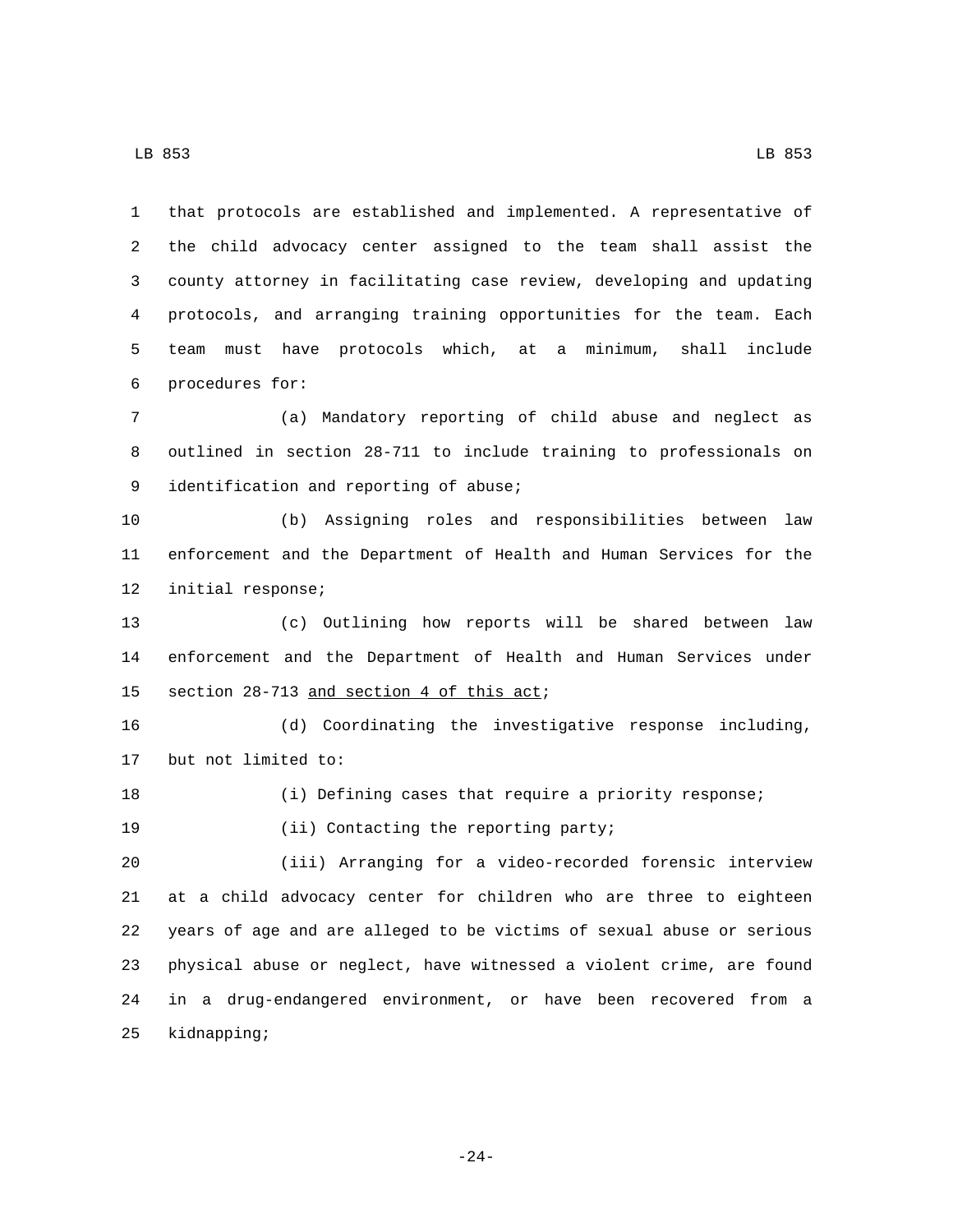(iv) Assessing the need for and arranging, when indicated, a medical evaluation of the alleged child victim; (v) Assessing the need for and arranging, when indicated, appropriate mental health services for the alleged child victim or 5 nonoffender caregiver; (vi) Conducting collateral interviews with other persons with information pertinent to the investigation including other 8 potential victims; (vii) Collecting, processing, and preserving physical evidence including photographing the crime scene as well as any physical injuries as a result of the alleged child abuse and neglect; and (viii) Interviewing the alleged perpetrator; (e) Reducing the risk of harm to alleged child abuse and 15 neglect victims; (f) Ensuring that the child is in safe surroundings, including removing the perpetrator when necessary or arranging for temporary custody of the child when the child is seriously endangered in his or her surroundings and immediate removal appears to be necessary for the child's protection as provided in section 43-248; (g) Sharing of case information between team members; and (h) Outlining what cases will be reviewed by the 23 investigation team including, but not limited to: (i) Cases of sexual abuse, serious physical abuse and neglect, drug-endangered children, and serious or ongoing domestic

-25-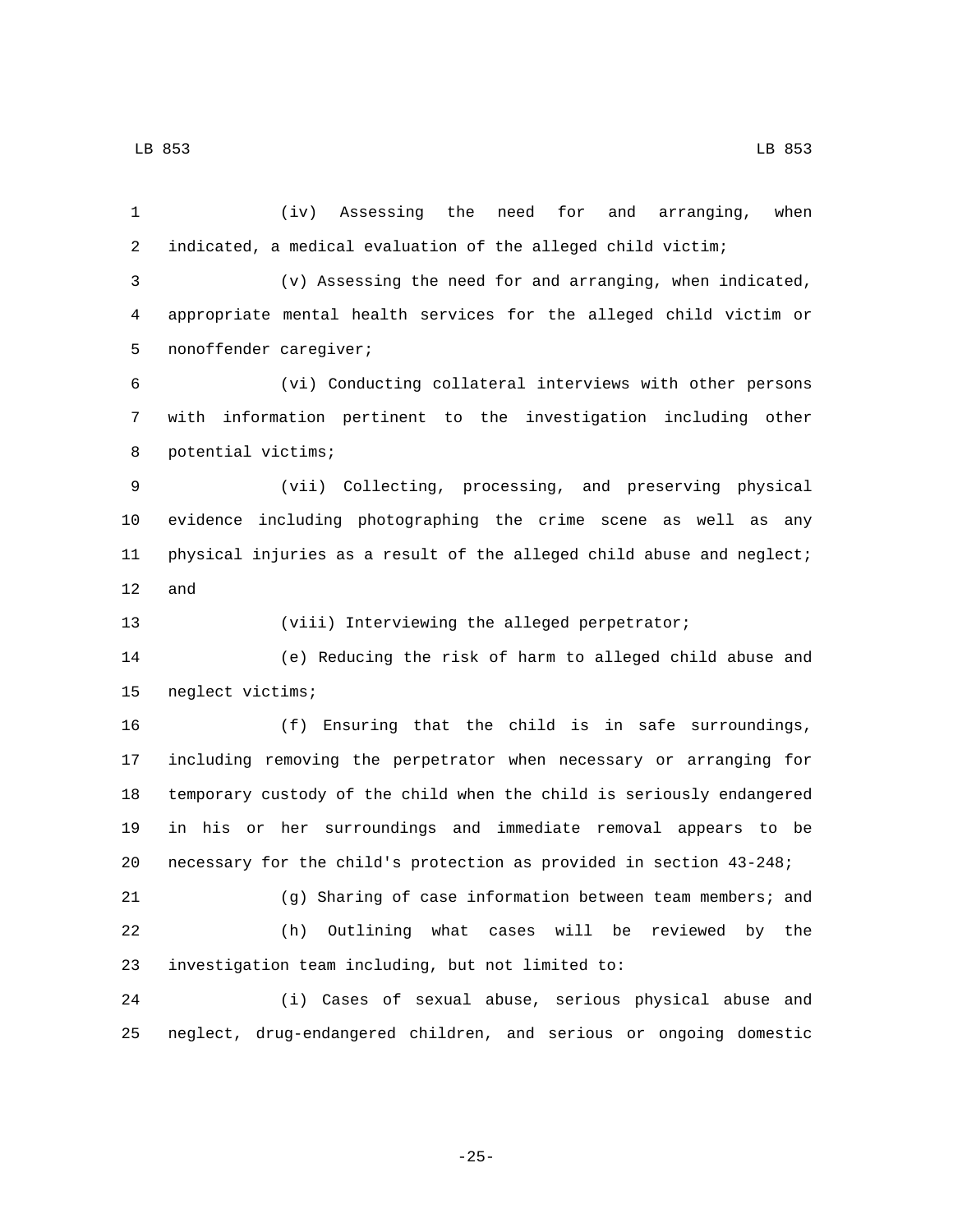1 violence;

 (ii) Cases determined by the Department of Health and Human Services to be high or very high risk for further maltreatment; 4 and

 (iii) Any other case referred by a member of the team when a system-response issue has been identified.6

 (4) Each county attorney or the county attorney representing a contiguous group of counties is responsible for convening the child abuse and neglect treatment team and ensuring that protocols are established and implemented. A representative of the child advocacy center appointed to the team shall assist the county attorney in facilitating case review, developing and updating protocols, and arranging training opportunities for the team. Each team must have protocols which, at a minimum, shall include 15 procedures for:

 (a) Case coordination and assistance, including the 17 location of services available within the area;

 (b) Case staffings and the coordination, development, implementation, and monitoring of treatment or safety plans particularly in those cases in which ongoing services are provided by the Department of Health and Human Services or a contracted agency 22 but the juvenile court is not involved;

 (c) Reducing the risk of harm to child abuse and neglect 24 victims;

(d) Assisting those child abuse and neglect victims who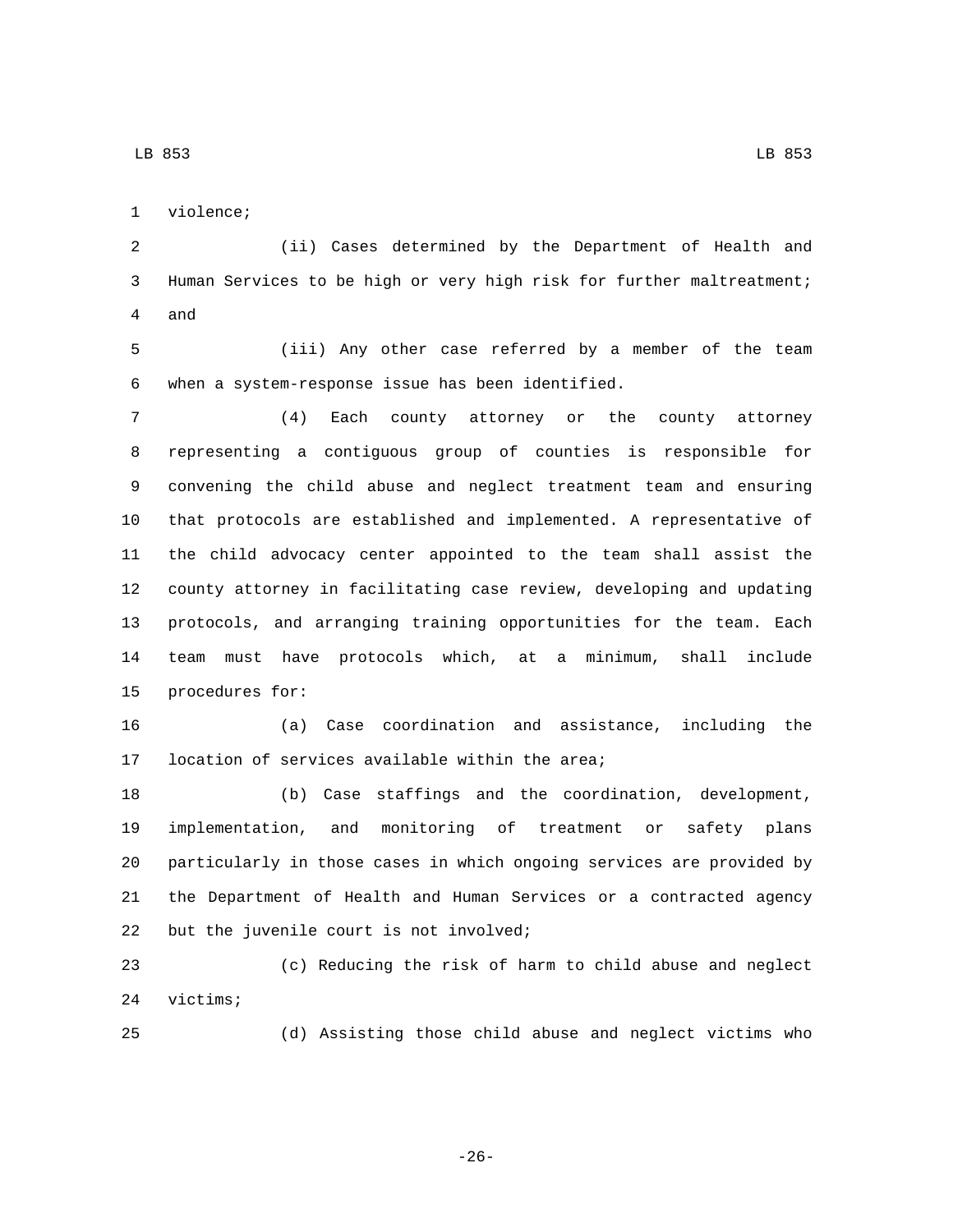LB 853 LB 853

 are abused and neglected by perpetrators who do not reside in their homes; and

 (e) Working with multiproblem status offenders and delinquent youth.4

 (5) For purposes of this section, forensic interview means a video-recorded interview of an alleged child victim conducted at a child advocacy center by a professional with specialized training designed to elicit details about alleged incidents of abuse or neglect, and such interview may result in intervention in criminal 10 or juvenile court.

 Sec. 18. Section 28-801, Revised Statutes Supplement, 12 2013, is amended to read:

 28-801 (1) Except as provided in subsection (5) of this section, any person who performs, offers, or agrees to perform any act of sexual contact or sexual penetration, as those terms are defined in section 28-318, with any person not his or her spouse, in exchange for money or other thing of value, commits prostitution.

 (2) Any person convicted of violating subsection (1) of 19 this section shall be punished as follows:

 (a) If such person has had no prior convictions or has had one prior conviction, such person shall be guilty of a Class II misdemeanor. If the court places such person on probation, such order of probation shall include, as one of its conditions, that such person shall satisfactorily attend and complete an appropriate mental health and substance abuse assessment conducted by a licensed mental

-27-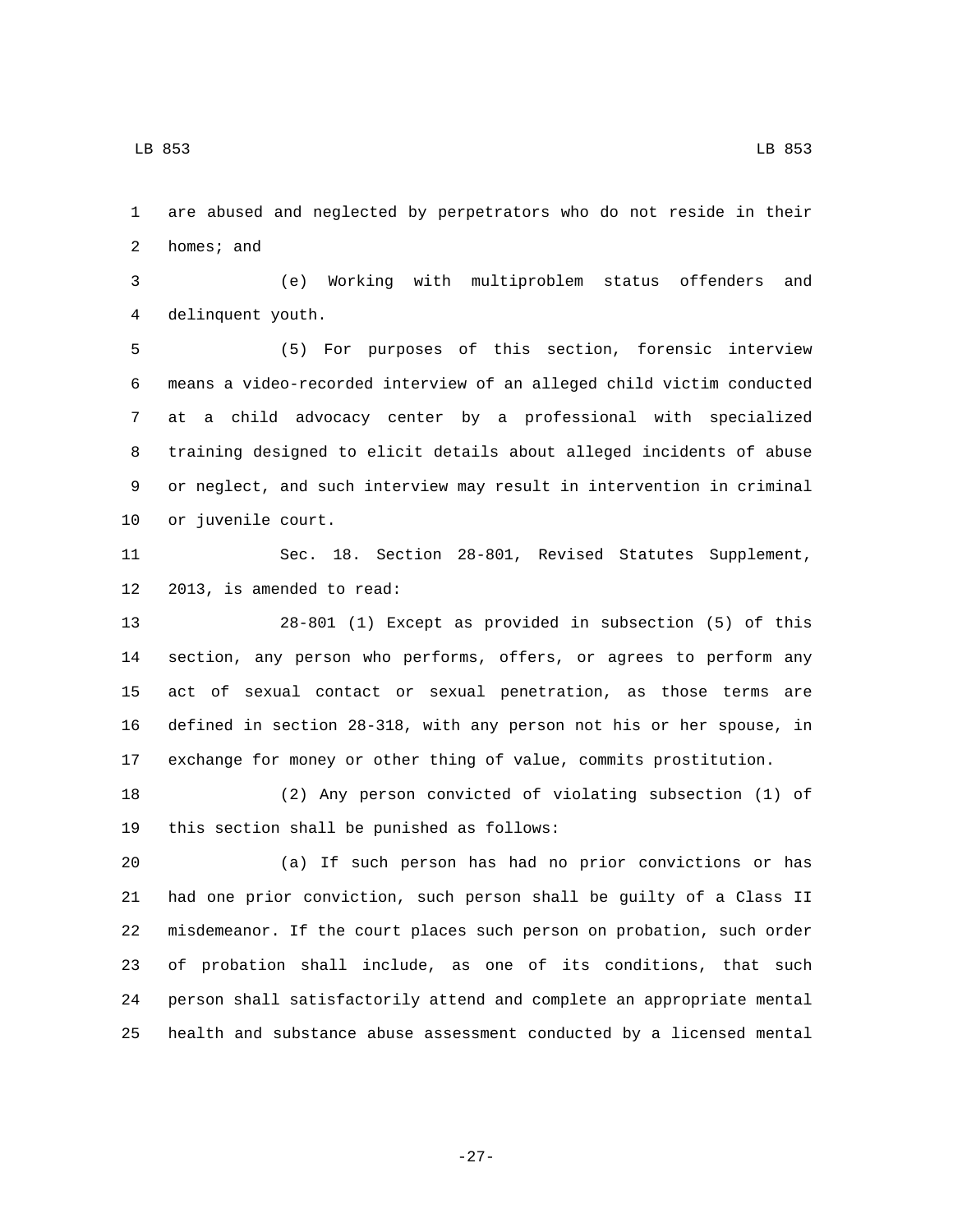health professional or substance abuse professional authorized to 2 complete such assessment; and

 (b) If such person has had two or more prior convictions, such person shall be guilty of a Class I misdemeanor. If the court places such person on probation, such order of probation shall include, as one of its conditions, that such person shall satisfactorily attend and complete an appropriate mental health and substance abuse assessment conducted by a licensed mental health professional or substance abuse professional authorized to complete 10 such assessment.

 (3) It is an affirmative defense to prosecution under this section that such person was a trafficking victim as defined in 13 section 28-830.

 (4) For purposes of this section, prior conviction means any conviction on or after July 14, 2006, for violation of subsection (1) of this section or any conviction on or after July 14, 2006, for violation of a city or village ordinance relating to prostitution.

 (5) If the law enforcement officer determines, after a reasonable detention for investigative purposes, that a person suspected of or charged with a violation of subsection (1) of this section is a person under eighteen years of age, such person shall be immune from prosecution for a prostitution offense under this section and shall be subject to temporary custody under section 43-248 and further disposition under the Nebraska Juvenile Code. A law enforcement officer who takes a person under eighteen years of age

-28-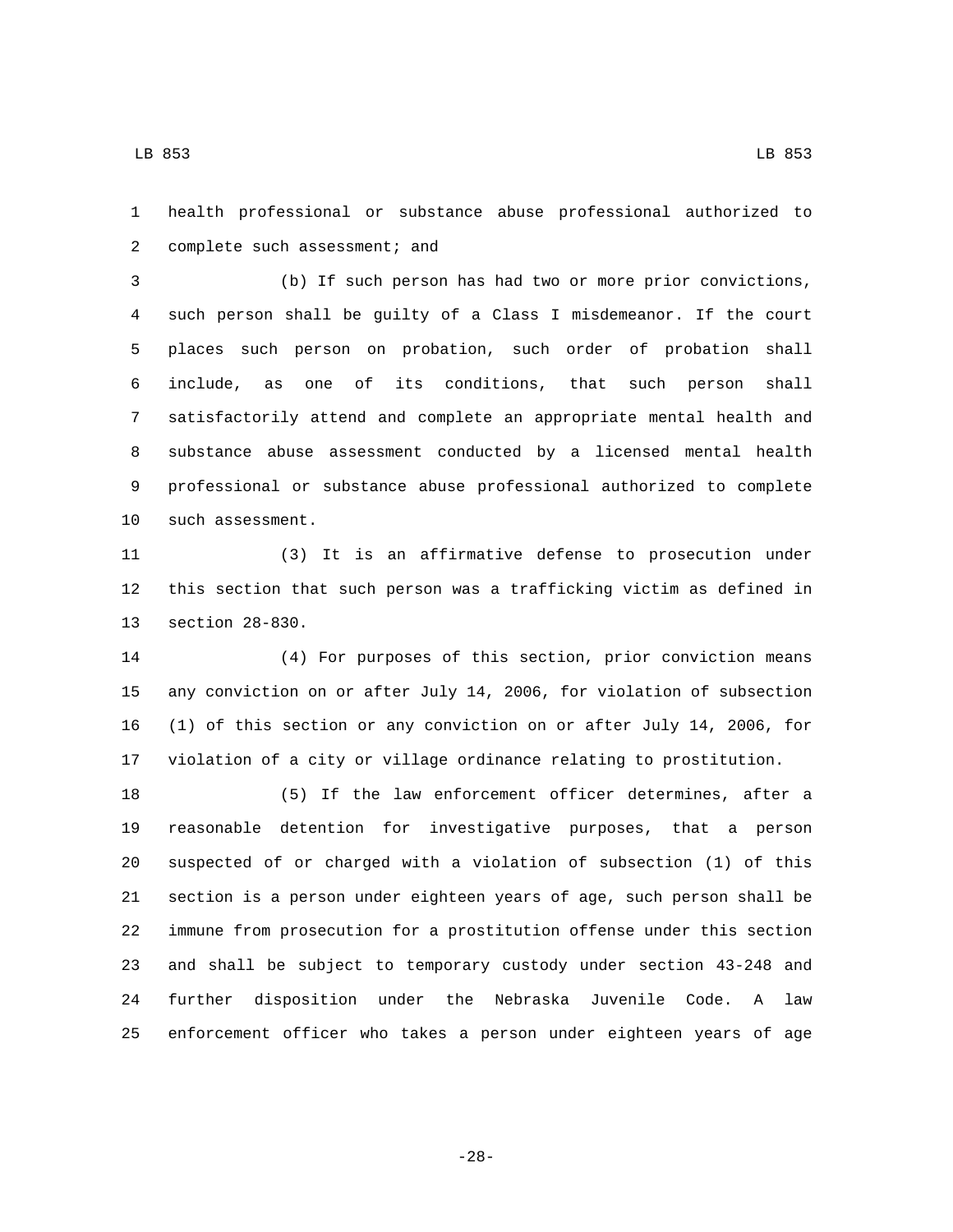into custody under this section shall immediately report an allegation of a violation of section 28-831 to the Department of

 Health and Human Services which shall commence an investigation within twenty-four hours under the Child Protection and Family Safety 5 Act.

 Sec. 19. Section 43-107, Revised Statutes Cumulative 7 Supplement, 2012, is amended to read:

 43-107 (1)(a) For adoption placements occurring or in effect prior to January 1, 1994, upon the filing of a petition for adoption, the county judge shall, except in the adoption of children by stepparents when the requirement of an investigation is discretionary, request the Department of Health and Human Services or any child placement agency licensed by the department to examine the allegations set forth in the petition and to ascertain any other facts relating to such minor child and the person or persons petitioning to adopt such child as may be relevant to the propriety of such adoption, except that the county judge shall not be required to request such an examination if the judge determines that information compiled in a previous examination or study is sufficiently current and comprehensive. Upon the request being made, the department or other licensed agency shall conduct an investigation and report its findings to the county judge in writing at least one week prior to the date set for hearing.

 (b)(i) For adoption placements occurring on or after January 1, 1994, a preplacement adoptive home study shall be filed

-29-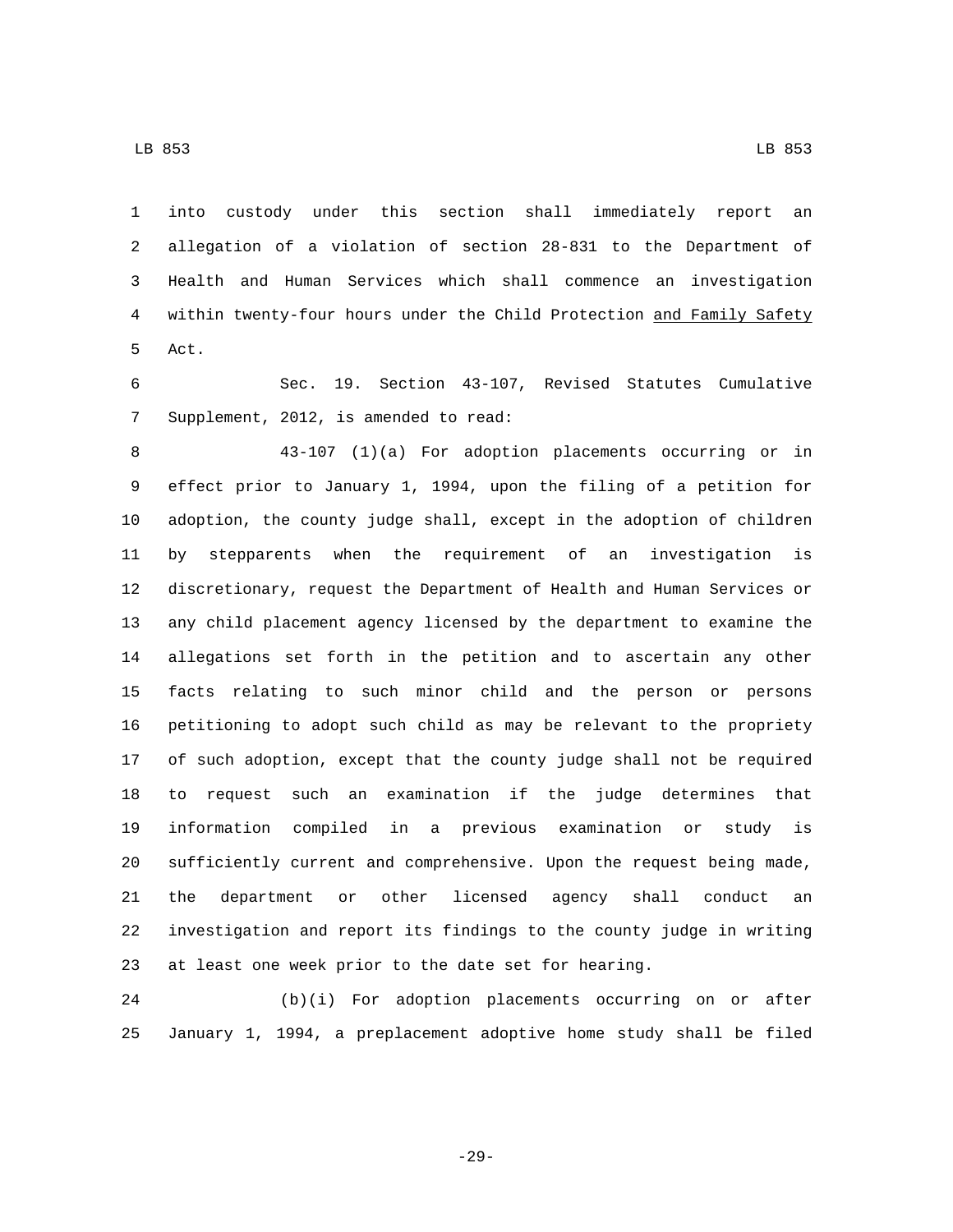with the court prior to the hearing required in section 43-103, which study is completed by the Department of Health and Human Services or a licensed child placement agency within one year before the date on which the adoptee is placed with the petitioner or petitioners and indicates that the placement of a child for the purpose of adoption 6 would be safe and appropriate.

 (ii) An adoptive home study shall not be required when the petitioner is a stepparent of the adoptee unless required by the court, except that for petitions filed on or after January 1, 1994, the judge shall order the petitioner or his or her attorney to request the Nebraska State Patrol to file a national criminal history record information check by submitting the request accompanied by two sets of fingerprint cards or an equivalent electronic submission and the appropriate fee to the Nebraska State Patrol for a Federal Bureau of Investigation background check and to request the department to 16 conduct and file a check of the central register registry created in section 28-718 for any history of the petitioner of behavior injurious to or which may endanger the health or morals of a child. An adoption decree shall not be issued until such records are on file with the court. The petitioner shall pay the cost of the national criminal history record information check and the check of the 22 central register. registry.

 (iii) The placement of a child for foster care made by or facilitated by the department or a licensed child placement agency in the home of a person who later petitions the court to adopt the child

-30-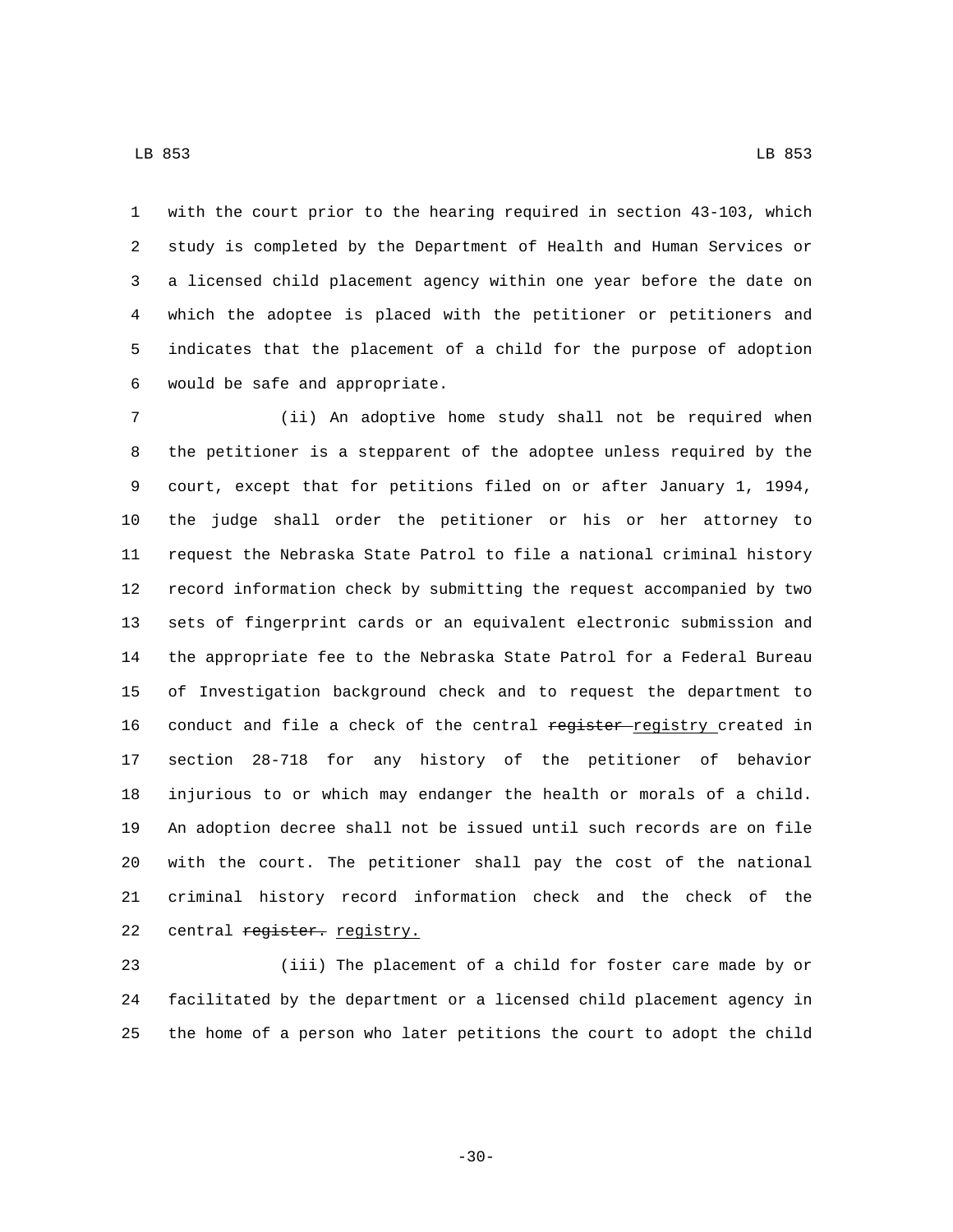shall be exempt from the requirements of a preplacement adoptive home study. The petitioner or petitioners who meet such criteria shall have a postplacement adoptive home study completed by the department or a licensed child placement agency and filed with the court at 5 least one week prior to the hearing for adoption.

 (iv) A voluntary placement for purposes other than adoption made by a parent or guardian of a child without assistance from an attorney, physician, or other individual or agency which later results in a petition for the adoption of the child shall be exempt from the requirements of a preplacement adoptive home study. The petitioner or petitioners who meet such criteria shall have a postplacement adoptive home study completed by the department or a licensed child placement agency and filed with the court at least one 14 week prior to the hearing for adoption.

 (v) The adoption of an adult child as provided in subsection (2) of section 43-101 shall be exempt from the requirements of an adoptive home study unless the court specifically orders otherwise. The court may order an adoptive home study, a background investigation, or both if the court determines that such would be in the best interests of the adoptive party or the person to 21 be adopted.

 (vi) Any adoptive home study required by this section shall be conducted by the department or a licensed child placement agency at the expense of the petitioner or petitioners unless such expenses are waived by the department or licensed child placement

-31-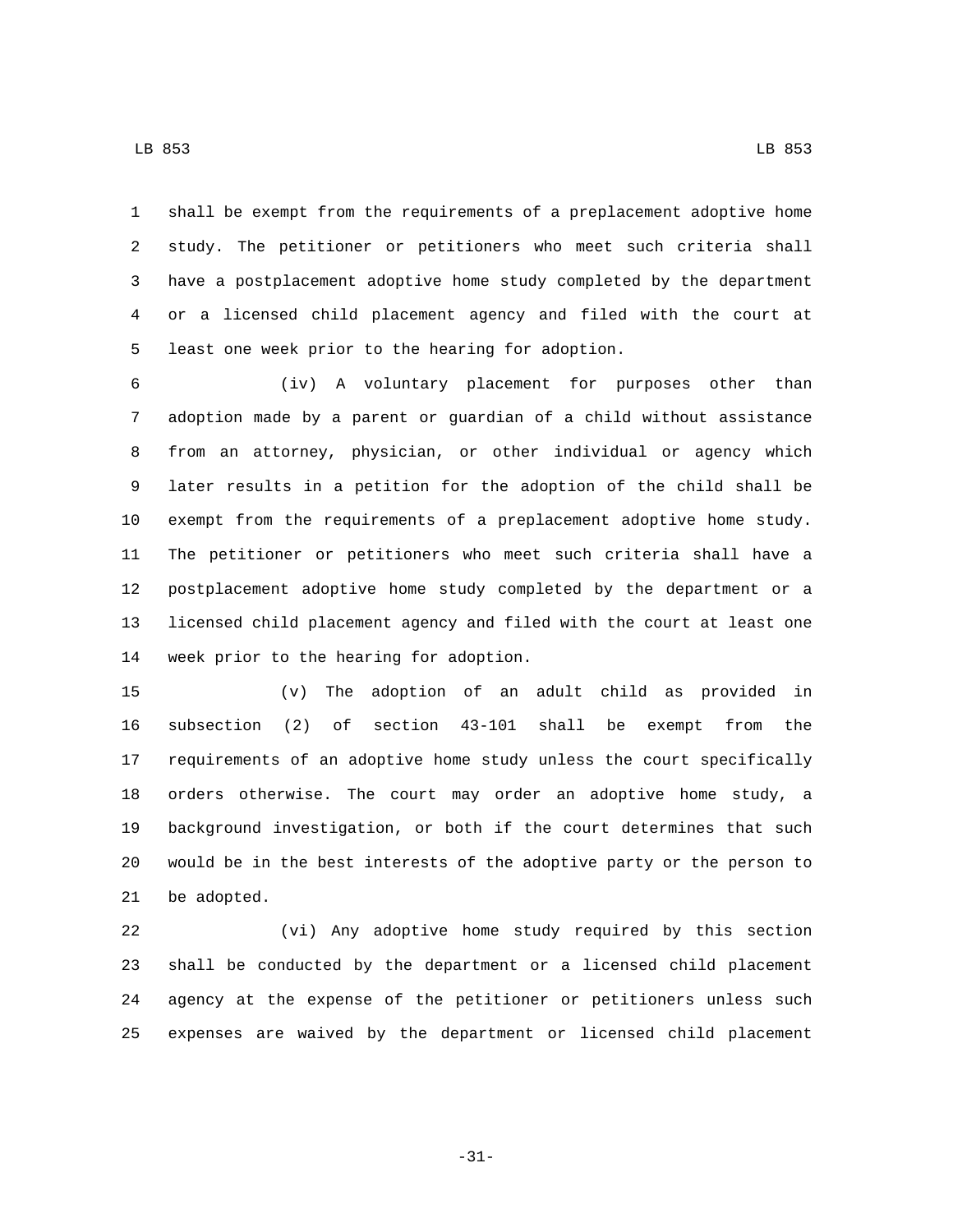LB 853 LB 853

 agency. The department or licensed agency shall determine the fee or 2 rate for the adoptive home study.

 (vii) The preplacement or postplacement adoptive home study shall be performed as prescribed in rules and regulations of the department and shall include at a minimum an examination into the facts relating to the petitioner or petitioners as may be relevant to the propriety of such adoption. Such rules and regulations shall require an adoptive home study to include a national criminal history 9 record information check and a check of the central register-registry created in section 28-718 for any history of the petitioner or petitioners of behavior injurious to or which may endanger the health 12 or morals of a child.

 (2) Upon the filing of a petition for adoption, the judge shall require that a complete medical history be provided on the child, except that in the adoption of a child by a stepparent the provision of a medical history shall be discretionary. On and after August 27, 2011, the complete medical history or histories required under this subsection shall include the race, ethnicity, nationality, Indian tribe when applicable and in compliance with the Nebraska Indian Child Welfare Act, or other cultural history of both biological parents, if available. A medical history shall be provided, if available, on the biological mother and father and their biological families, including, but not limited to, siblings, parents, grandparents, aunts, and uncles, unless the child is foreign born or was abandoned. The medical history or histories shall be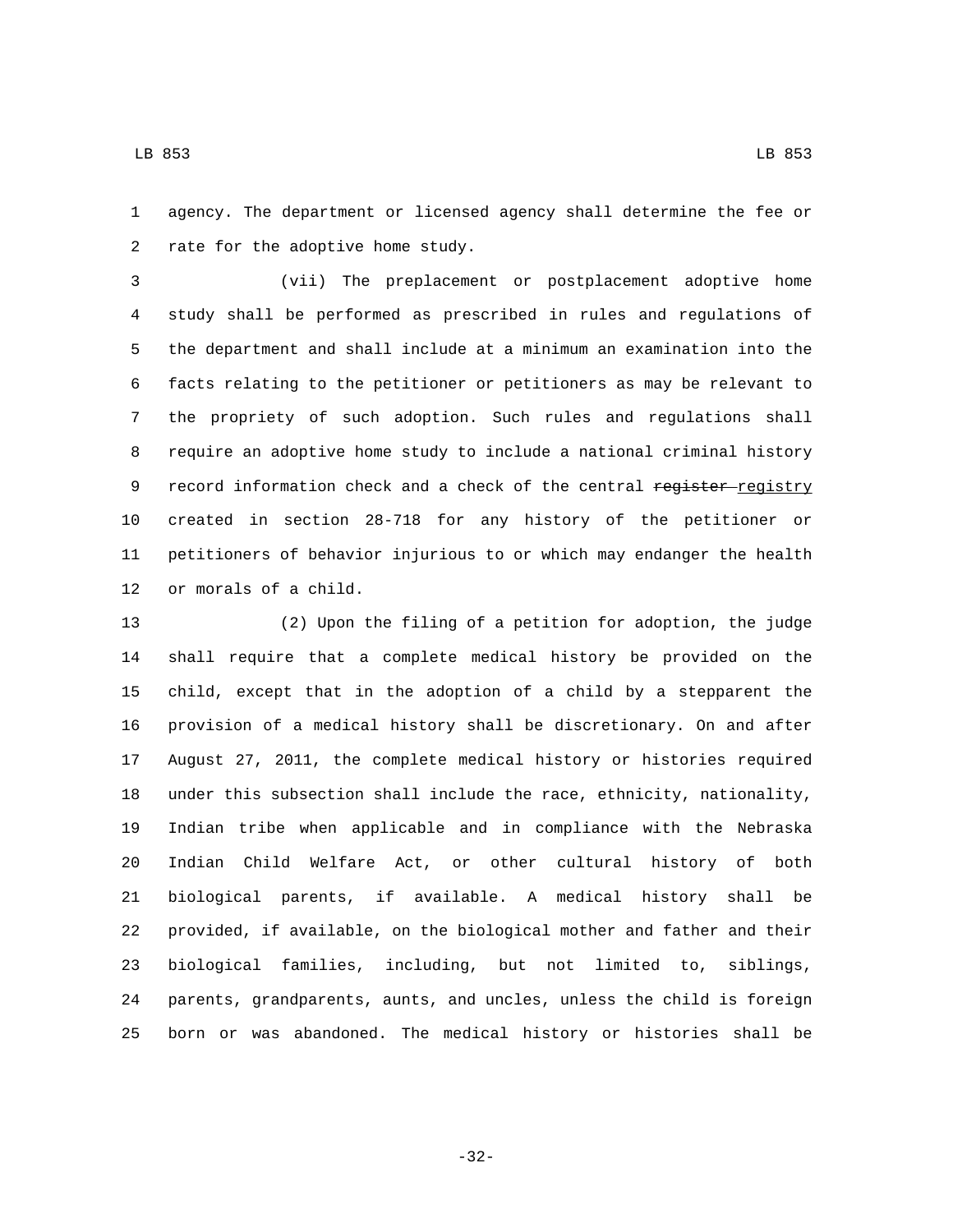reported on a form provided by the department and filed along with the report of adoption as provided by section 71-626. If the medical history or histories do not accompany the report of adoption, the department shall inform the court and the State Court Administrator. The medical history or histories shall be made part of the court record. After the entry of a decree of adoption, the court shall retain a copy and forward the original medical history or histories to the department. This subsection shall only apply when the relinquishment or consent for an adoption is given on or after 10 September 1, 1988.

 (3) After the filing of a petition for adoption and before the entry of a decree of adoption for a child who is committed to the Department of Health and Human Services, the person or persons petitioning to adopt the child shall be given the opportunity to read the case file on the child maintained by the department or its duly authorized agent. The department shall not include in the case file to be read any information or documents that the department determines cannot be released based upon state statute, federal statute, federal rule, or federal regulation. The department shall provide a document for such person's or persons' signatures verifying that he, she, or they have been given an opportunity to read the case file and are aware that he, she, or they can review the child's file at any time following finalization of the adoption upon making a written request to the department. The department shall file such document with the court prior to the entry of a decree of adoption in

-33-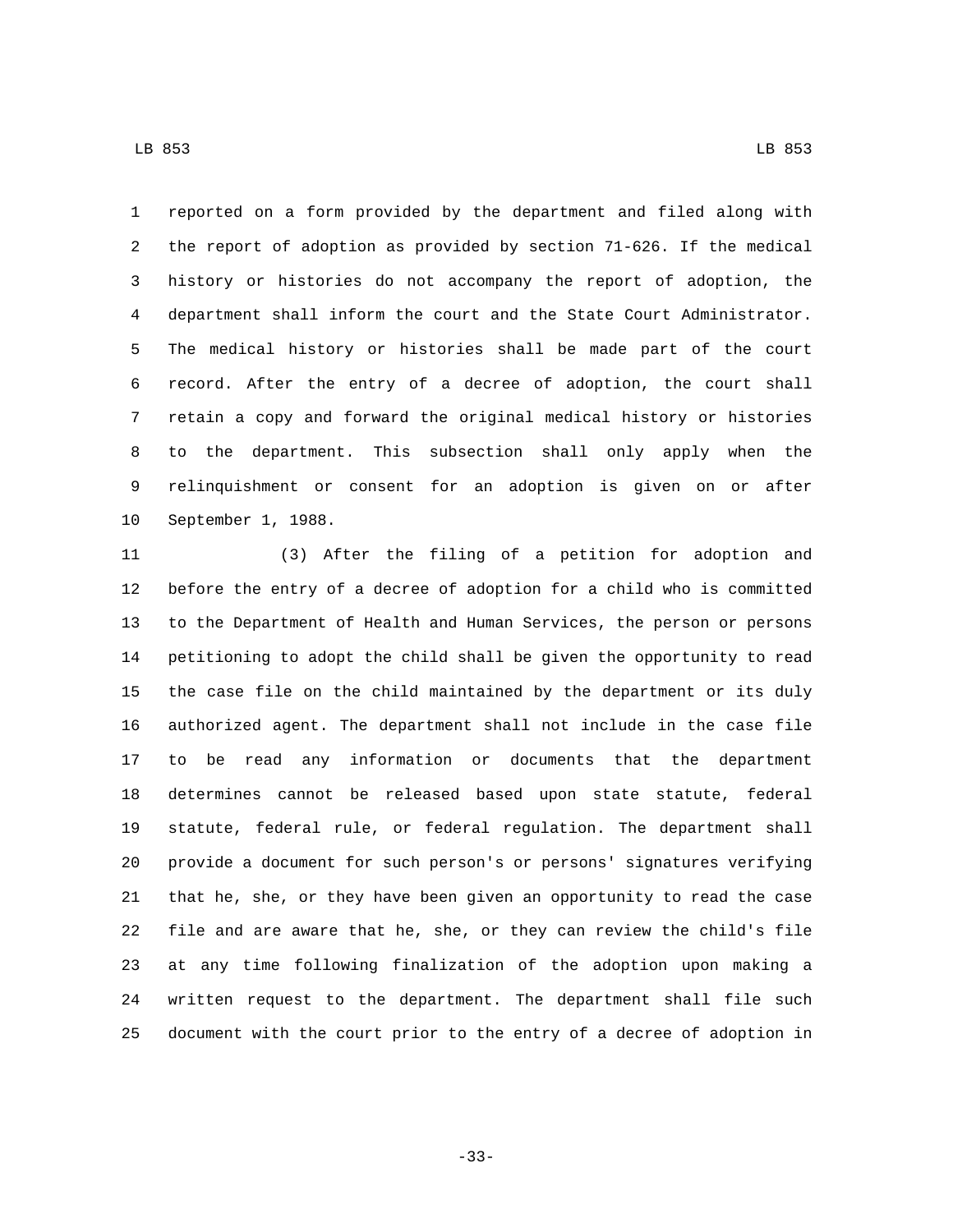1 the case.

 Sec. 20. Section 43-146.17, Reissue Revised Statutes of 3 Nebraska, is amended to read:

 43-146.17 (1) Notwithstanding sections 43-119 to 43-146.16 and except as otherwise provided in this section, an heir twenty-one years of age or older of an adopted person shall have access to all information on file at the Department of Health and Human Services related to such adopted person, including information contained in the original birth certificate of the adopted person, if: (a)(i) The adopted person is deceased, (ii) both biological parents of the adopted person are deceased or, if only one biological parent is known, such parent is deceased, and (iii) each spouse of the biological parent or parents of the adopted person, if any, is deceased, if such spouse is not a biological parent; or (b) at least one hundred years has passed since the birth of the adopted person.

 (2) The following information relating to an adopted person shall not be released to the heir of such person under this section: (a) Tests conducted for the human immunodeficiency virus or acquired immunodeficiency syndrome; (b) the revocation of a license to practice medicine in the State of Nebraska; (c) child protective services reports or records; (d) adult protective services reports or 22 records; (e) information from the central register-registry of child protection cases and the Adult Protective Services Central Registry; 24 or (f) law enforcement investigative reports.

(3) The department shall provide a form that an heir of

-34-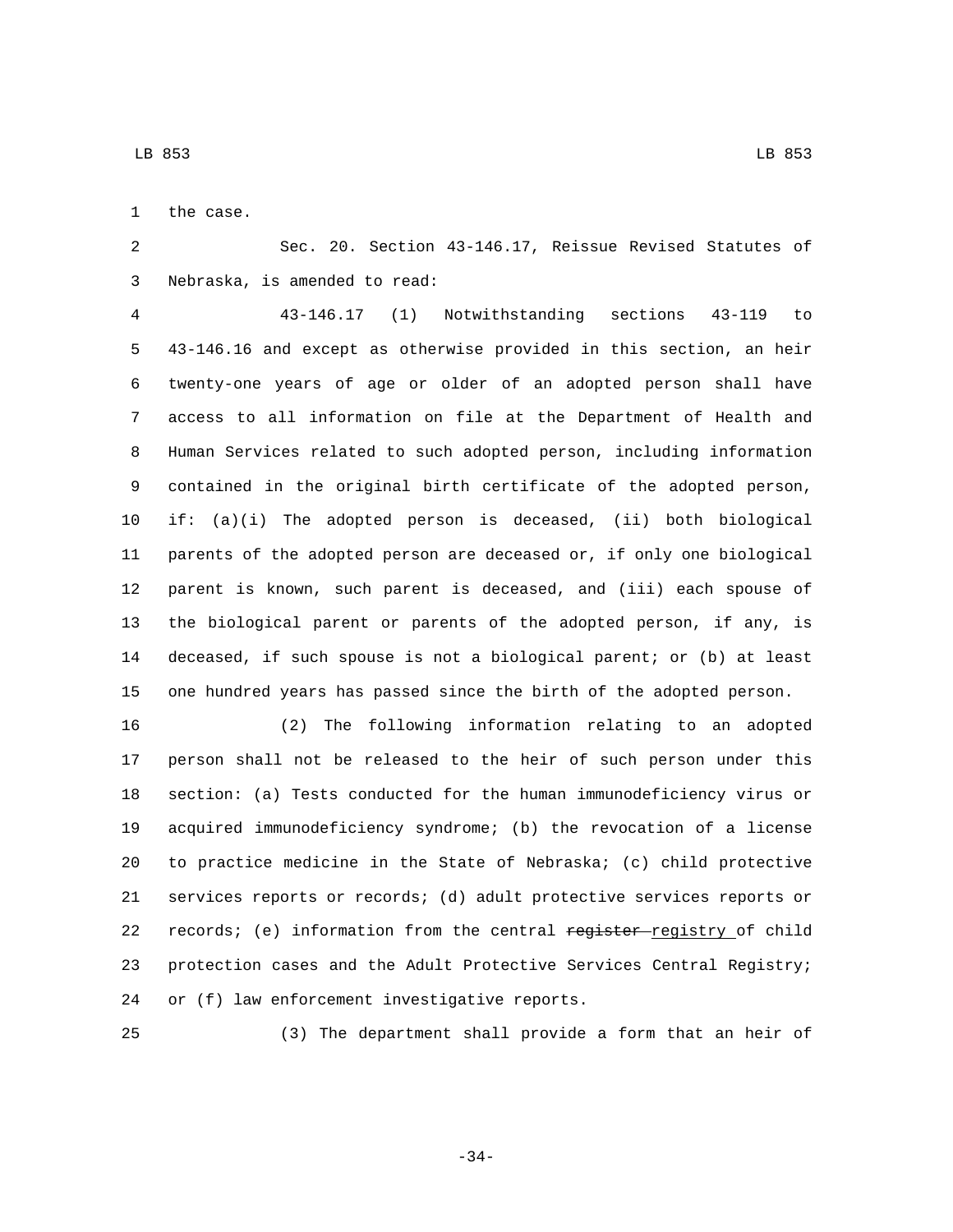an adopted person may use to request information under this section. The department may charge a reasonable fee in an amount established by rules and regulations of the department to recover expenses incurred by the department in carrying out this section. Such fee may be waived if the requesting party shows that the fee would work an undue financial hardship on the party. When any information is provided to an heir of an adopted person under this section, the disclosure of such information shall be recorded in the records of the adopted person, including the nature of the information disclosed, to whom the information was disclosed, and the date of the 11 disclosure.

 (4) For purposes of this section, an heir of an adopted person means a direct biological descendent of such adopted person.

 (5) The department may adopt and promulgate rules and 15 regulations to carry out this section.

 Sec. 21. Section 43-247, Revised Statutes Supplement, 17 2013, is amended to read:

 43-247 Except as provided in section 43-247.02, the juvenile court shall have exclusive original jurisdiction as to any juvenile defined in subdivision (1) of this section who is under the age of sixteen, as to any juvenile defined in subdivision (3) of this section, and as to the parties and proceedings provided in subdivisions (5), (6), and (7) of this section. As used in this section, all references to the juvenile's age shall be the age at the time the act which occasioned the juvenile court action occurred. The

-35-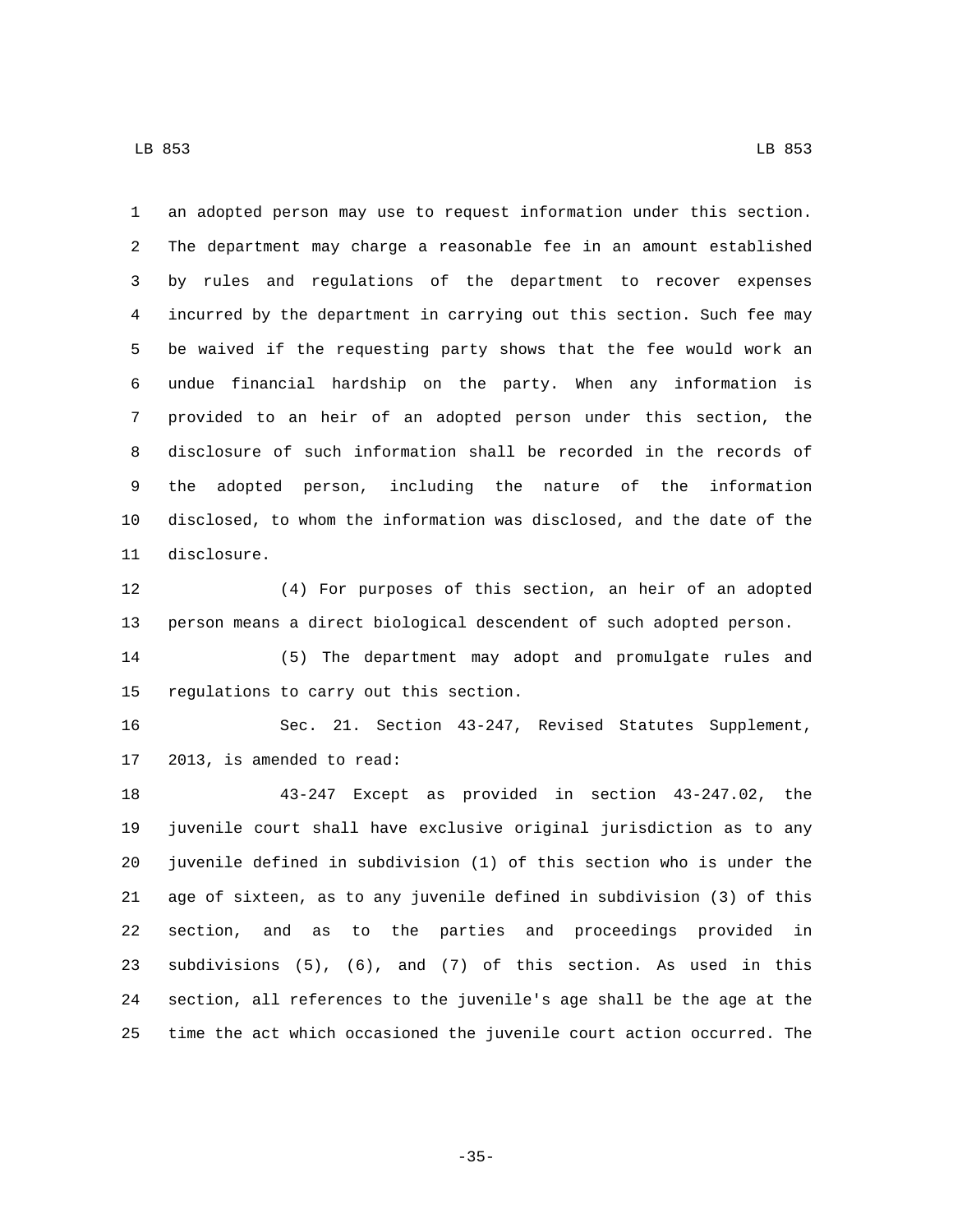juvenile court shall have concurrent original jurisdiction with the district court as to any juvenile defined in subdivision (2) of this section. The juvenile court shall have concurrent original jurisdiction with the district court and county court as to any juvenile defined in subdivision (1) of this section who is age sixteen or seventeen, any juvenile defined in subdivision (4) of this section, and any proceeding under subdivision (6) or (10) of this section. The juvenile court shall have concurrent original jurisdiction with the county court as to any proceeding under subdivision (8) or (9) of this section. Notwithstanding any disposition entered by the juvenile court under the Nebraska Juvenile Code, the juvenile court's jurisdiction over any individual adjudged to be within the provisions of this section shall continue until the individual reaches the age of majority or the court otherwise 15 discharges the individual from its jurisdiction.

 The juvenile court in each county as herein provided 17 shall have jurisdiction of:

 (1) Any juvenile who has committed an act other than a traffic offense which would constitute a misdemeanor or an infraction under the laws of this state, or violation of a city or village ordinance;

 (2) Any juvenile who has committed an act which would 23 constitute a felony under the laws of this state;

 (3) Any juvenile (a) who is homeless or destitute, or without proper support through no fault of his or her parent,

-36-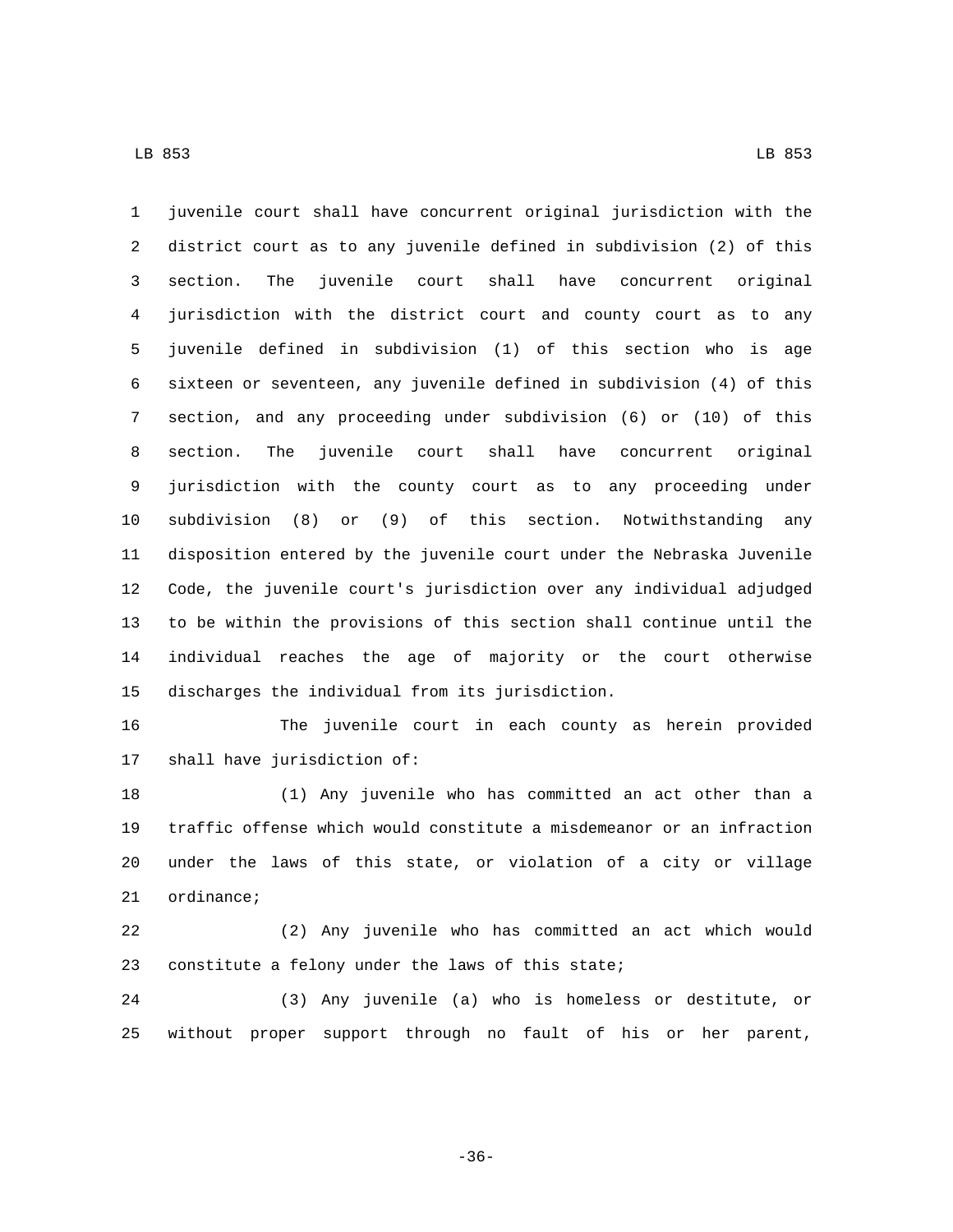guardian, or custodian; who is abandoned by his or her parent, guardian, or custodian; who lacks proper parental care by reason of the fault or habits of his or her parent, guardian, or custodian; whose parent, guardian, or custodian neglects or refuses to provide proper or necessary subsistence, education, or other care necessary for the health, morals, or well-being of such juvenile; whose parent, guardian, or custodian is unable to provide or neglects or refuses to provide special care made necessary by the mental condition of the juvenile; or who is in a situation or engages in an occupation, including prostitution, dangerous to life or limb or injurious to the health or morals of such juvenile, (b) who, by reason of being wayward or habitually disobedient, is uncontrolled by his or her parent, guardian, or custodian; who deports himself or herself so as to injure or endanger seriously the morals or health of himself, herself, or others; or who is habitually truant from home or school, or (c) who is mentally ill and dangerous as defined in section  $1777-908;$ 

 (4) Any juvenile who has committed an act which would constitute a traffic offense as defined in section 43-245;

 (5) The parent, guardian, or custodian of any juvenile 21 described in this section;

 (6) The proceedings for termination of parental rights; (7) Any juvenile who has been voluntarily relinquished, pursuant to section 43-106.01, to the Department of Health and Human Services or any child placement agency licensed by the Department of

-37-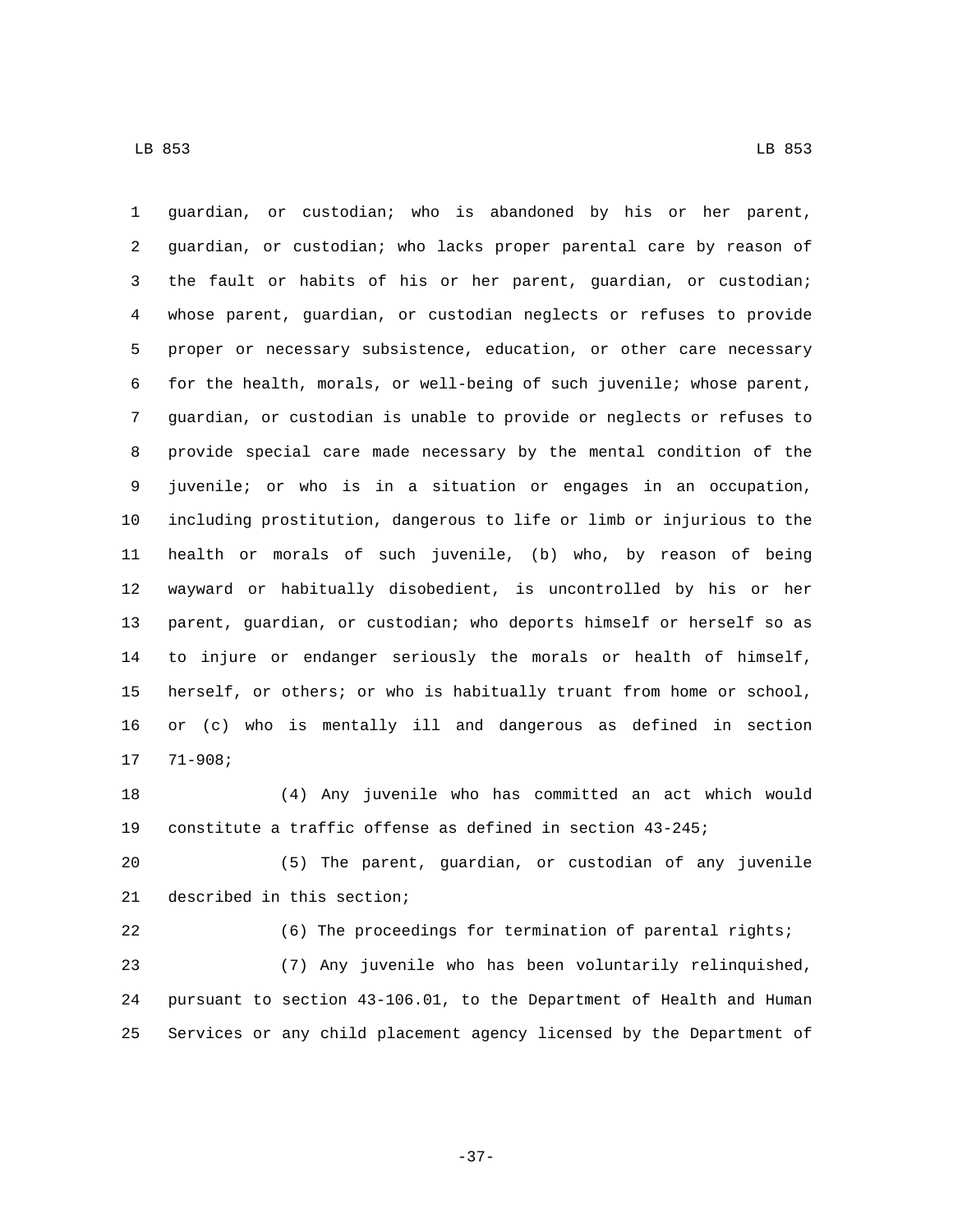LB 853 LB 853

1 Health and Human Services;

 (8) Any juvenile who was a ward of the juvenile court at the inception of his or her guardianship and whose guardianship has 4 been disrupted or terminated;

 (9) The adoption or guardianship proceedings for a child over which the juvenile court already has jurisdiction under another 7 provision of the Nebraska Juvenile Code; and

 (10) The paternity or custody determination for a child 9 over which the juvenile court already has jurisdiction<u>; and</u> -

 (11) The proceedings under the Young Adult Bridge to 11 Independence Act.

 Notwithstanding the provisions of the Nebraska Juvenile Code, the determination of jurisdiction over any Indian child as defined in section 43-1503 shall be subject to the Nebraska Indian Child Welfare Act; and the district court shall have exclusive jurisdiction in proceedings brought pursuant to section 71-510.

 Sec. 22. Section 43-284.02, Reissue Revised Statutes of 18 Nebraska, is amended to read:

 43-284.02 The Department of Health and Human Services may make payments as needed on behalf of a child who has been a ward of the department after the appointment of a guardian for the child. Such payments to the guardian may include maintenance costs, medical and surgical expenses, and other costs incidental to the care of the child. All such payments shall terminate on or before the child's nineteenth birthday unless the child is eligible for extended

-38-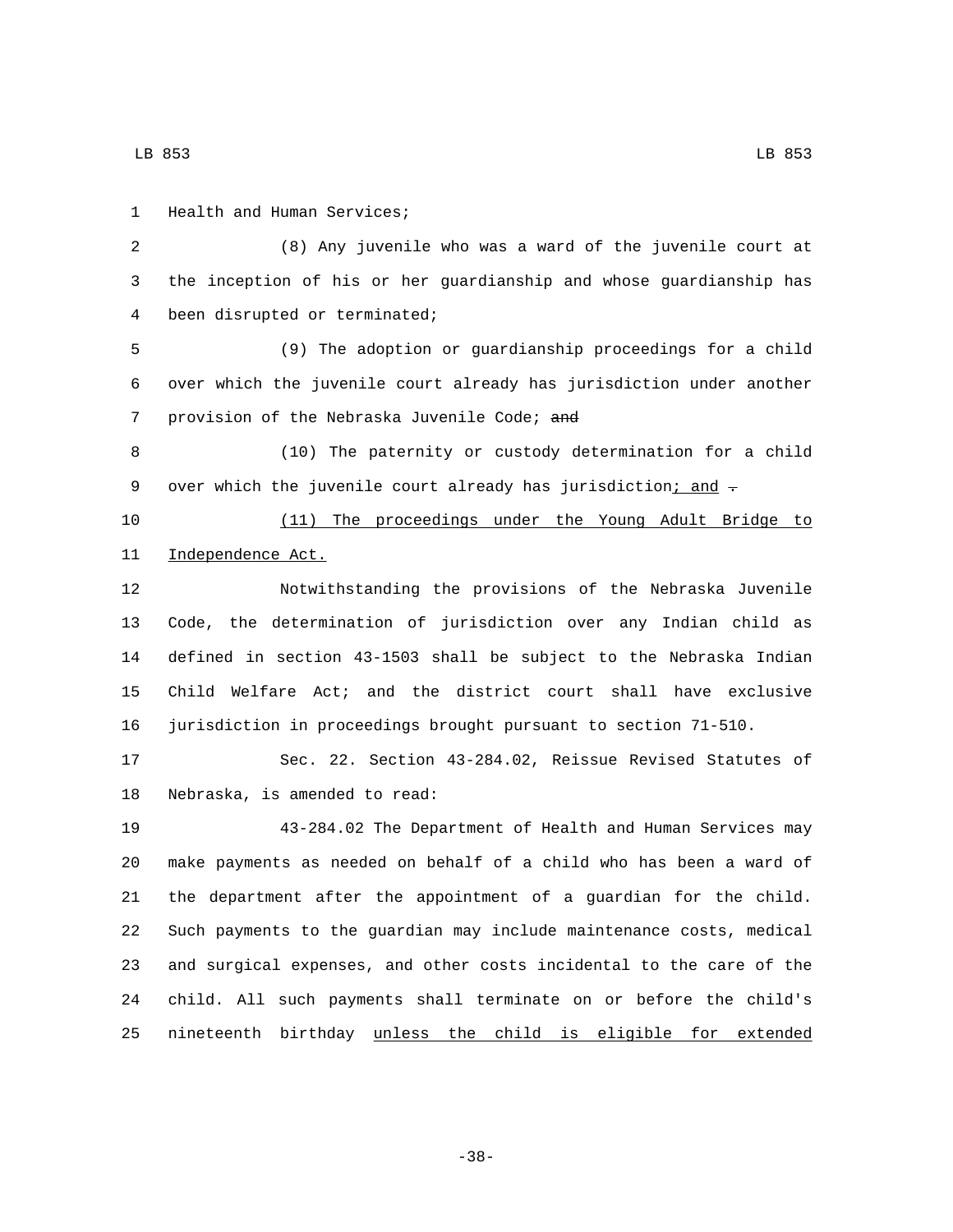guardianship assistance from the department pursuant to sections 43-4511 and 43-4514. The child under guardianship shall be a child for whom the guardianship would not be possible without the financial aid provided under this section.4

 The Department of Health and Human Services shall adopt and promulgate rules and regulations for the administration of this 7 section.

 Sec. 23. Section 43-285, Revised Statutes Supplement, 9 2013, is amended to read:

 43-285 (1) When the court awards a juvenile to the care of the Department of Health and Human Services, an association, or an individual in accordance with the Nebraska Juvenile Code, the juvenile shall, unless otherwise ordered, become a ward and be subject to the guardianship of the department, association, or individual to whose care he or she is committed. Any such association and the department shall have authority, by and with the assent of the court, to determine the care, placement, medical services, psychiatric services, training, and expenditures on behalf of each juvenile committed to it. Any such association and the department shall be responsible for applying for any health insurance available to the juvenile, including, but not limited to, medical assistance under the Medical Assistance Act. Such guardianship shall not include 23 the guardianship of any estate of the juvenile.

 (2)(a) This subdivision applies until October 1, 2013. Following an adjudication hearing at which a juvenile is adjudged to

-39-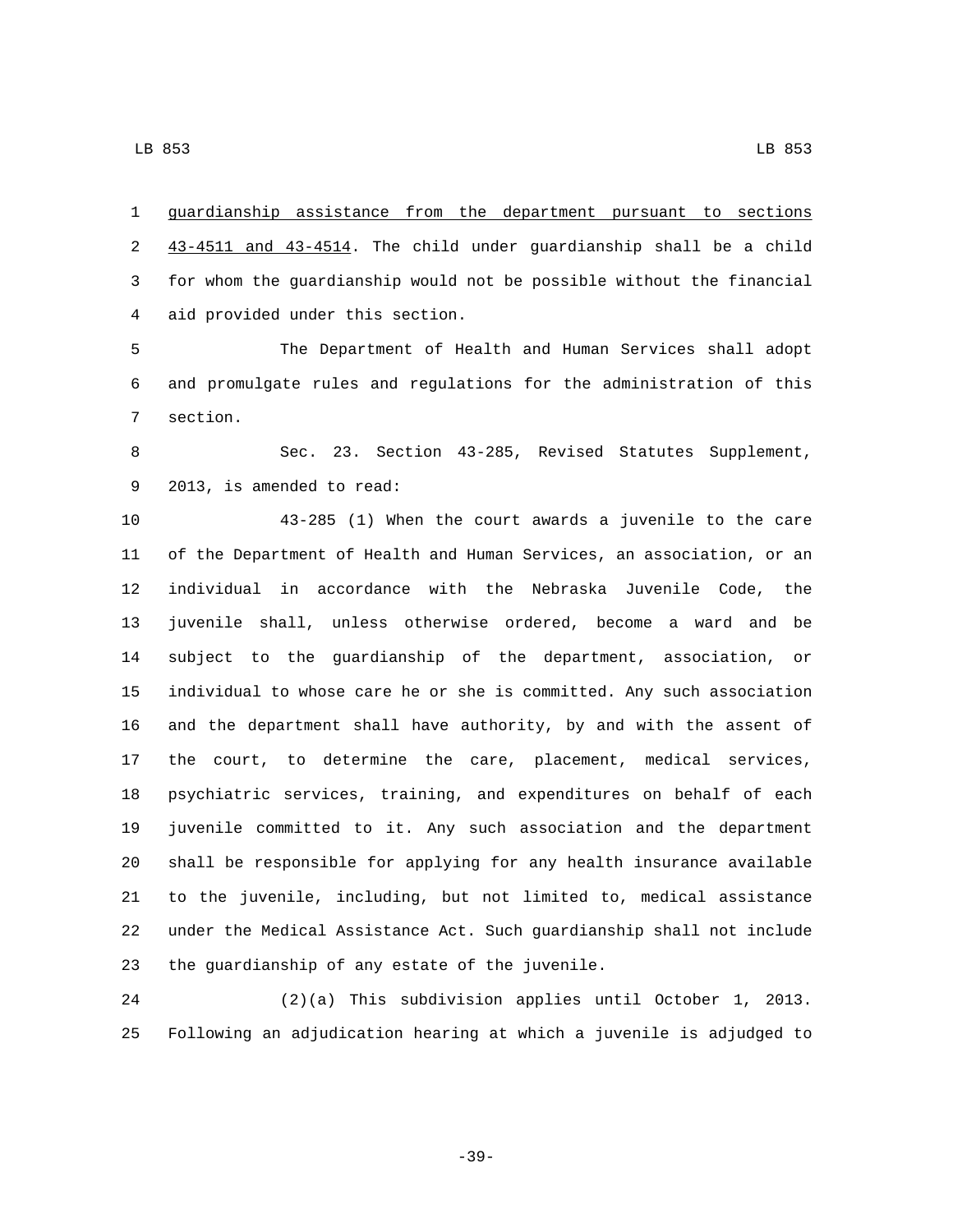be under subdivision (3) of section 43-247, the court may order the department to prepare and file with the court a proposed plan for the care, placement, services, and permanency which are to be provided to such juvenile and his or her family. The plan shall include a statement regarding the eligibility of the juvenile for any health insurance, including, but not limited to, medical assistance under the Medical Assistance Act. The health and safety of the juvenile shall be the paramount concern in the proposed plan. When the plan includes the provision of services in order that the juvenile can remain in his or her home and such services are to prevent out-of- home placement, the plan shall be prepared and shall clearly state that the services described in the plan are to prevent placement and that, absent preventive services, foster care is the planned arrangement for the child. The department shall include in the plan for a juvenile who is sixteen years of age or older and subject to the guardianship of the department a written independent living transition proposal which meets the requirements of section 18 43-1311.03 and, for eligible juveniles, the Young Adult Voluntary 19 Services and Support Bridge to Independence Act. The court may approve the plan, modify the plan, order that an alternative plan be developed, or implement another plan that is in the juvenile's best interests. In its order the court shall include a finding regarding the appropriateness of the programs and services described in the proposal designed to assist the juvenile in acquiring independent living skills. Rules of evidence shall not apply at the dispositional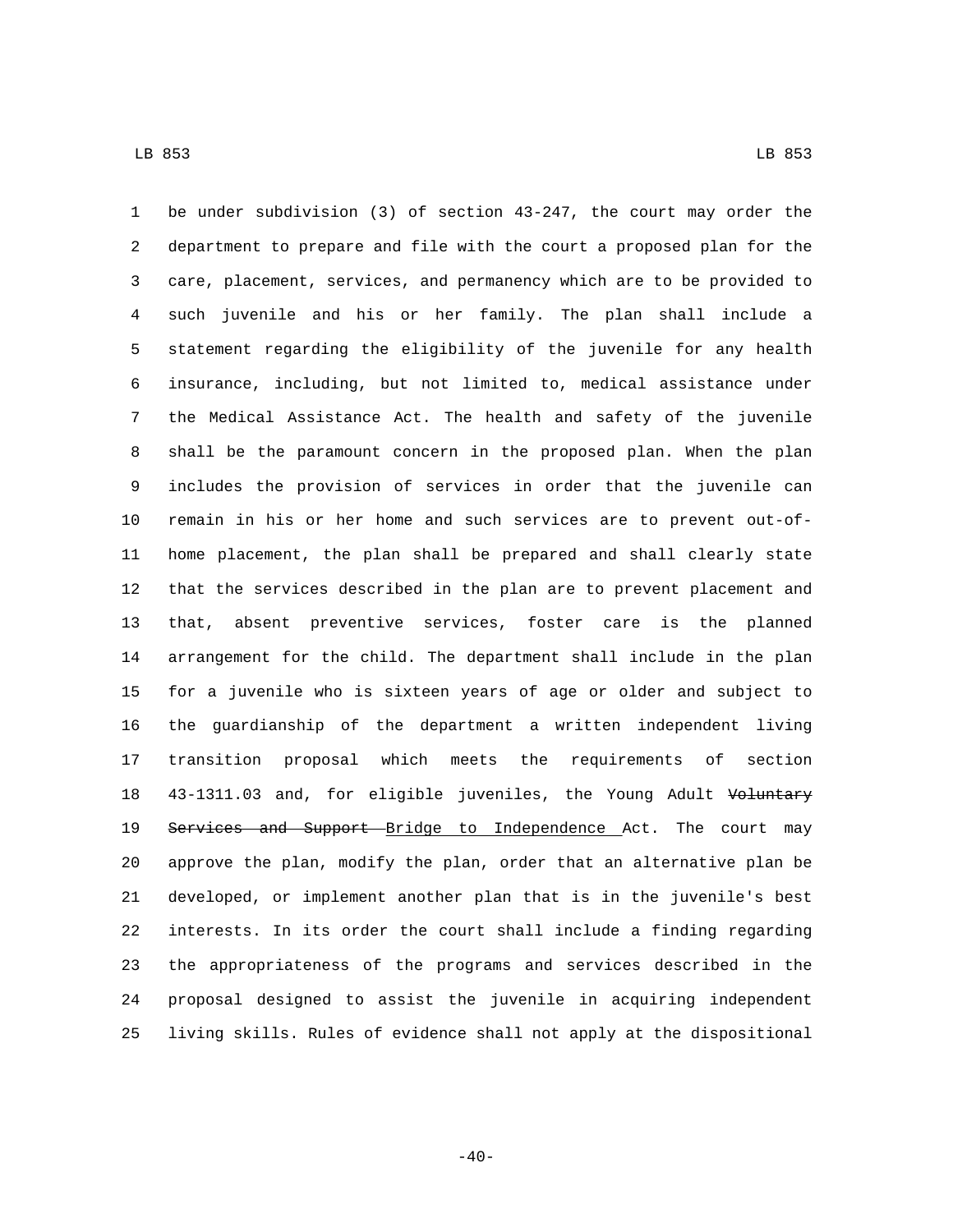hearing when the court considers the plan that has been presented.

 (b) This subdivision applies beginning October 1, 2013. Following an adjudication hearing at which a juvenile is adjudged to be under subdivision (3)(a) or (c) of section 43-247, the court may order the department to prepare and file with the court a proposed plan for the care, placement, services, and permanency which are to be provided to such juvenile and his or her family. The health and safety of the juvenile shall be the paramount concern in the proposed plan. The department shall include in the plan for a juvenile who is sixteen years of age or older and subject to the guardianship of the department a written independent living transition proposal which meets the requirements of section 43-1311.03 and, for eligible 13 juveniles, the Young Adult Voluntary Services and Support Bridge to 14 Independence Act. The court may approve the plan, modify the plan, order that an alternative plan be developed, or implement another plan that is in the juvenile's best interests. In its order the court shall include a finding regarding the appropriateness of the programs and services described in the proposal designed to assist the juvenile in acquiring independent living skills. Rules of evidence shall not apply at the dispositional hearing when the court considers 21 the plan that has been presented.

 (3) Within thirty days after an order awarding a juvenile to the care of the department, an association, or an individual and until the juvenile reaches the age of majority, the department, association, or individual shall file with the court a report stating

-41-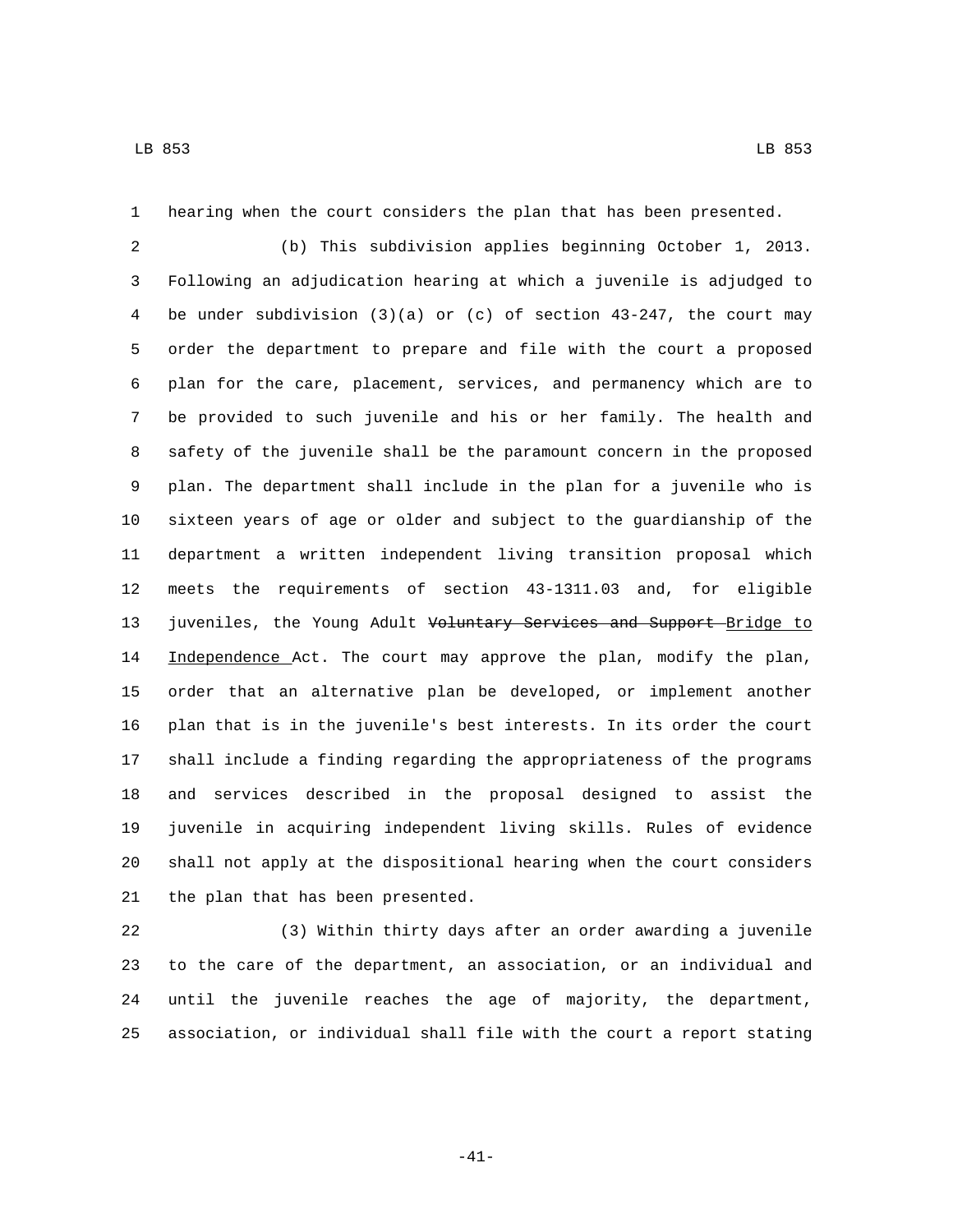the location of the juvenile's placement and the needs of the juvenile in order to effectuate the purposes of subdivision (1) of section 43-246. The department, association, or individual shall file a report with the court once every six months or at shorter intervals if ordered by the court or deemed appropriate by the department, association, or individual. Every six months, the report shall provide an updated statement regarding the eligibility of the juvenile for health insurance, including, but not limited to, medical assistance under the Medical Assistance Act. The department, association, or individual shall file a report and notice of placement change with the court and shall send copies of the notice to all interested parties at least seven days before the placement of the juvenile is changed from what the court originally considered to be a suitable family home or institution to some other custodial situation in order to effectuate the purposes of subdivision (1) of section 43-246. The court, on its own motion or upon the filing of an objection to the change by an interested party, may order a hearing to review such a change in placement and may order that the change be stayed until the completion of the hearing. Nothing in this section shall prevent the court on an ex parte basis from approving an immediate change in placement upon good cause shown. The department may make an immediate change in placement without court approval only if the juvenile is in a harmful or dangerous situation or when the foster parents request that the juvenile be removed from their home. Approval of the court shall be sought within twenty-four hours after

-42-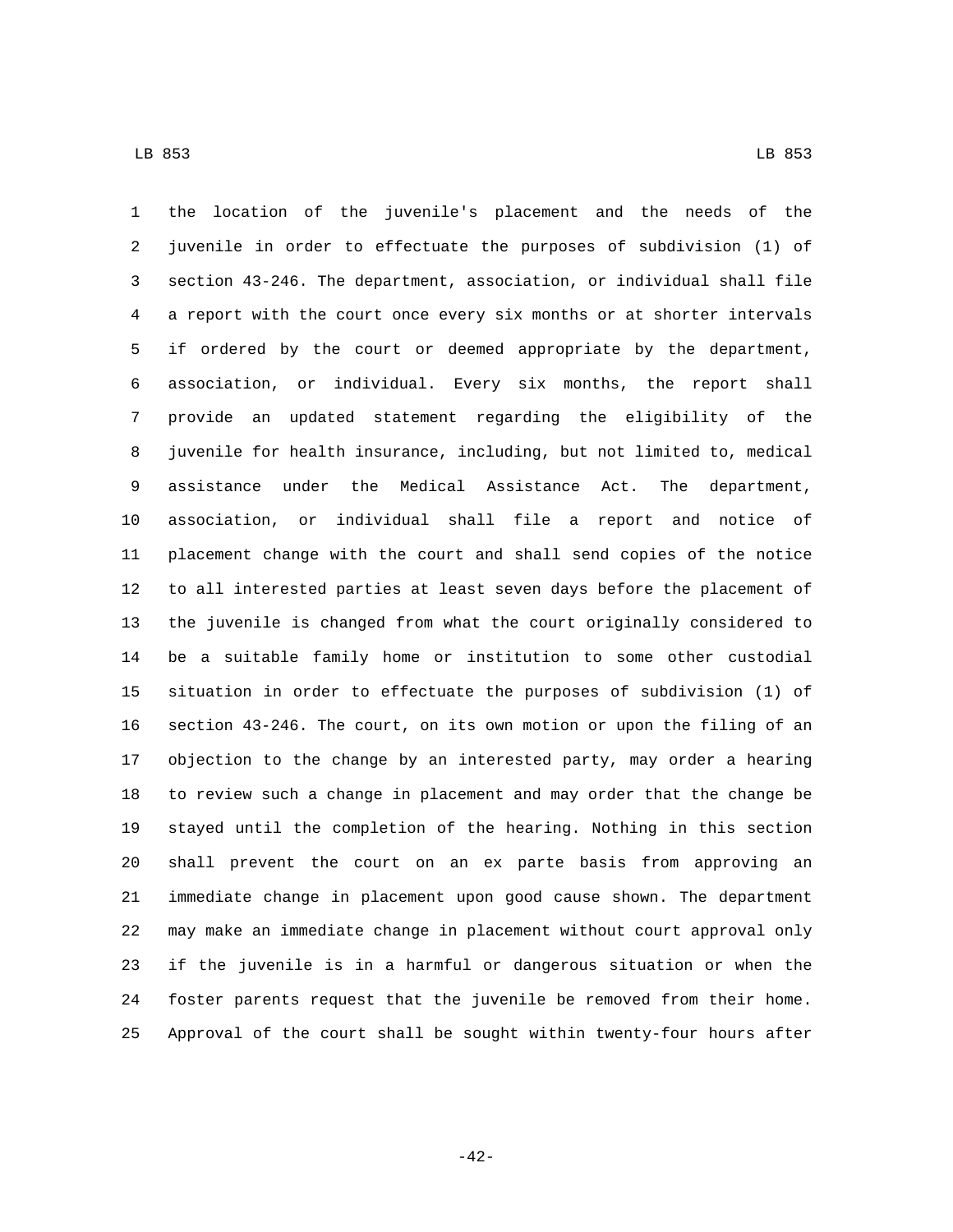making the change in placement or as soon thereafter as possible. The department shall provide the juvenile's guardian ad litem with a copy of any report filed with the court by the department pursuant to this subsection.4

 (4) The court shall also hold a permanency hearing if 6 required under section 43-1312.

 (5) When the court awards a juvenile to the care of the department, an association, or an individual, then the department, association, or individual shall have standing as a party to file any pleading or motion, to be heard by the court with regard to such filings, and to be granted any review or relief requested in such filings consistent with the Nebraska Juvenile Code.

 (6) Whenever a juvenile is in a foster care placement as defined in section 43-1301, the Foster Care Review Office or the designated local foster care review board may participate in proceedings concerning the juvenile as provided in section 43-1313 and notice shall be given as provided in section 43-1314.

 (7) Any written findings or recommendations of the Foster Care Review Office or the designated local foster care review board with regard to a juvenile in a foster care placement submitted to a court having jurisdiction over such juvenile shall be admissible in any proceeding concerning such juvenile if such findings or recommendations have been provided to all other parties of record.

 (8) The executive director and any agent or employee of the Foster Care Review Office or any member of any local foster care

-43-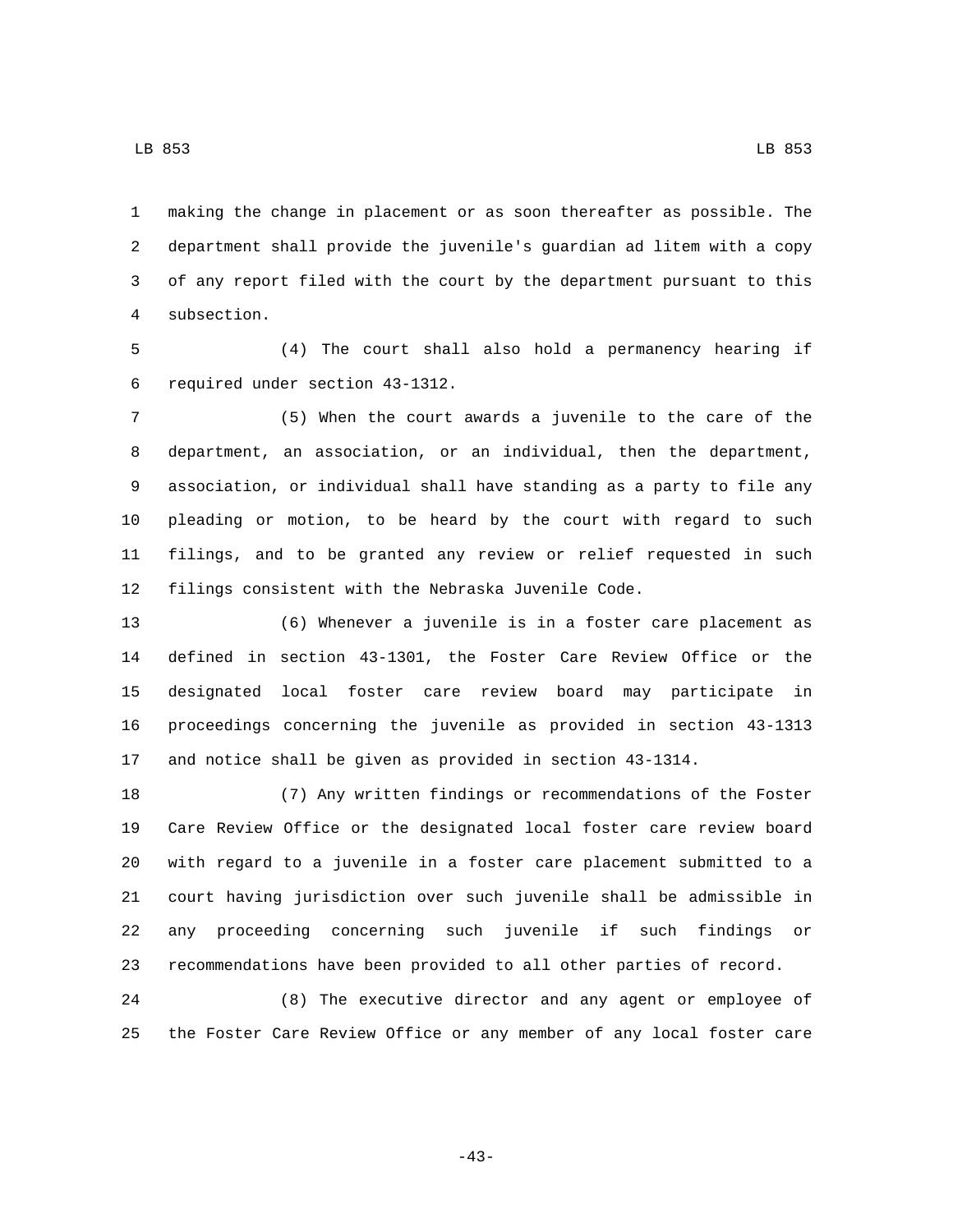review board participating in an investigation or making any report pursuant to the Foster Care Review Act or participating in a judicial proceeding pursuant to this section shall be immune from any civil liability that would otherwise be incurred except for false 5 statements negligently made.

 Sec. 24. Section 43-905, Revised Statutes Supplement, 7 2013, is amended to read:

 43-905 (1) The Department of Health and Human Services shall be the legal guardian of all children committed to it. The department shall afford temporary care and shall use special diligence to provide suitable homes for such children. The department shall make reasonable efforts to accomplish joint-sibling placement or sibling visitation or ongoing interaction between siblings as provided in section 43-1311.02. The department is authorized to place such children in suitable families for adoption, foster care, or guardianship or, in the discretion of the department, on a written 17 contract.

 (2) The contract shall provide (a) for the children's education in the public schools or otherwise, (b) for teaching them some useful occupation, and (c) for kind and proper treatment as 21 members of the family in which they are placed.

 (3) Whenever any child who has been committed to the department becomes self-supporting, the department shall declare that fact and the guardianship of the department shall cease. Thereafter the child shall be entitled to his or her own earnings. Guardianship

-44-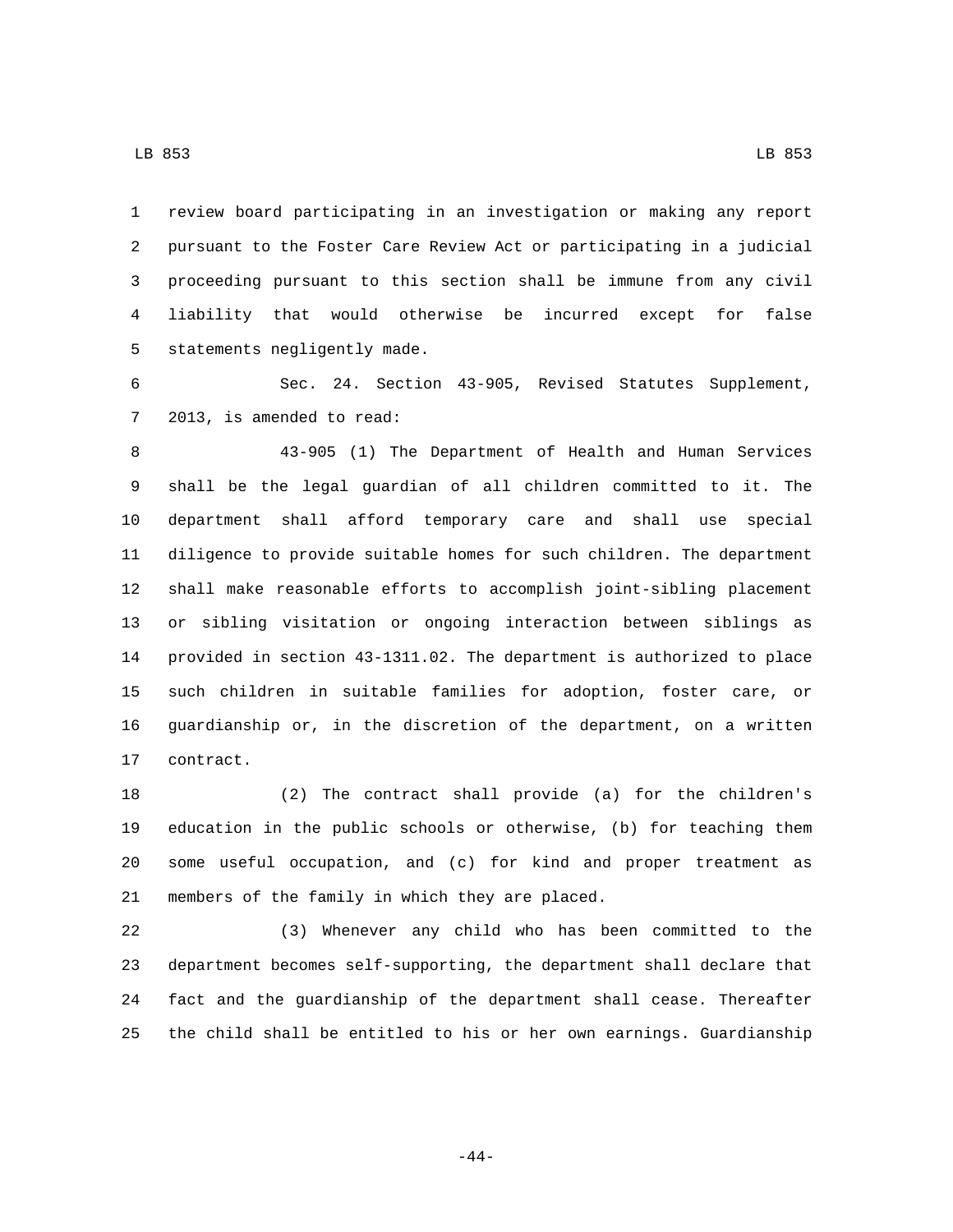of and services by the department shall never extend beyond the age of majority, except that (a) services by the department to a child shall continue until the child reaches the age of twenty-one if the child is a student regularly attending a school, college, or university or regularly attending a course of vocational or technical training designed to prepare such child for gainful employment or the 7 child receives extended services and support is in the bridge to 8 independence program as provided in the Young Adult Voluntary 9 Services and Support Bridge to Independence Act and (b) beginning January 1, 2014, coverage for health care and related services under medical assistance in accordance with section 68-911 may be extended as provided under the federal Patient Protection and Affordable Care Act, 42 U.S.C. 1396a(a)(10)(A)(i)(IX), as such act and section existed on January 1, 2013, for medicaid coverage for individuals under twenty-six years of age as allowed pursuant to such act.

 (4) Whenever the parents of any ward, whose parental rights have not been terminated, have become able to support and educate their child, the department shall restore the child to his or her parents if the home of such parents would be a suitable home. The 20 guardianship of the department shall then cease.

 (5) Whenever permanent free homes for the children cannot be obtained, the department shall have the authority to provide and pay for the maintenance of the children in private families, in foster care, in guardianship, in boarding homes, or in institutions 25 for care of children.

-45-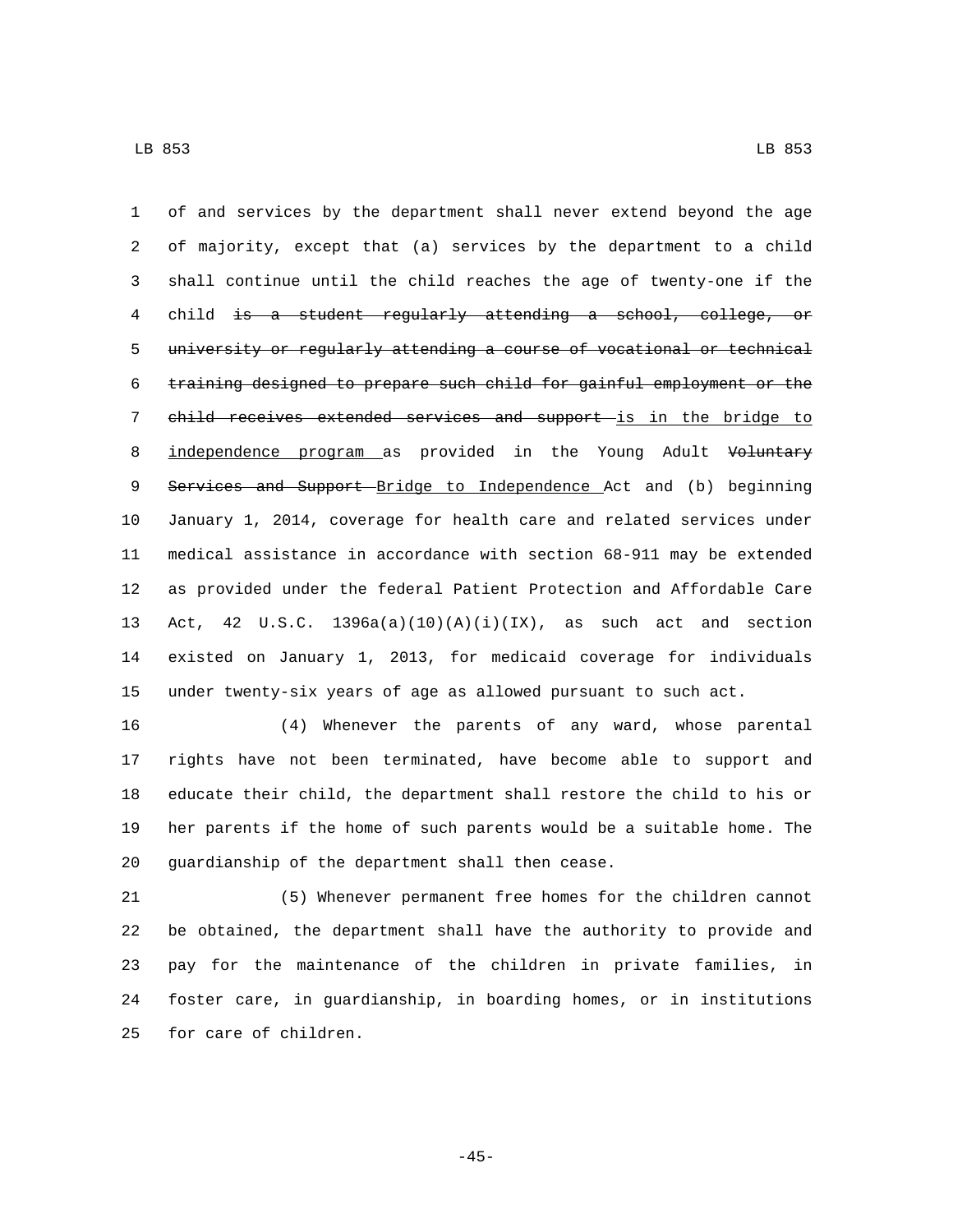Sec. 25. Section 43-1311.03, Revised Statutes Supplement, 2 2013, is amended to read: 43-1311.03 (1) When a child placed in foster care turns sixteen years of age or enters foster care and is at least sixteen years of age, a written independent living transition proposal shall be developed by the Department of Health and Human Services at the direction and involvement of the child to prepare for the transition from foster care to adulthood. The transition proposal shall be personalized based on the child's needs. The transition proposal shall include, but not be limited to, the following needs: 11 (a) Education; (b) Employment services and other workforce support; (c) Health and health care coverage, including the child's potential eligibility for medicaid coverage under the federal Patient Protection and Affordable Care Act, 42 U.S.C. 1396a(a)(10)(A) (i)(IX), as such act and section existed on January 1, 2013; (d) Financial assistance, including education on credit 18 card financing, banking, and other services; 19 (e) Housing; 20 (f) Relationship development; and (g) Adult services, if the needs assessment indicates that the child is reasonably likely to need or be eligible for services or other support from the adult services system. (2) The transition proposal shall be developed and frequently reviewed by the department in collaboration with the

-46-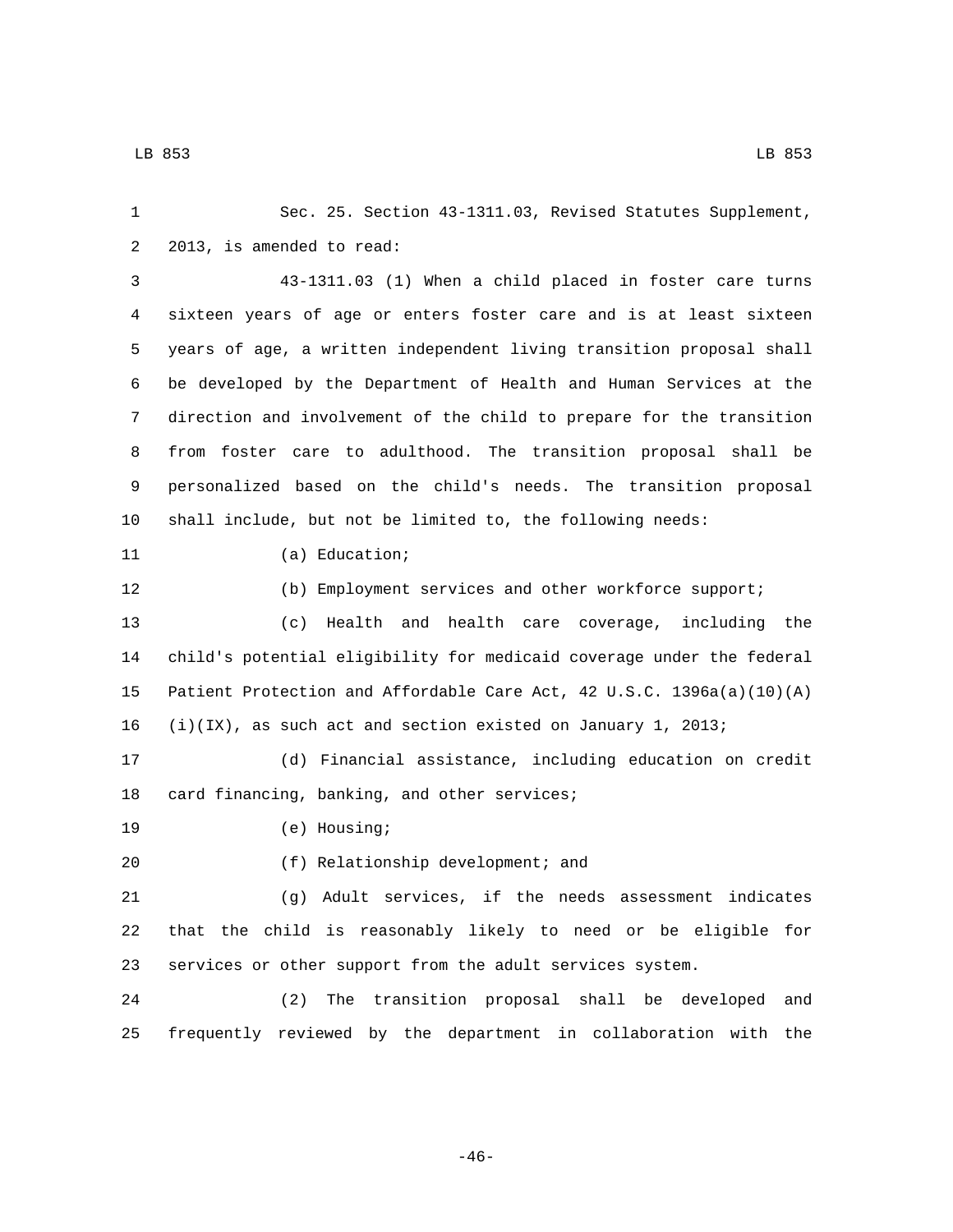child's transition team. The transition team shall be comprised of the child, the child's caseworker, the child's guardian ad litem, individuals selected by the child, and individuals who have knowledge of services available to the child.4

 (3) The transition proposal shall be considered a working document and shall be, at the least, updated for and reviewed at 7 every permanency or review hearing by the court.

 (4) The final transition proposal prior to the child's leaving foster care shall specifically identify how the need for 10 housing will be addressed.

 (5) If the child is interested in pursuing higher education, the transition proposal shall provide for the process in applying for any applicable state, federal, or private aid.

 (6) A child adjudicated to be a juvenile described in subdivision (3)(a) of section 43-247 and who is in an out-of-home placement shall receive information regarding the Young Adult 17 Voluntary Services and Support Bridge to Independence Act and the 18 extended services and support bridge to independence program available under the act. The department shall create a clear and developmentally appropriate written notice discussing the rights of 21 eligible young adults to receive extended services and support. participate in the program. The notice shall include information 23 about eligibility and requirements to receive extended services and 24 support, participate in the program, the extended services and support that young adults are eligible to receive under the program,

-47-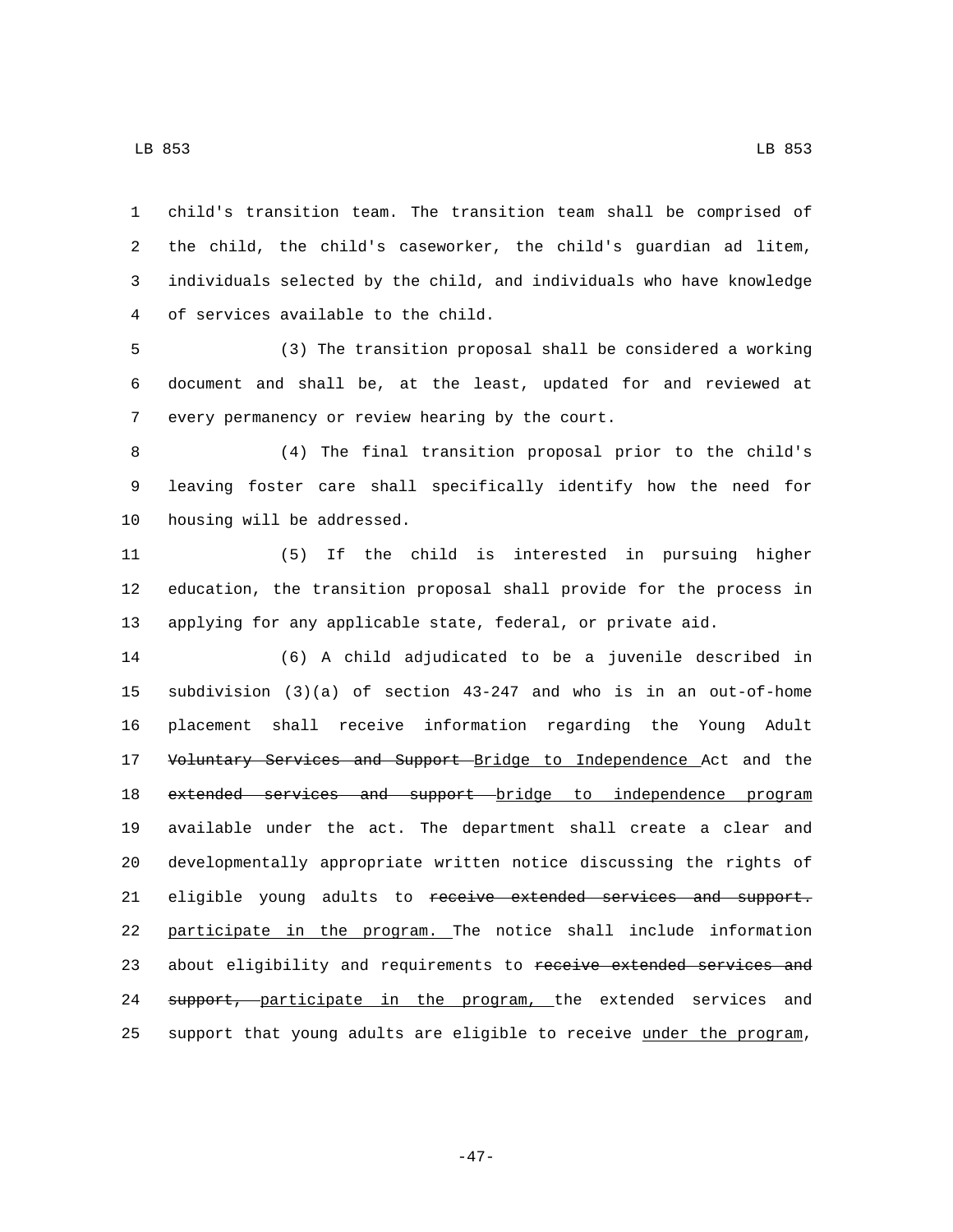1 and how young adults can access the extended services and support. be 2 a part of the program. The notice shall also include information about the young adult's right to request a client-directed attorney to represent the young adult pursuant to section 43-4510 and the benefits and role of an attorney. The department shall disseminate this information to all children who were adjudicated to be a juvenile described in subdivision (3)(a) of section 43-247 and who are in an out-of-home placement at sixteen years of age and yearly thereafter until nineteen years of age, and not later than ninety days prior to the child's last court review before attaining nineteen years of age or being discharged from foster care to independent living. In addition to providing the written notice, not later than ninety days prior to the child's last court review before attaining nineteen years of age or being discharged from foster care to independent living, a representative of the department shall explain the information contained in the notice to the child in person and the timeline necessary to avoid a lapse in services and support.

 (7) On or before the date the child reaches nineteen years of age, the department shall provide the child with (a) a certified copy of the child's birth certificate and facilitate securing a federal social security card when the child is eligible for such card and (b) all documentation required for enrollment in medicaid coverage for former foster care children as available under the federal Patient Protection and Affordable Care Act, 42 U.S.C. 25 1396a(a)(10)(A)(i)(IX), as such act and section existed on January 1,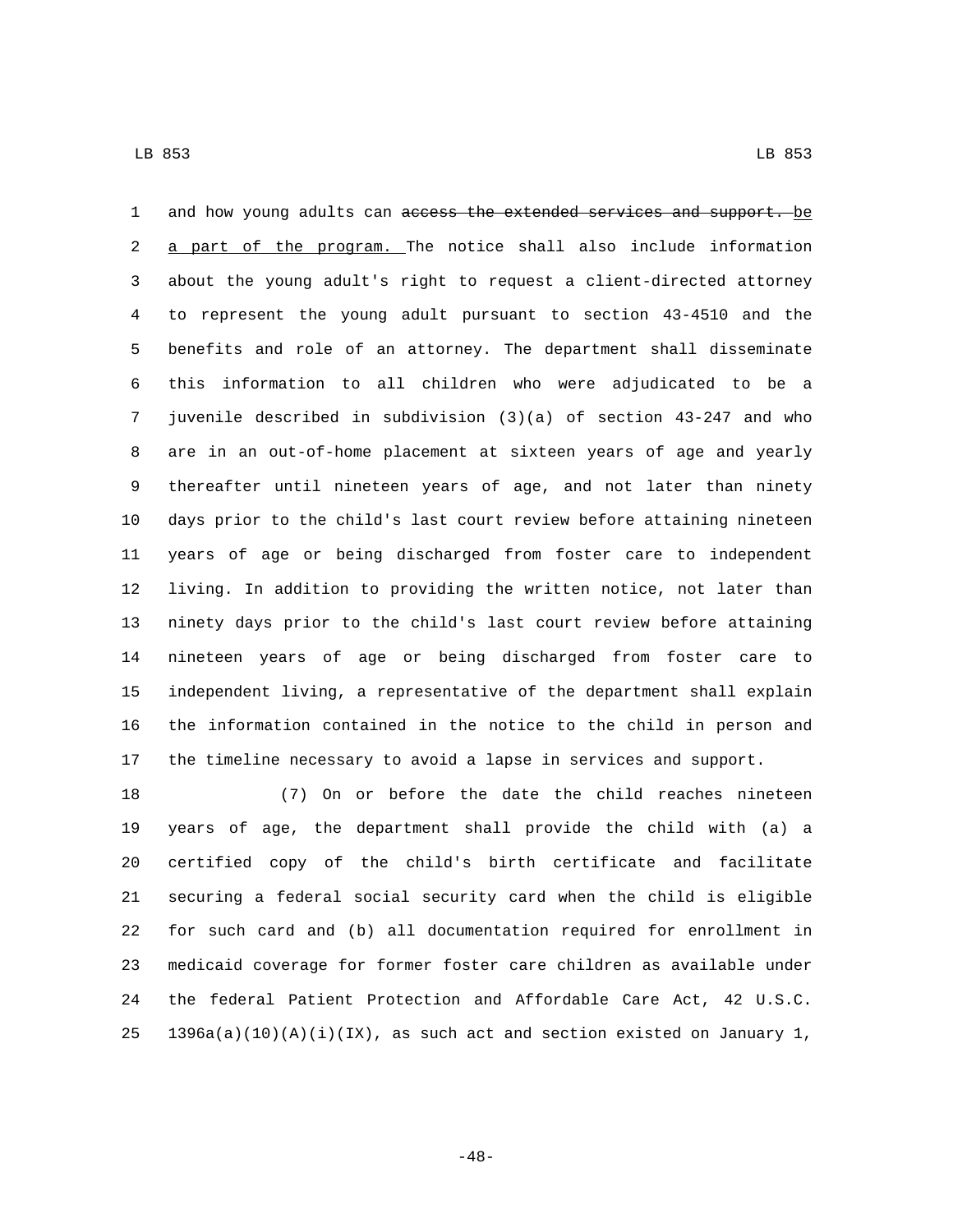2013. All fees associated with securing the certified copy of the child's birth certificate shall be waived by the state. Sec. 26. Section 43-2932, Reissue Revised Statutes of Nebraska, is amended to read:4 43-2932 (1) When the court is required to develop a parenting plan:6 (a) If a preponderance of the evidence demonstrates, the court shall determine whether a parent who would otherwise be allocated custody, parenting time, visitation, or other access to the 10 child under a parenting plan: 11 (i) Has committed child abuse or neglect; (ii) Has committed child abandonment under section  $28-705;$  (iii) Has committed domestic intimate partner abuse; or (iv) Has interfered persistently with the other parent's access to the child, except in the case of actions taken for the purpose of protecting the safety of the child or the interfering parent or another family member, pending adjudication of the facts 19 underlying that belief; and (b) If a parent is found to have engaged in any activity specified by subdivision (1)(a) of this section, limits shall be imposed that are reasonably calculated to protect the child or child's parent from harm. The limitations may include, but are not 24 limited to:

(i) An adjustment of the custody of the child, including

-49-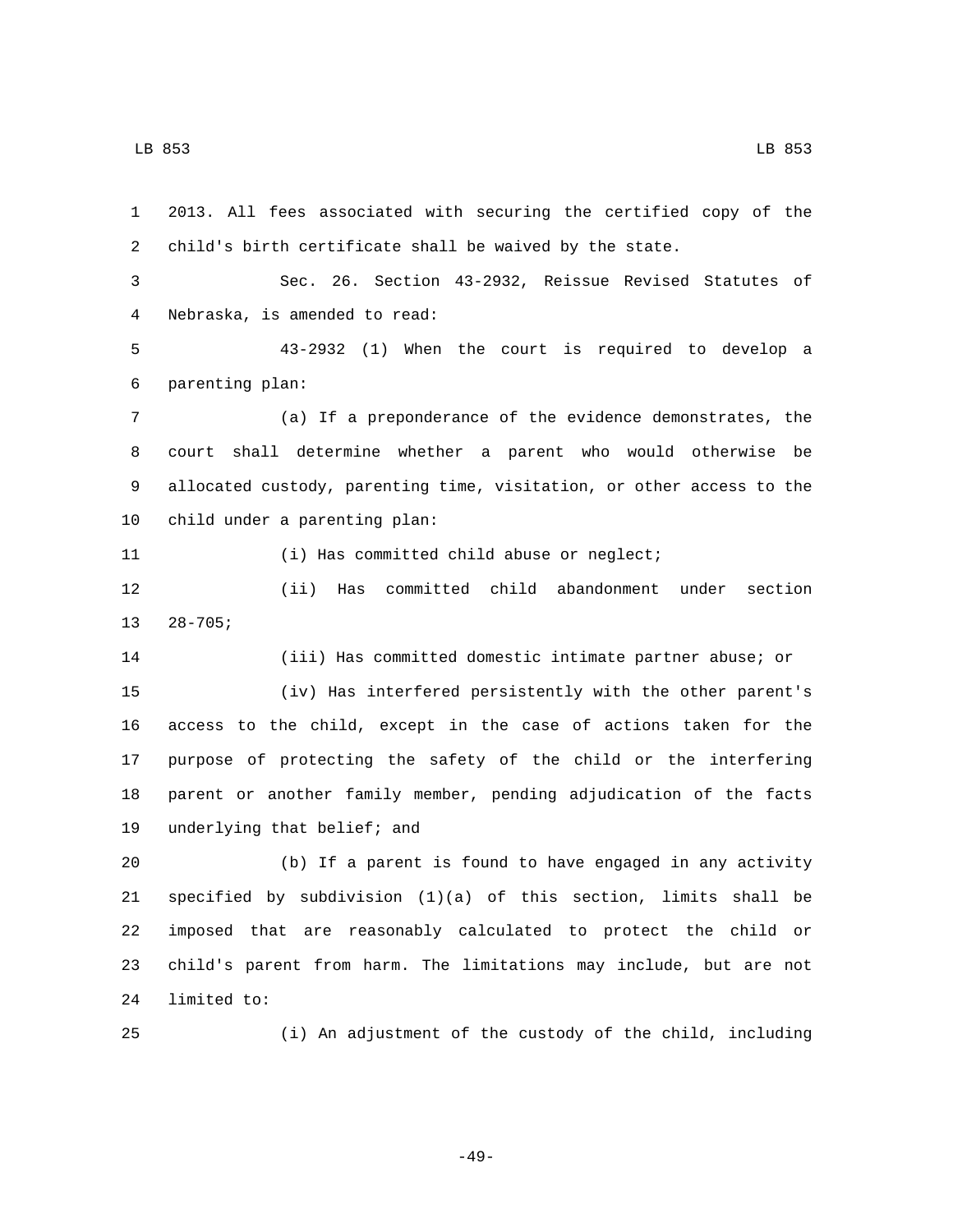1 the allocation of sole legal custody or physical custody to one 2 parent;

3 (ii) Supervision of the parenting time, visitation, or 4 other access between a parent and the child;

5 (iii) Exchange of the child between parents through an intermediary or in a protected setting;6

7 (iv) Restraints on the parent from communication with or 8 proximity to the other parent or the child;

 (v) A requirement that the parent abstain from possession or consumption of alcohol or nonprescribed drugs while exercising custodial responsibility and in a prescribed period immediately 12 preceding such exercise;

13 (vi) Denial of overnight physical custodial parenting 14 time;

15 (vii) Restrictions on the presence of specific persons 16 while the parent is with the child;

 (viii) A requirement that the parent post a bond to secure return of the child following a period in which the parent is exercising physical custodial parenting time or to secure other 20 performance required by the court; or

21 (ix) Any other constraints or conditions deemed necessary 22 to provide for the safety of the child, a child's parent, or any 23 person whose safety immediately affects the child's welfare.

24 (2) A court determination under this section shall not be 25 considered a report for purposes of inclusion in the central register

-50-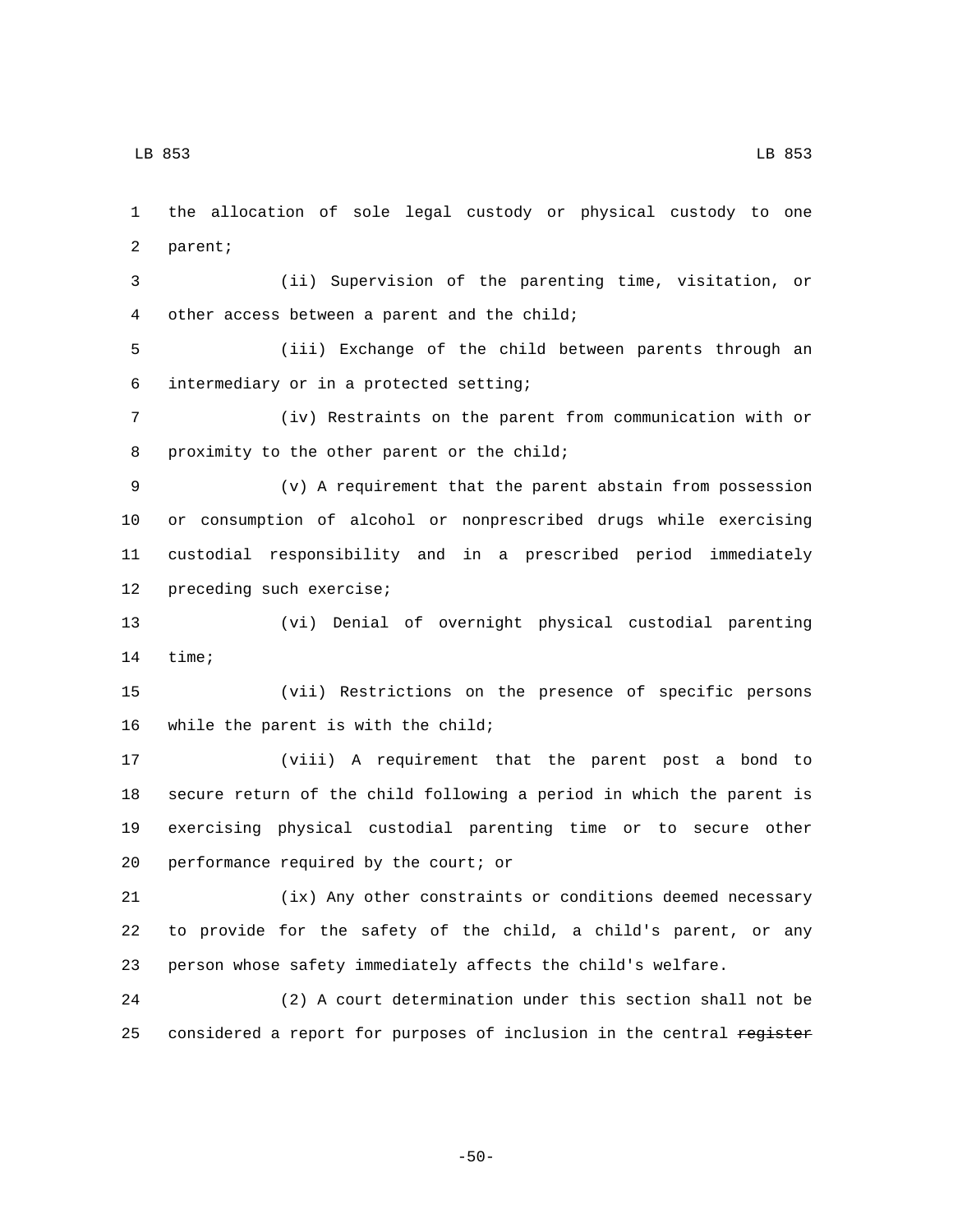registry of child protection cases pursuant to the Child Protection 2 and Family Safety Act.

 (3) If a parent is found to have engaged in any activity specified in subsection (1) of this section, the court shall not order legal or physical custody to be given to that parent without making special written findings that the child and other parent can be adequately protected from harm by such limits as it may impose under such subsection. The parent found to have engaged in the behavior specified in subsection (1) of this section has the burden of proving that legal or physical custody, parenting time, visitation, or other access to that parent will not endanger the 12 child or the other parent.

 Sec. 27. Section 43-3709, Reissue Revised Statutes of 14 Nebraska, is amended to read:

 43-3709 (1) The minimum qualifications for any prospective court appointed special advocate volunteer are that he or 17 she shall:

 (a) Be at least twenty-one years of age or older and have demonstrated an interest in children and their welfare;

 (b) Be willing to commit to the court for a minimum of 21 one year of service to a child;

 (c) Complete an application, including providing background information required pursuant to subsection (2) of this 24 section;

(d) Participate in a screening interview; and

-51-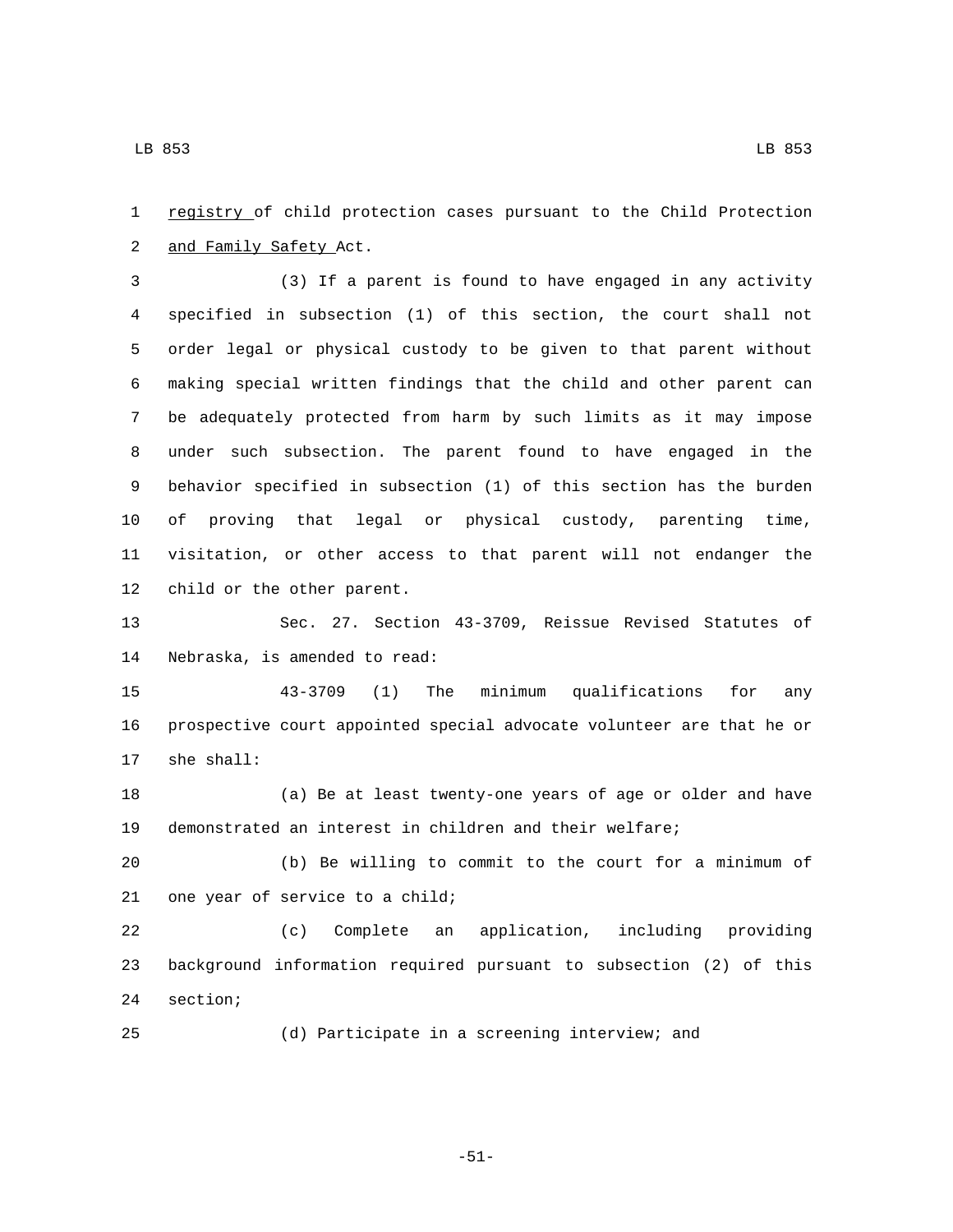LB 853 LB 853

2 section 43-3708. (2) As required background screening, the program director shall obtain the following information regarding a volunteer 5 applicant: (a) A check of the applicant's criminal history record information maintained by the Identification Division of the Federal Bureau of Investigation through the Nebraska State Patrol; (b) A check of his or her record with the central 10 register registry of child protection cases maintained under section  $11 28 - 718;$  (c) A check of his or her driving record; and (d) At least three references who will attest to the applicant's character, judgment, and suitability for the position of 15 a court appointed special advocate volunteer. (3) If the applicant has lived in Nebraska for less than twelve months, the program director shall obtain the records required in subdivisions (2)(a) through (2)(c) of this section from all other jurisdictions in which the applicant has lived during the preceding 20 year. Sec. 28. Section 43-4318, Revised Statutes Supplement, 22 2013, is amended to read: 43-4318 (1) The office shall investigate: (a) Allegations or incidents of possible misconduct, misfeasance, malfeasance, or violations of statutes or of rules or

(e) Participate in the training required pursuant to

-52-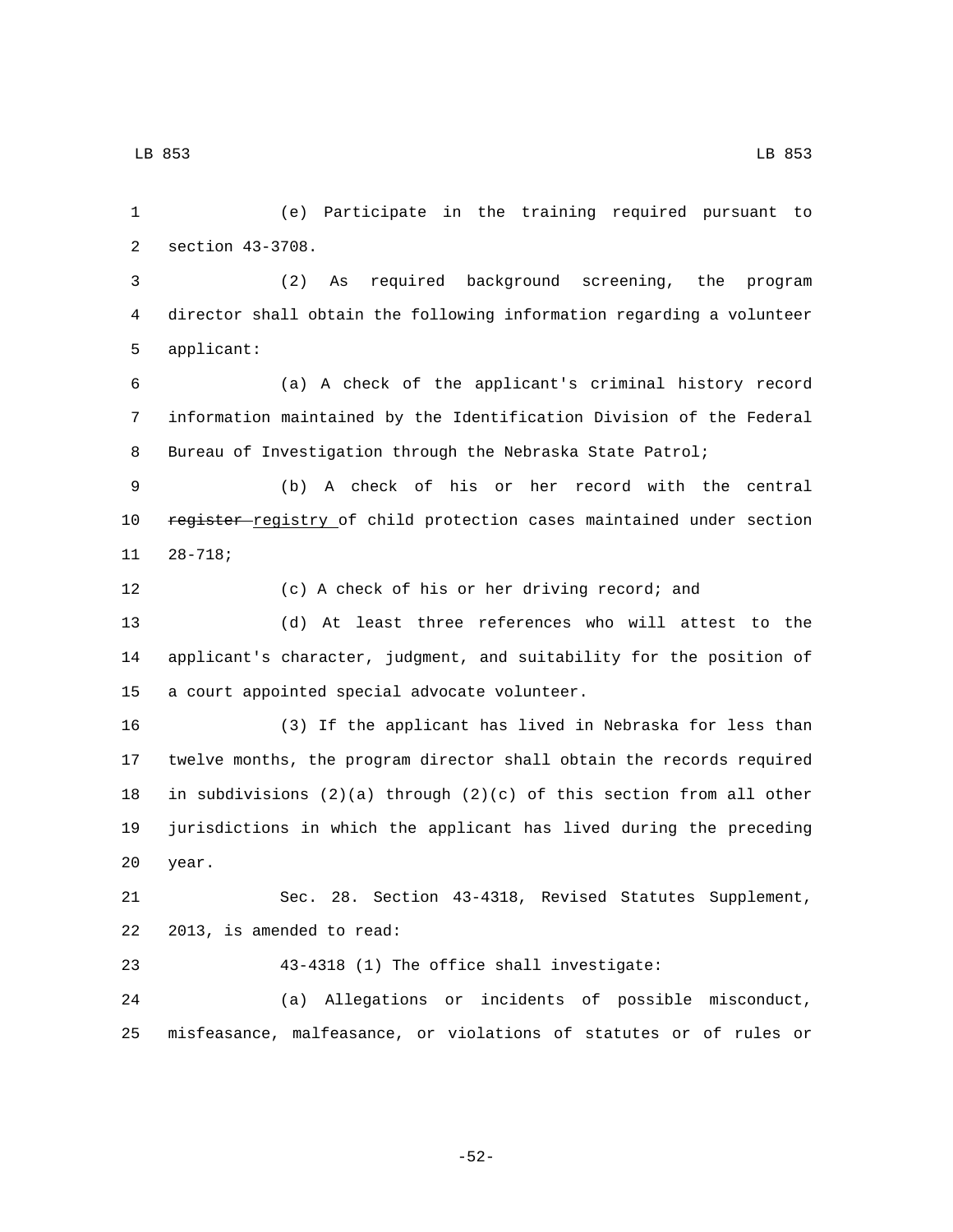regulations of the department by an employee of or person under contract with the department, a private agency, a licensed child care facility, a foster parent, or any other provider of child welfare services or which may provide a basis for discipline pursuant to the 5 Uniform Credentialing Act; and

 (b) Death or serious injury in foster homes, private agencies, child care facilities, juvenile detention facilities, staff secure juvenile facilities, and other programs and facilities licensed by or under contract with the department or the Office of Probation Administration and death or serious injury in any case in which services are provided by the department to a child or his or her parents or any case involving an investigation under the Child 13 Protection and Family Safety Act, which case has been open for one year or less. The department and the Office of Probation Administration shall report all cases of death or serious injury of a child in a foster home, private agency, child care facility or program, or other program or facility licensed by the department to the Inspector General as soon as reasonably possible after the department or the Office of Probation Administration learns of such death or serious injury. For purposes of this subdivision, serious injury means an injury or illness caused by suspected abuse, neglect, or maltreatment which leaves a child in critical or serious 23 condition.

 (2) Any investigation conducted by the Inspector General shall be independent of and separate from an investigation pursuant

-53-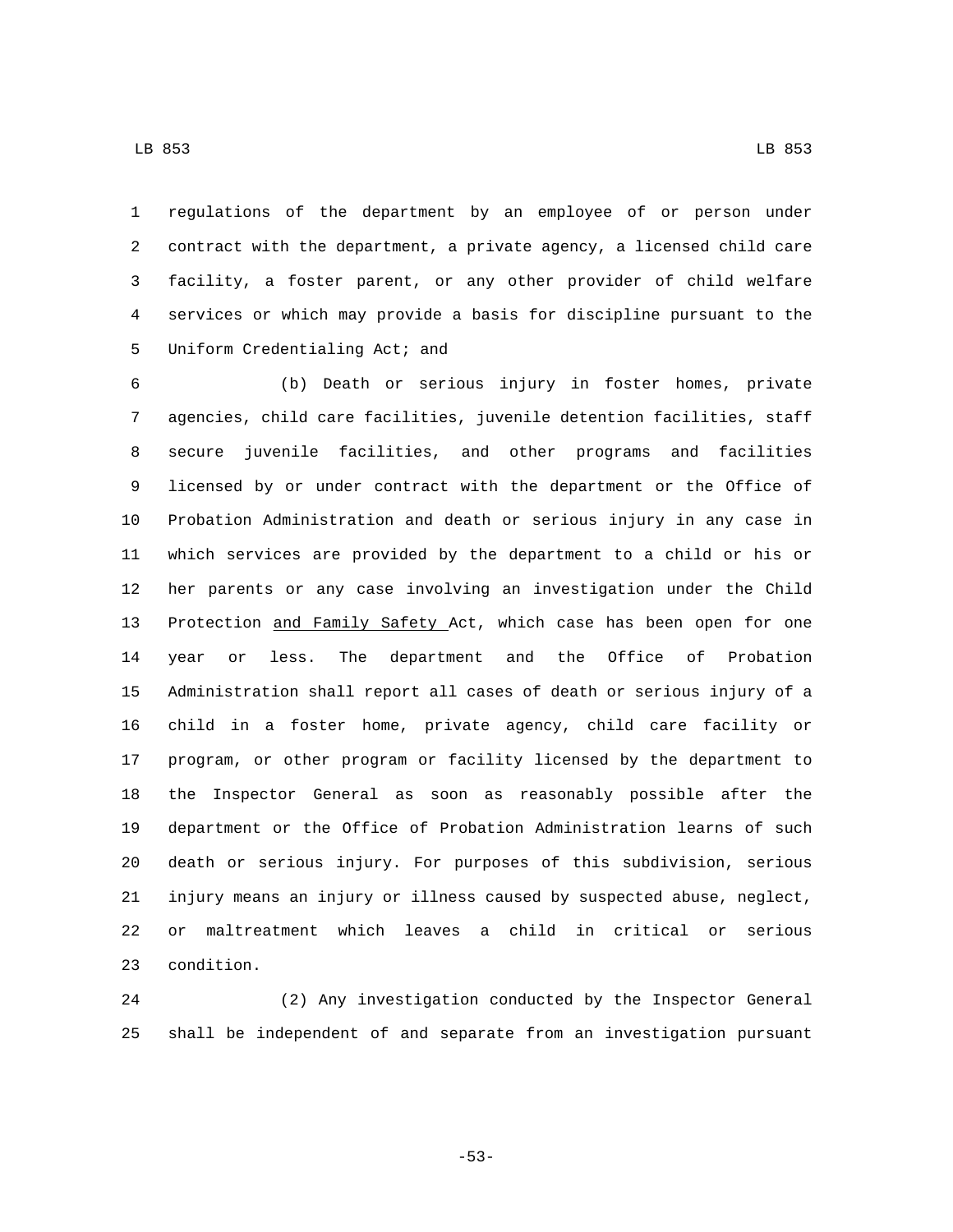to the Child Protection and Family Safety Act. The Inspector General and his or her staff are subject to the reporting requirements of the 3 Child Protection and Family Safety Act.

 (3) Notwithstanding the fact that a criminal investigation, a criminal prosecution, or both are in progress, all law enforcement agencies and prosecuting attorneys shall cooperate with any investigation conducted by the Inspector General and shall, immediately upon request by the Inspector General, provide the Inspector General with copies of all law enforcement reports which are relevant to the Inspector General's investigation. All law enforcement reports which have been provided to the Inspector General pursuant to this section are not public records for purposes of sections 84-712 to 84-712.09 and shall not be subject to discovery by any other person or entity. Except to the extent that disclosure of information is otherwise provided for in the Office of Inspector General of Nebraska Child Welfare Act, the Inspector General shall maintain the confidentiality of all law enforcement reports received pursuant to its request under this section. Law enforcement agencies and prosecuting attorneys shall, when requested by the Inspector General, collaborate with the Inspector General regarding all other information relevant to the Inspector General's investigation. If the Inspector General in conjunction with the Public Counsel determines it appropriate, the Inspector General may, when requested to do so by a law enforcement agency or prosecuting attorney, suspend an investigation by the office until a criminal investigation or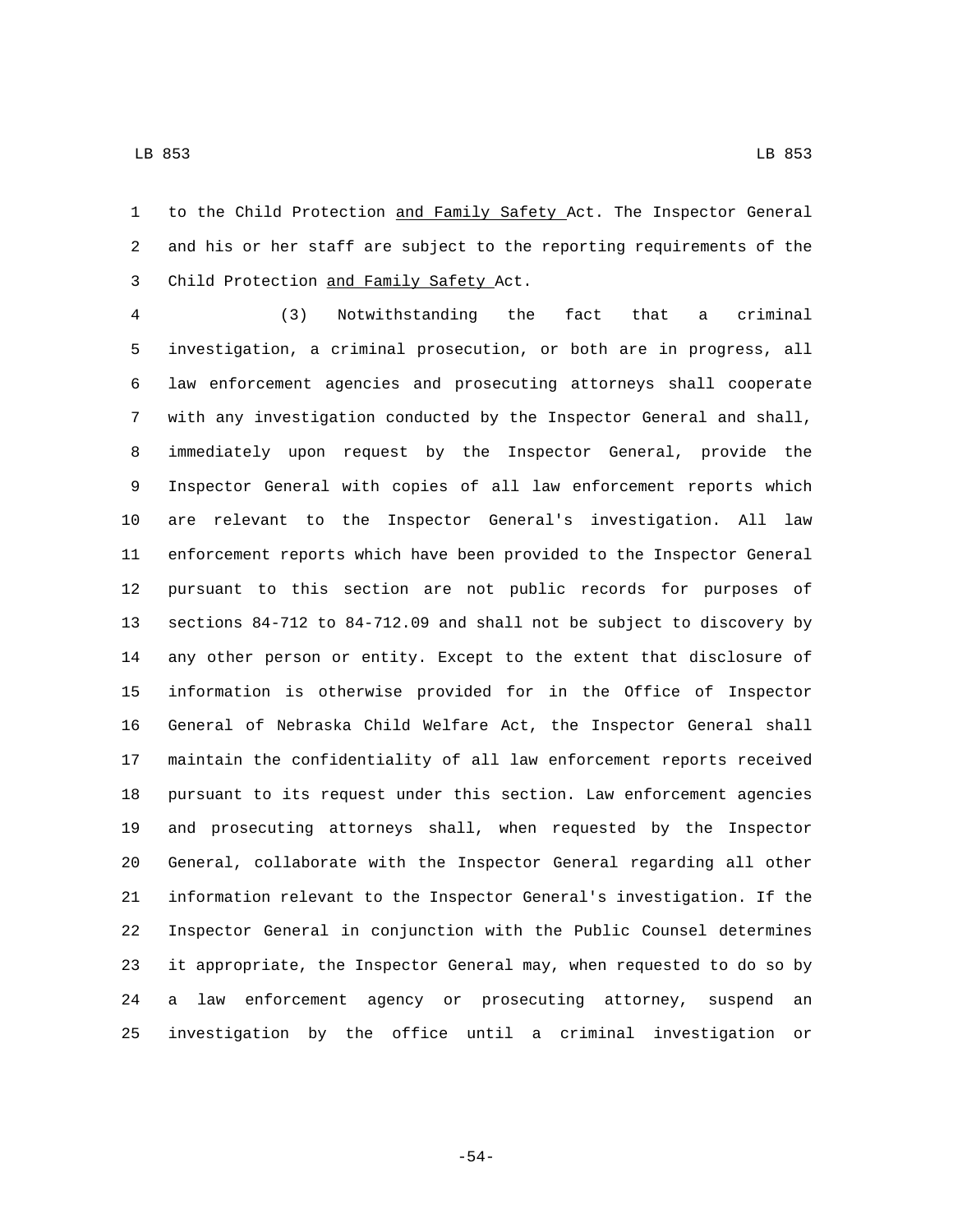prosecution is completed or has proceeded to a point that, in the judgment of the Inspector General, reinstatement of the Inspector General's investigation will not impede or infringe upon the criminal investigation or prosecution. Under no circumstance shall the Inspector General interview any minor who has already been interviewed by a law enforcement agency, personnel of the Division of Children and Family Services of the department, or staff of a child advocacy center in connection with a relevant ongoing investigation 9 of a law enforcement agency.

 Sec. 29. Section 43-4331, Revised Statutes Supplement, 11 2013, is amended to read:

 43-4331 On or before September 15 of each year, the Inspector General shall provide to the Health and Human Services Committee of the Legislature and the Governor a summary of reports and investigations made under the Office of Inspector General of Nebraska Child Welfare Act for the preceding year. The summary provided to the committee shall be provided electronically. The summaries shall detail recommendations and the status of implementation of recommendations and may also include recommendations to the committee regarding issues discovered through investigation, audits, inspections, and reviews by the office that will increase accountability and legislative oversight of the Nebraska child welfare system, improve operations of the department and the Nebraska child welfare system, or deter and identify fraud, abuse, and illegal acts. Such summary shall include summaries of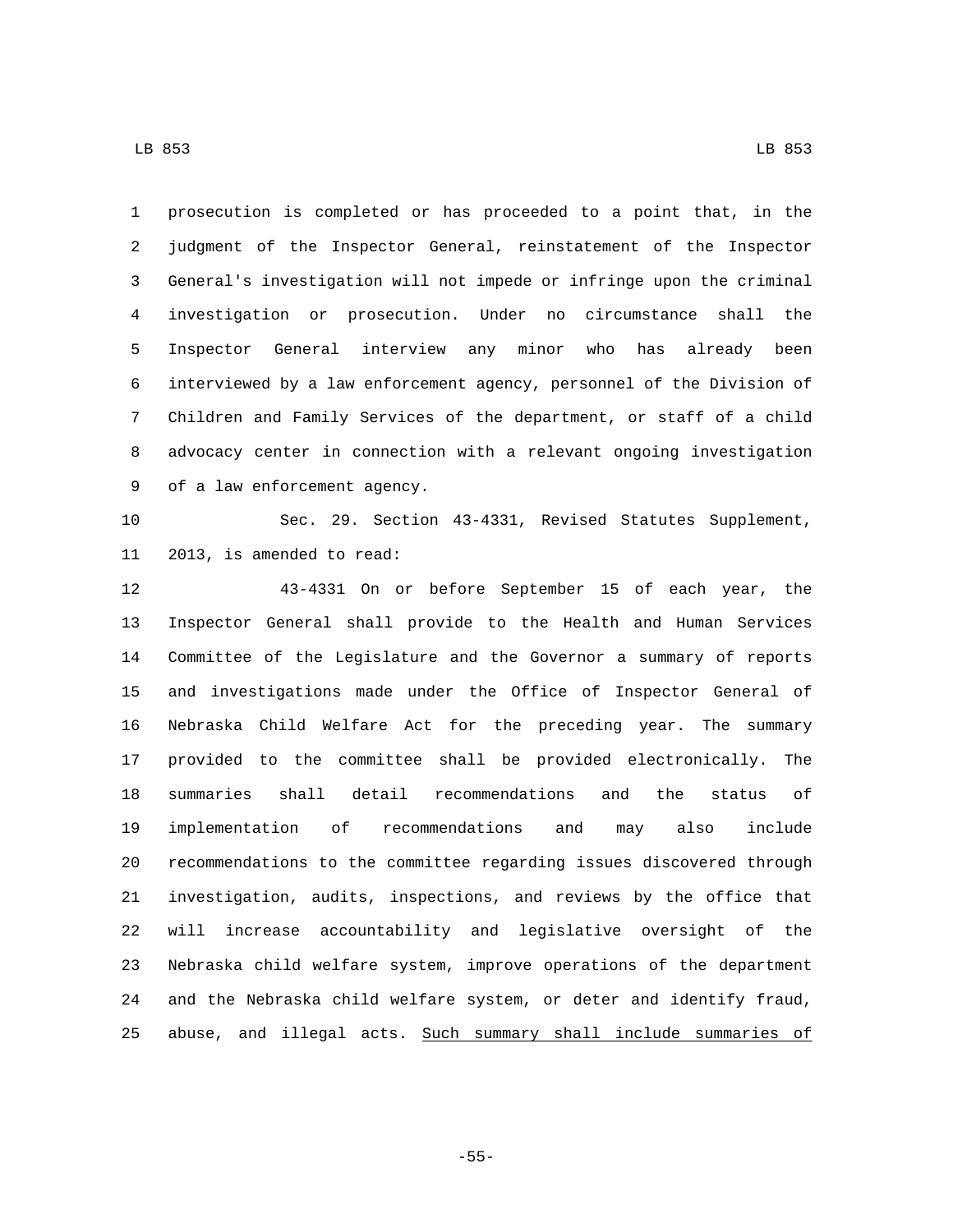1 alternative response cases under alternative response demonstration 2 projects implemented in accordance with sections 2 to 4 of this act 3 reviewed by the Inspector General. The summaries shall not contain 4 any confidential or identifying information concerning the subjects 5 of the reports and investigations. 6 Sec. 30. Section 43-4501, Revised Statutes Supplement, 7 2013, is amended to read: 8 43-4501 Sections 43-4501 to 43-4514 and section 38 of 9 this act shall be known and may be cited as the Young Adult Voluntary 10 Services and Support Bridge to Independence Act. 11 Sec. 31. Section 43-4502, Revised Statutes Supplement, 12 2013, is amended to read: 13 43-4502 The purpose of the Young Adult Voluntary Services 14 and Support Bridge to Independence Act is to support former state 15 wards in transitioning to adulthood, becoming self-sufficient, and 16 creating permanent relationships. The extended services bridge to 17 independence program shall at all times recognize and respect the 18 autonomy of the young adult. Nothing in the Young Adult Voluntary 19 Services and Support Bridge to Independence Act shall be construed to 20 abrogate any other rights that a person who has attained nineteen 21 years of age may have as an adult under state law. 22 Sec. 32. Section 43-4503, Revised Statutes Supplement, 23 2013, is amended to read: 24 43-4503 For purposes of the Young Adult Voluntary 25 Services and Support Bridge to Independence Act: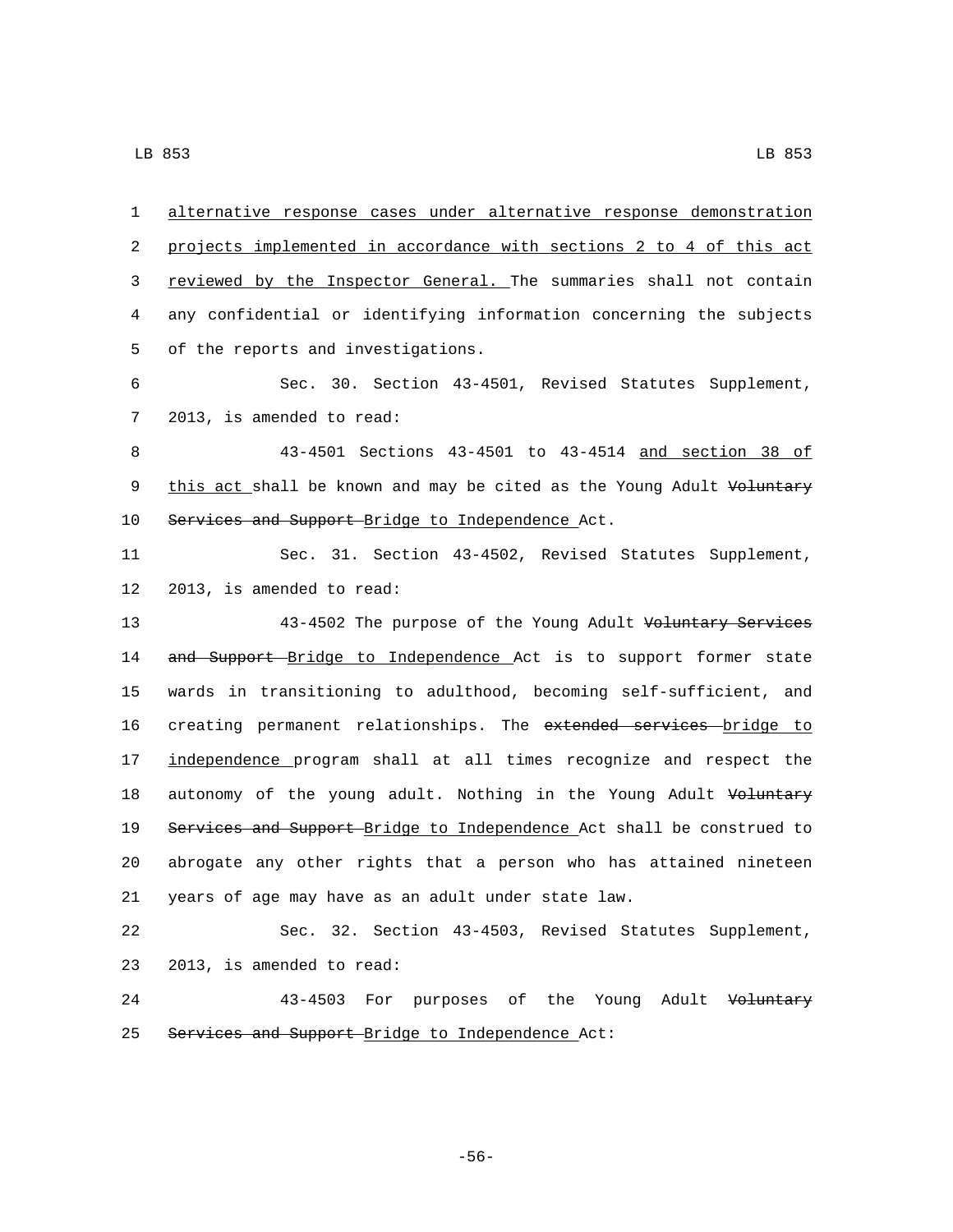| $\mathbf{1}$ | (1) Bridge to independence program means the extended                 |
|--------------|-----------------------------------------------------------------------|
| 2            | services and support available to a young adult under the Young Adult |
| 3            | Bridge to Independence Act other than the state-extended guardianship |
| 4            | assistance program described in subdivision (3)(b) of section         |
| 5            | $43 - 4514;$                                                          |
| 6            | $(1)$ (2) Child means an individual who has not attained              |
| 7            | twenty-one years of age;                                              |
| 8            | $(2)$ (3) Department means the Department of Health and               |
| 9            | Human Services;                                                       |
| 10           | (3) Extended services program means the extended services             |
| 11           | and support available to a young adult under the Young Adult          |
| 12           | Voluntary Services and Support Act other than the state-extended      |
| 13           | guardianship assistance program described in subdivision (3)(b) of    |
| 14           | section $43-4514$ ;                                                   |
| 15           | (4) Supervised independent living setting means<br>an                 |
| 16           | independent supervised setting, consistent with 42 U.S.C. 672(c).     |
| 17           | Supervised independent living settings shall include, but not be      |
| 18           | limited to, single or shared apartments, houses, host homes, college  |
| 19           | dormitories, or other postsecondary educational or vocational         |
| 20           | housing;                                                              |
| 21           | (5) Voluntary services and support agreement means a                  |
| 22           | voluntary placement agreement as defined in 42 U.S.C. 672(f) between  |
| 23           | the department and a young adult as his or her own guardian; and      |
| 24           | Young adult means an individual who has attained<br>(6)               |
| 25           | nineteen years of age but who has not attained twenty-one years of    |

-57-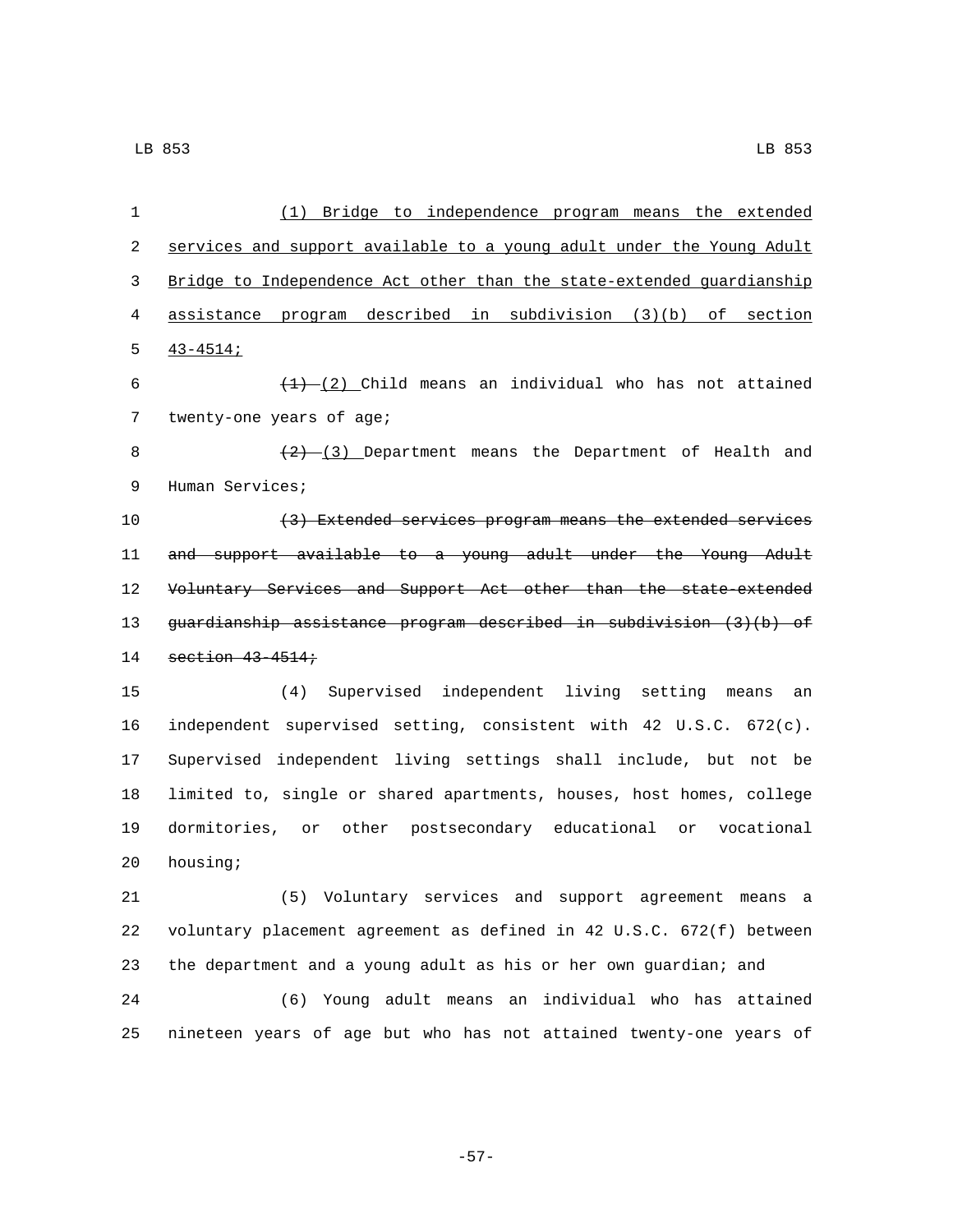LB 853 LB 853

1 age. Sec. 33. Section 43-4504, Revised Statutes Supplement, 3 2013, is amended to read: 43-4504 The extended services bridge to independence program is available, on a voluntary basis, to a young adult: (1) Who has attained at least nineteen years of age; (2) Who was adjudicated to be a juvenile described in subdivision (3)(a) of section 43-247 and, upon attaining nineteen years of age, was in an out-of-home placement or had been discharged 10 to independent living; and (3) Who is:11 (a) Completing secondary education or an educational 13 program leading to an equivalent credential; (b) Enrolled in an institution which provides 15 postsecondary or vocational education; (c) Employed for at least eighty hours per month; (d) Participating in a program or activity designed to promote employment or remove barriers to employment; or (e) Incapable of doing any of the activities described in subdivisions (3)(a) through (d) of this section due to a medical condition, which incapacity is supported by regularly updated 22 information in the case plan of the young adult. Sec. 34. Section 43-4505, Revised Statutes Supplement, 24 2013, is amended to read: 43-4505 Extended services and support provided under the

-58-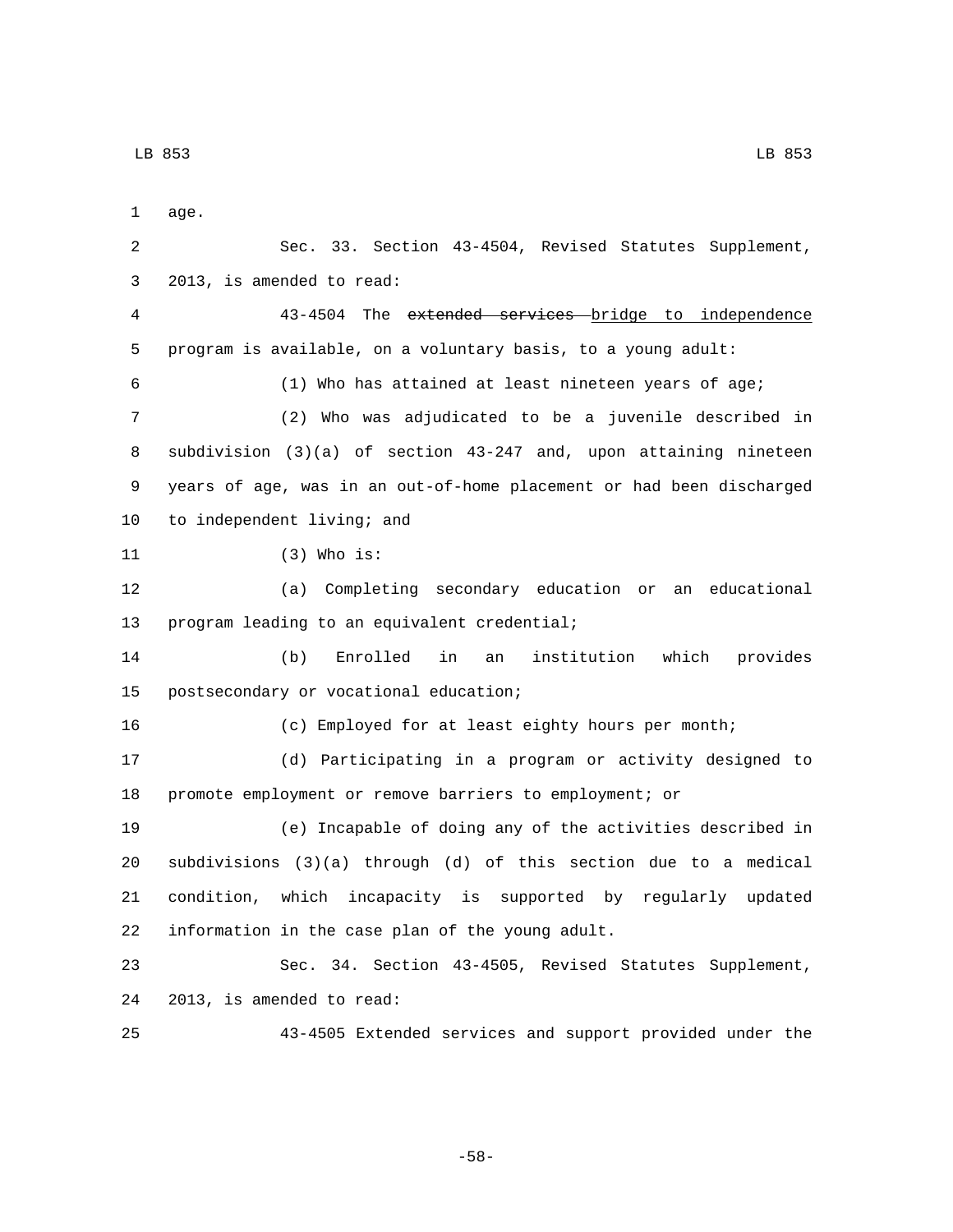extended services bridge to independence program include, but are not 2 limited to:

(1) Medical care under the medical assistance program;

 (2) Housing, placement, and support in the form of continued foster care maintenance payments which shall remain at least at the rate set immediately prior to the young adult's exit from foster care. As decided by and with the young adult, young adults may reside in a foster family home, a supervised independent living setting, an institution, or a foster care facility. Placement in an institution or a foster care facility should occur only if necessary due to a young adult's developmental level or medical condition. A young adult who is residing in a foster care facility upon leaving foster care may choose to temporarily stay until he or she is able to transition to a more age-appropriate setting. For young adults residing in a supervised independent living setting:

 (a) The department may send all or part of the foster care maintenance payments directly to the young adult. This should be decided on a case-by-case basis by and with the young adult in a manner that respects the independence of the young adult; and

 (b) Rules and restrictions regarding housing options should be respectful of the young adult's autonomy and developmental maturity. Specifically, safety assessments of the living arrangements shall be age-appropriate and consistent with federal guidance on a supervised setting in which the individual lives independently. A clean background check shall not be required for an individual

-59-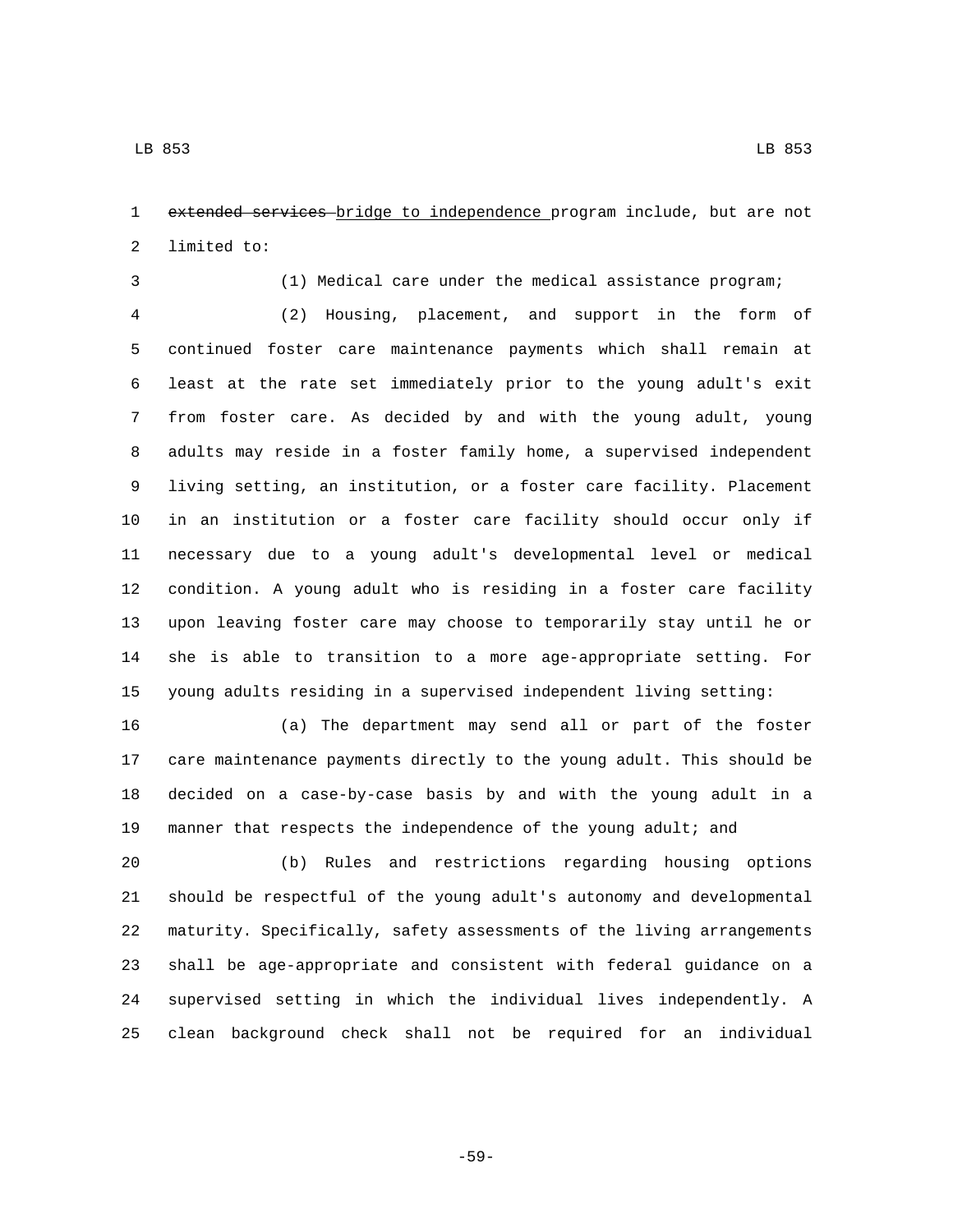residing in the same residence as the young adult; and

 (3) Case management services that are young-adult driven. Case management shall be a continuation of the independent living transition proposal in section 43-1311.03, including a written description of additional resources that will help the young adult in creating permanent relationships and preparing for the transition to adulthood and independent living. Case management shall include the development of a case plan, developed jointly by the department and the young adult, that includes a description of the identified 10 housing situation or living arrangement,  $and$  the resources to assist 11 the young adult in the transition from the extended services bridge 12 to independence program to adulthood, and the needs listed in subsection (1) of section 43-1311.03. The case plan shall incorporate the independent living transition proposal in section 43-1311.03. Case management shall also include, but not be limited to, documentation that assistance has been offered and provided that would help the young adult meet his or her individual goals, if such assistance is appropriate and if the young adult is eligible and consents to receive such assistance. This shall include, but not be 20 limited to, assisting the young adult to:

 (a) Obtain employment or other financial support; (b) Obtain a government-issued identification card;

(c) Open and maintain a bank account;

 (d) Obtain appropriate community resources, including health, mental health, developmental disability, and other disability

-60-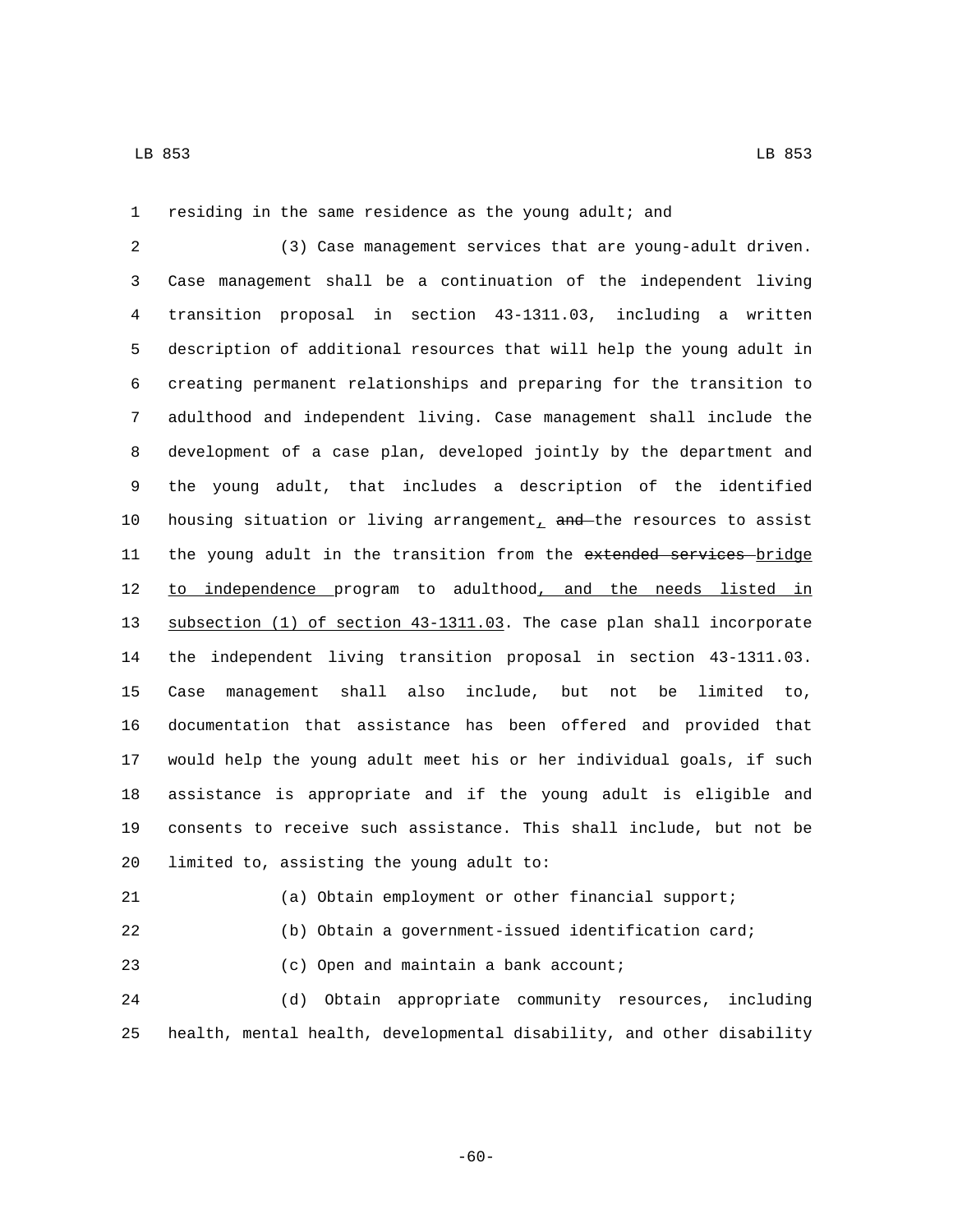LB 853 LB 853

1 services and support; (e) When appropriate, satisfy any juvenile justice system requirements and assist with sealing the young adult's juvenile court record if the young adult is eligible under section 43-2,108.01; (f) Complete secondary education;5 (g) Apply for admission and aid for postsecondary 7 education or vocational courses; (h) Obtain the necessary state court findings and then apply for special immigrant juvenile status as defined in 8 U.S.C. 1101(a)(27)(J) or apply for other immigration relief that the young 11 adult may be eligible for; (i) Create a health care power of attorney, health care proxy, or other similar document recognized under state law, at the 14 young adult's option, pursuant to as required by the federal Patient Protection and Affordable Care Act, Public Law 111-148; (j) Obtain a copy of health and education records of the 17 young adult; (k) Apply for any public benefits or benefits that he or she may be eligible for or may be due through his or her parents or relatives, including, but not limited to, aid to dependent children, supplemental security income, social security disability insurance, social security survivors benefits, the Special Supplemental Nutrition Program for Women, Infants, and Children, the Supplemental Nutrition Assistance Program, and low-income home energy assistance 25 programs;

-61-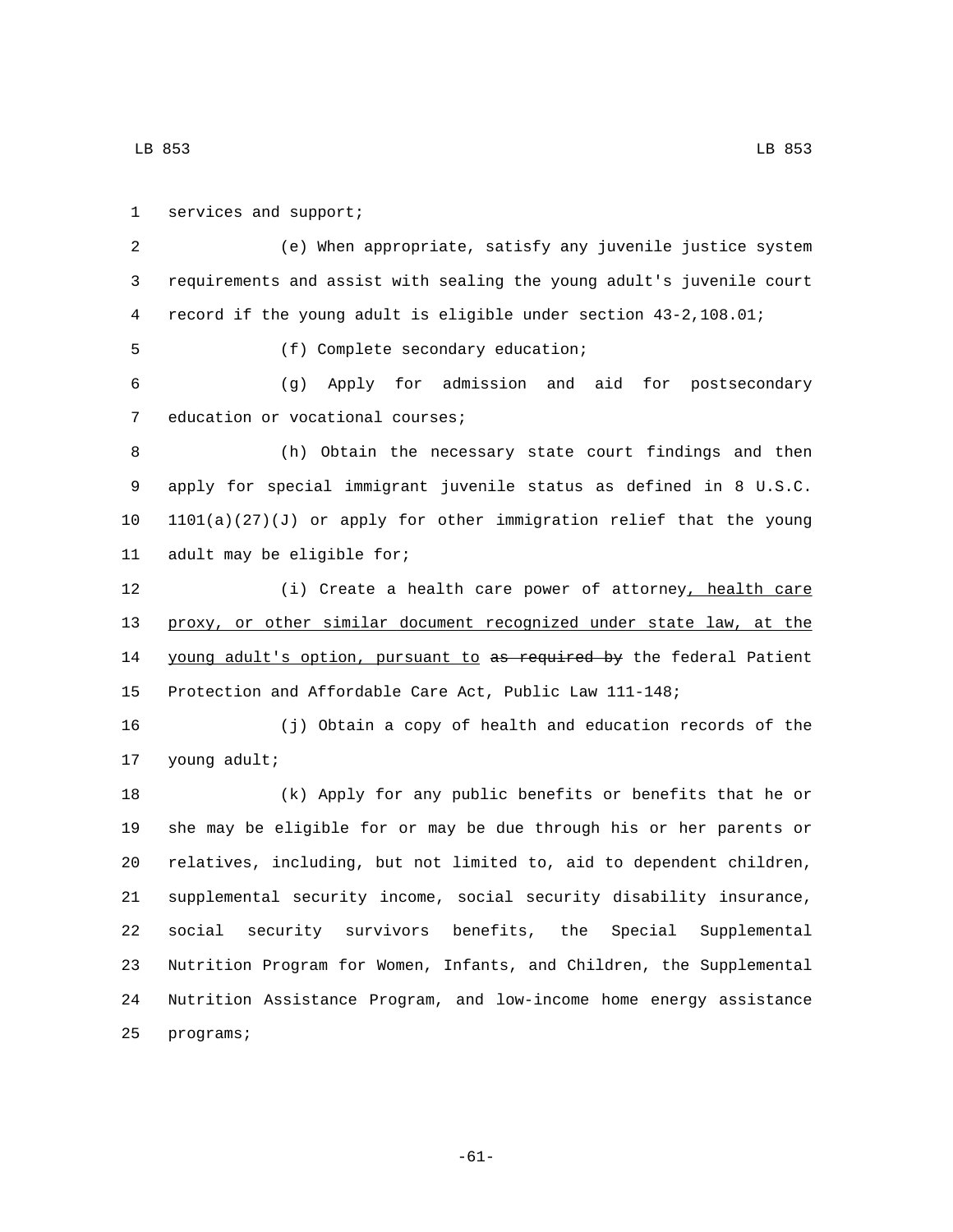LB 853 LB 853

 (l) Maintain relationships with individuals who are important to the young adult, including searching for individuals 3 with whom the young adult has lost contact; (m) Access information about maternal and paternal 5 relatives, including any siblings; (n) Access young adult empowerment opportunities, such as Project Everlast and peer support groups; and (o) Access pregnancy and parenting resources and 9 services. Sec. 35. Section 43-4506, Revised Statutes Supplement, 11 2013, is amended to read: 43-4506 (1) If a young adult chooses to participate in 13 the extended services bridge to independence program and is eligible under section 43-4504, the young adult and the department shall sign, and the young adult shall be provided a copy of, a voluntary services and support agreement that includes, at a minimum, information 17 regarding all of the following: (a) The requirement that the young adult continue to be eligible under section 43-4504 for the duration of the voluntary services and support agreement and any other expectations of the 21 young adult; (b) The services and support the young adult shall 23 receive through the extended services-bridge to independence program; (c) The voluntary nature of the young adult's participation and the young adult's right to terminate the voluntary

-62-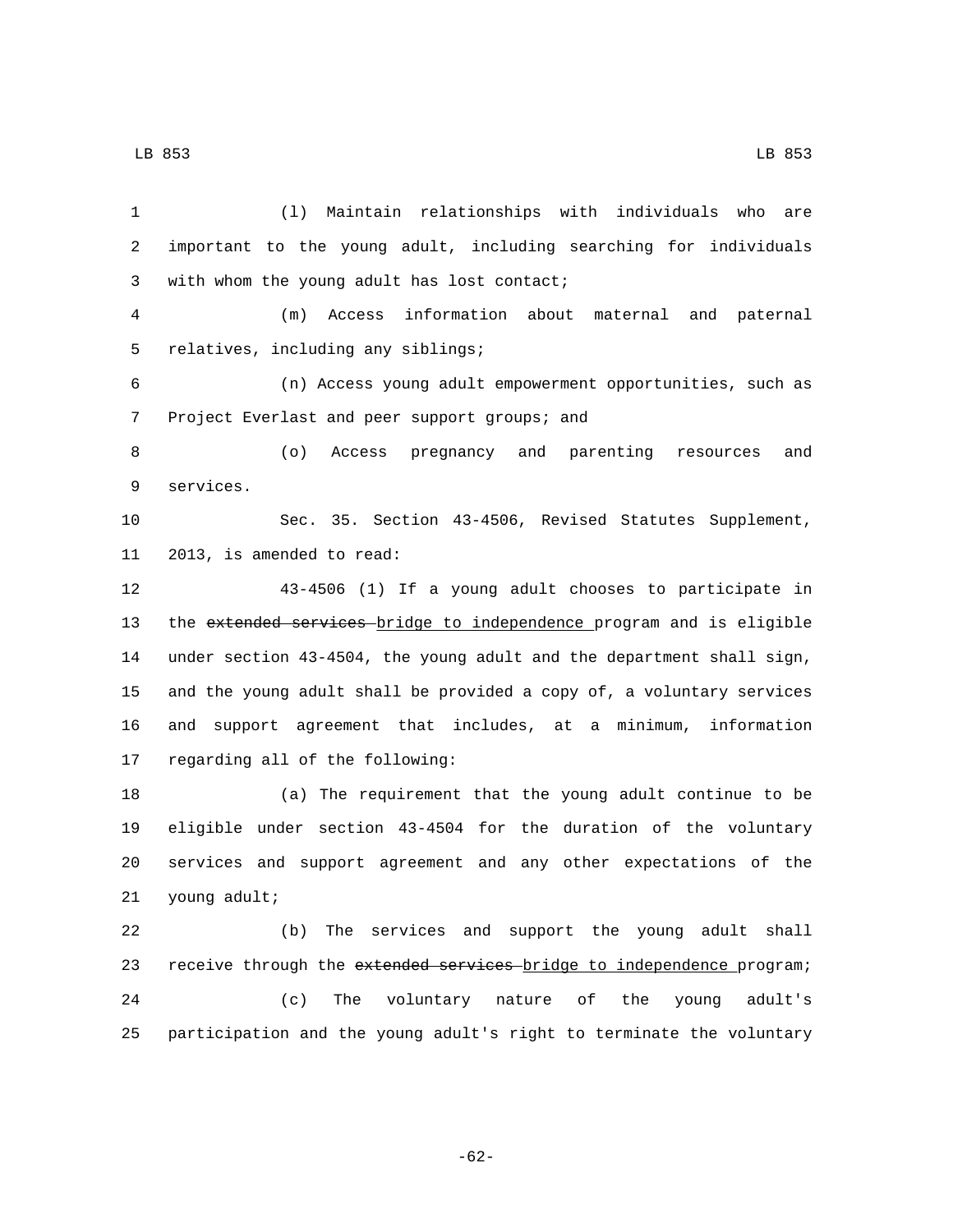1 services and support agreement at any time; and

2 (d) Conditions that may result in the termination of the 3 voluntary services and support agreement and the young adult's early 4 discharge from the extended services bridge to independence program 5 as described in section 43-4507.

6 (2) As soon as the young adult and the department sign 7 the voluntary services and support agreement and the department 8 determines that the young adult is eligible for the bridge to 9 independence program under section 43-4504, but not longer than 10 forty-five days after signing the agreement, the department shall 11 provide services and support to the young adult in accordance with 12 the voluntary services and support agreement.

13 (3) A young adult participating in the extended services 14 bridge to independence program shall be assigned a support worker an 15 independence coordinator to provide case management services for the 16 young adult. Support workers Independence coordinators and their 17 supervisors shall be specialized in primarily providing services for 18 young adults in the extended services bridge to independence program 19 or shall, at minimum, have specialized training in providing 20 transition services and support to young adults.

21 (4) The department shall provide continued efforts at 22 achieving permanency and creating permanent connections for a young 23 adult participating in the extended services bridge to independence 24 program.

25 (5) The department shall fulfill all case plan

-63-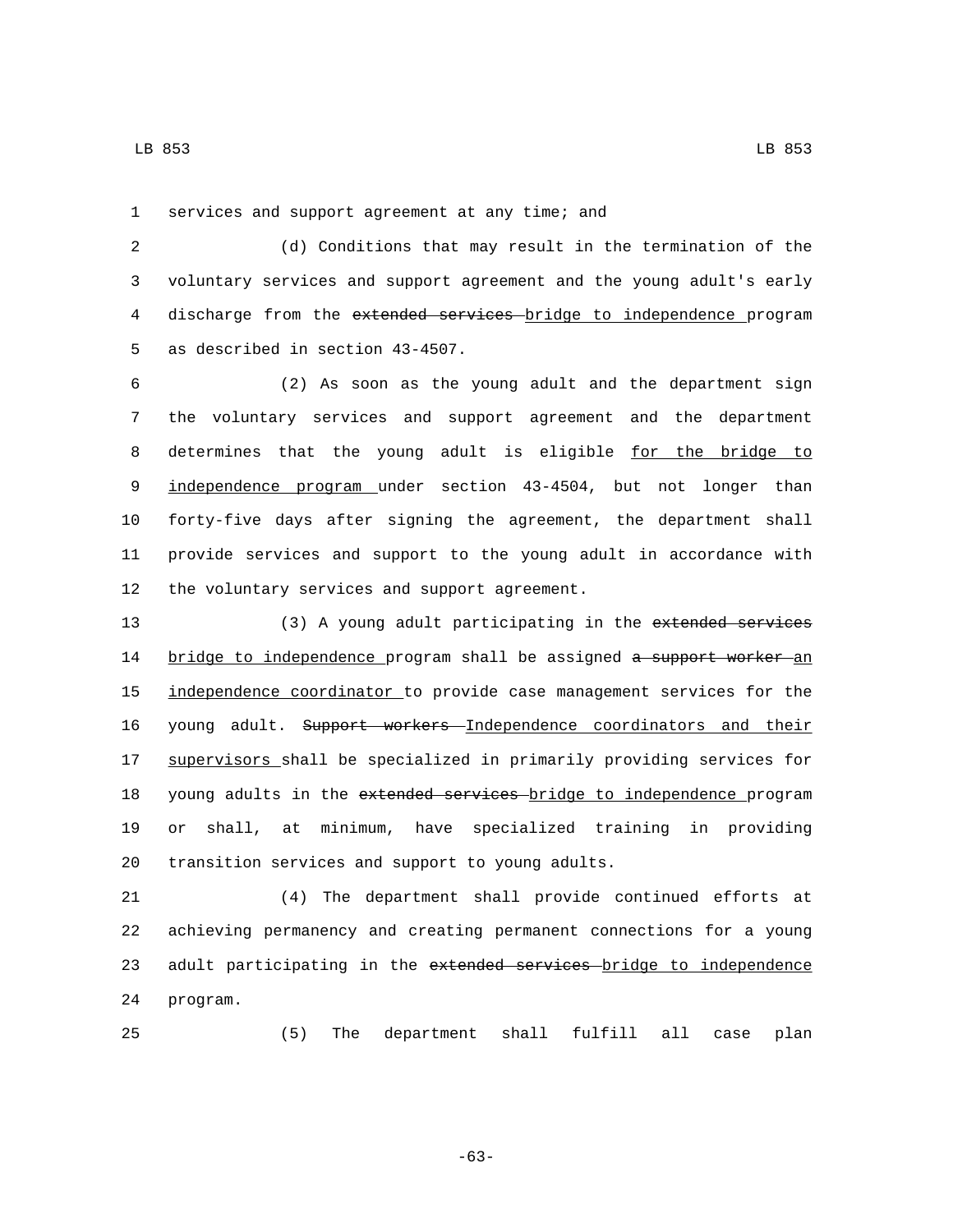1 obligations consistent with 42 U.S.C. 675(1).

 (6) As soon as possible after the young adult is determined eligible under section 43-4504 and signs the voluntary services and support agreement, the department shall conduct a redetermination of income eligibility for purposes of Title IV-E of 6 the federal Social Security Act, 42 U.S.C. 672.

 Sec. 36. Section 43-4507, Revised Statutes Supplement, 8 2013, is amended to read:

 43-4507 (1) A young adult may choose to terminate the voluntary services and support agreement and stop receiving services 11 and support under the extended services bridge to independence program at any time. If a young adult chooses to terminate the voluntary services and support agreement, the department shall provide the young adult with a clear and developmentally appropriate written notice informing the young adult of the potential negative effects of terminating the voluntary services and support agreement 17 early, the option to reenter the extended services bridge to independence program at any time before attaining twenty-one years of 19 age, and the procedures for reentering the extended services bridge to independence program, and information about and contact information for community resources that may benefit the young adult, specifically including information regarding state programs 23 established pursuant to 42 U.S.C. 677.

 (2) If the department determines that the young adult is no longer eligible for the bridge to independence program under

-64-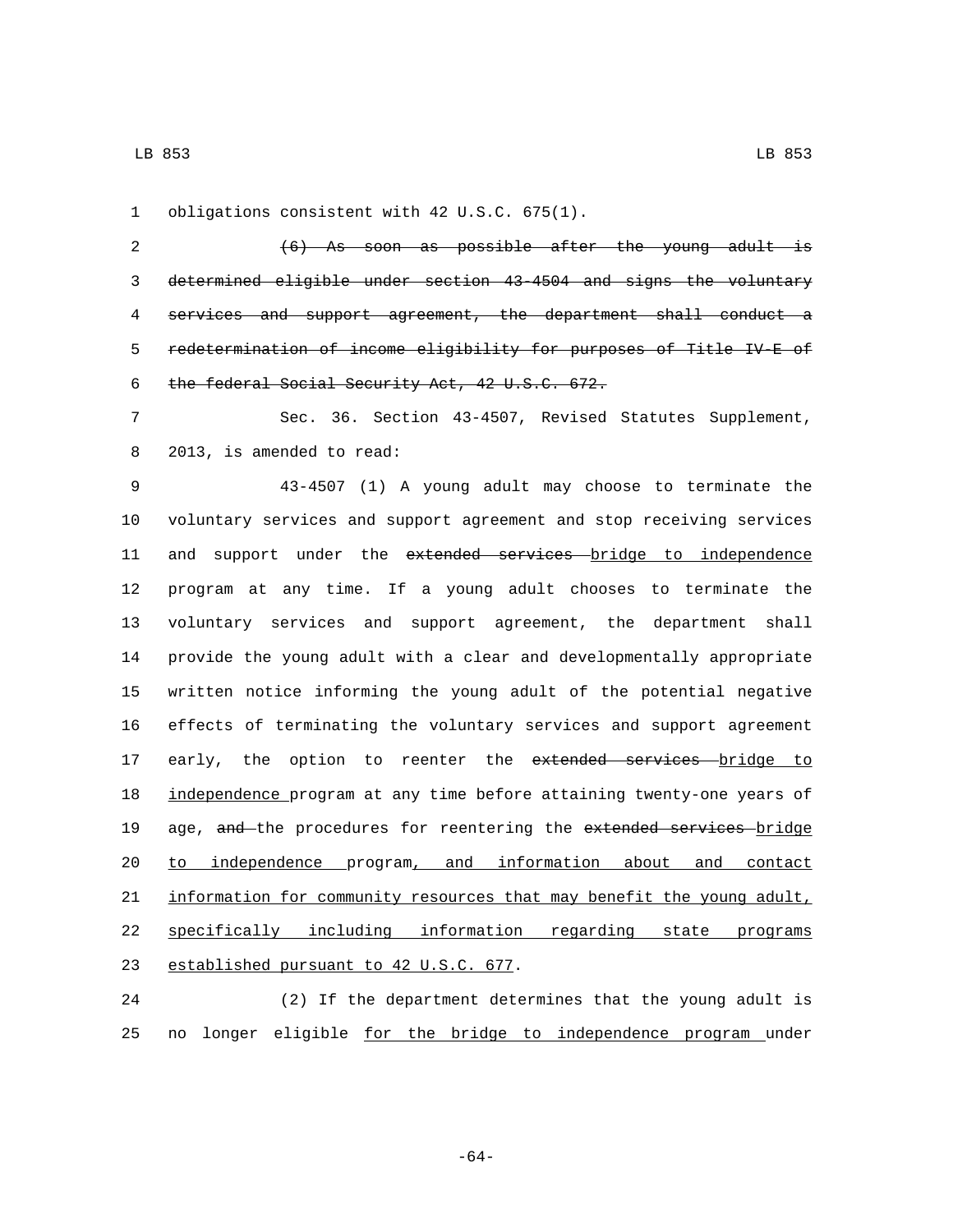section 43-4504, the department may terminate the voluntary services and support agreement and stop providing services and support to the young adult. Academic breaks in postsecondary education attendance, such as semester and seasonal breaks, and other transitions between eligibility requirements under section 43-4504, including education and employment transitions of no longer than thirty days, shall not be a basis for termination. Even if a young adult's voluntary services and support agreement has been previously terminated by either the department or the young adult, the young adult may come 10 back into the extended services bridge to independence program by entering into another voluntary services and support agreement at any time, so long as he or she is eligible under section 43-4504. At least thirty days prior to the termination of the voluntary services and support agreement, the department shall provide a clear and developmentally appropriate written notice to the young adult informing the young adult of the termination of the voluntary services and support agreement and a clear and developmentally appropriate explanation of the basis for the termination. The written termination notice shall also provide information about the process for appealing the termination, information about the option to enter into another voluntary services and support agreement once the young adult reestablishes eligibility under section 43-4504, and information about and contact information for community resources that may benefit the young adult, specifically including information regarding state programs established pursuant to 42 U.S.C. 677. In

-65-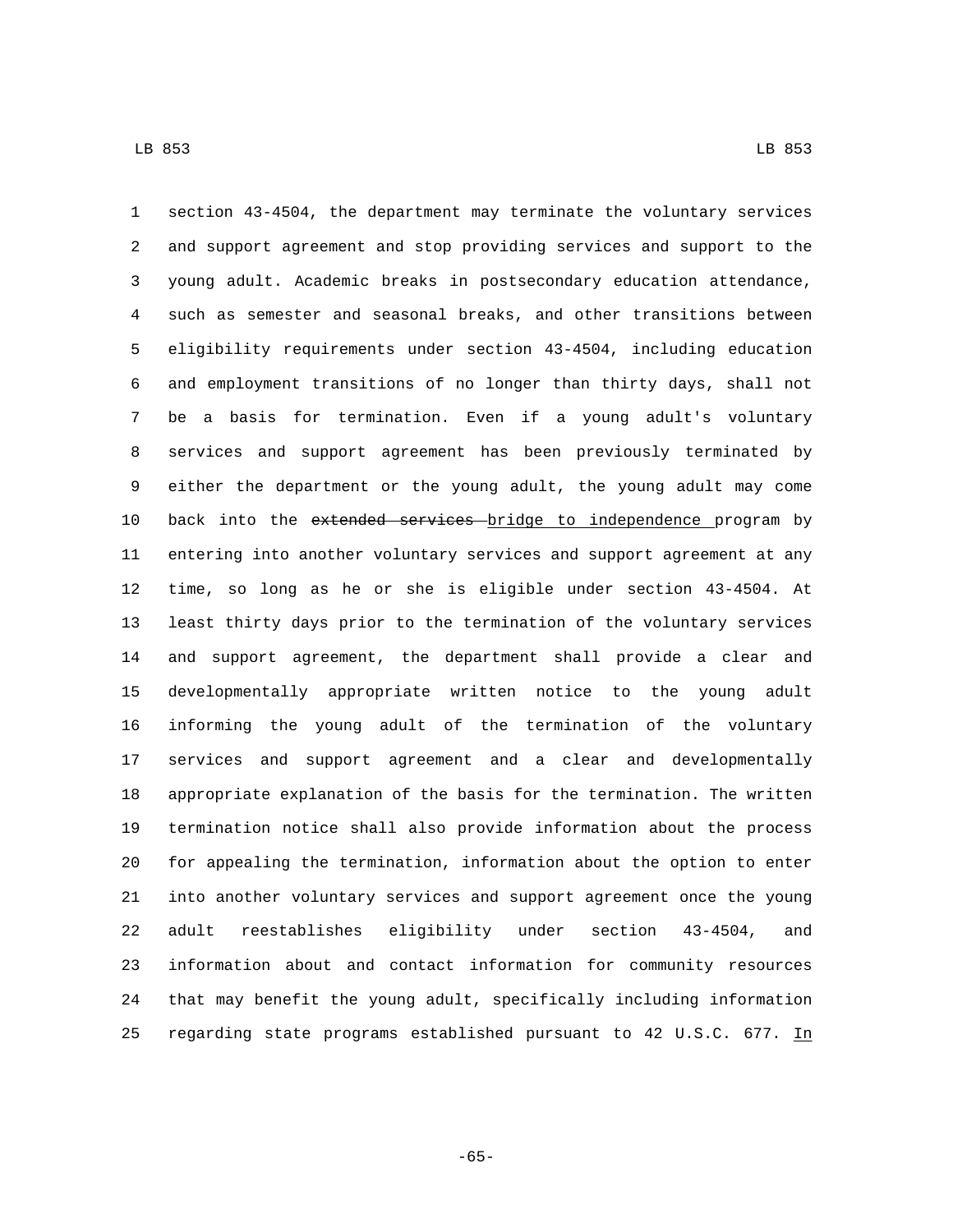addition, the independence coordinator shall make efforts to meet with the young adult in person to explain the information in the written termination notice and to assist the young adult in reestablishing eligibility if the young adult wishes to continue participating in the program. The young adult may appeal the termination of the voluntary services and support agreement and any 7 other actions or inactions by the department administratively, and 8 such appeal shall be in accordance with as allowed under the 9 Administrative Procedure Act.

 (3) If the young adult remains in the bridge to independence program until attaining twenty-one years of age, the department shall provide the young adult with a clear and developmentally appropriate written notice informing the young adult 14 of the termination of the voluntary services and support agreement and information about and contact information for community resources that may benefit the young adult, specifically including information 17 regarding state programs established pursuant to 42 U.S.C. 677.

 Sec. 37. Section 43-4508, Revised Statutes Supplement, 19 2013, is amended to read:

 43-4508 (1) Within forty-five days after the voluntary services and support agreement is signed, the department shall file a 22 petition with the juvenile court a written report or petition describing the young adult's current situation, including the young adult's name, date of birth, and current address and the reasons why 25 it is in the young adult's best interests to receive extended

-66-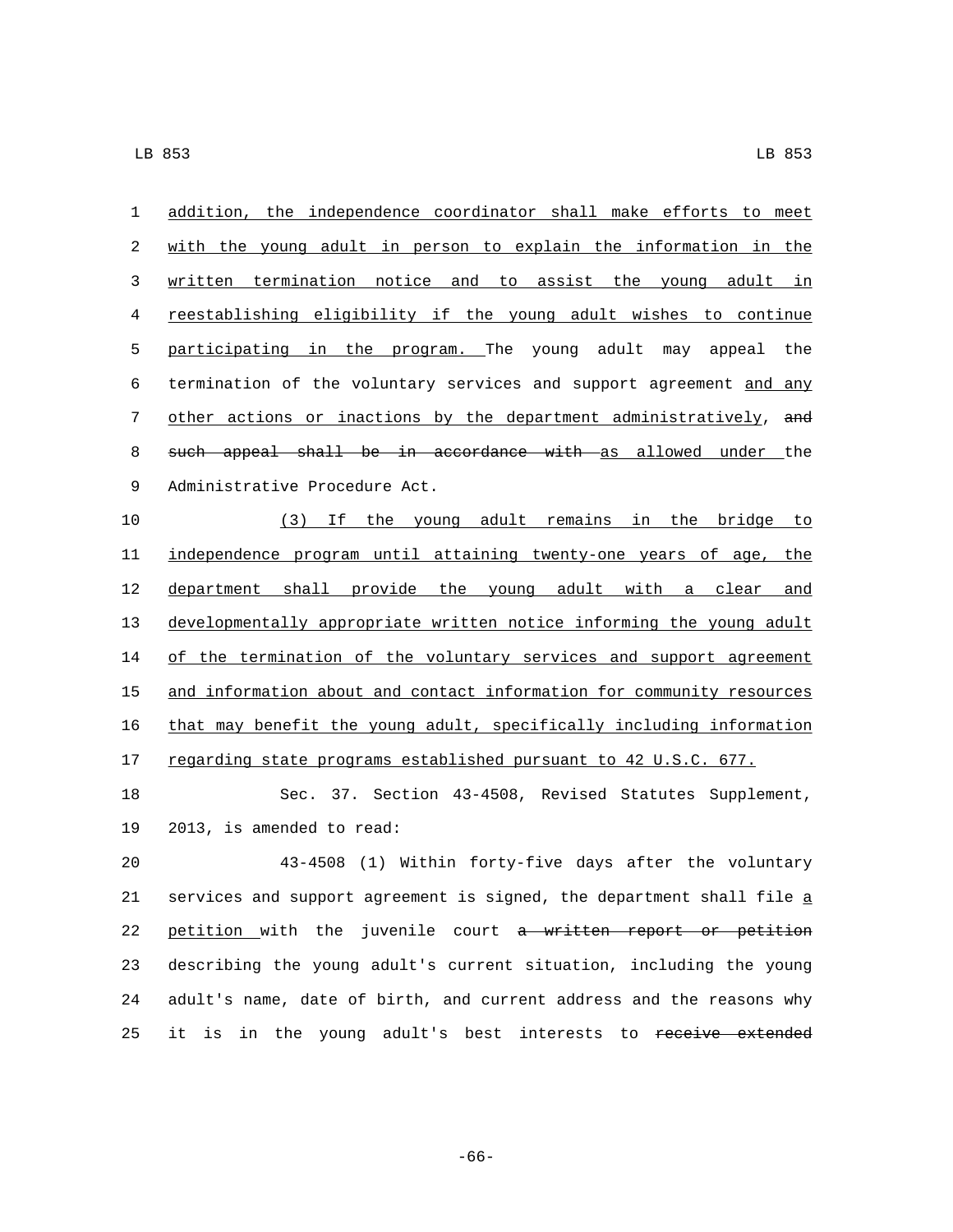services and support. participate in the bridge to independence 2 program. The department shall also provide the juvenile court with a copy of the signed voluntary services and support agreement, a copy of the case plan, and any other information the department or the 5 young adult wants the court to consider.

 (2) To ensure continuity of care and eligibility, the voluntary services and support agreement should be signed prior to and filed with the court at the last court hearing before the young adult is discharged from foster care for all young adults who choose 10 to participate in the extended services bridge to independence 11 program at that time.

 (3) The court has the jurisdiction to review the voluntary services and support agreement signed by the department and 14 the young adult under section 43-4506 and to conduct permanency 15 reviews as described in this section. Upon the filing of a report or petition under subsection (1) of this section, the court shall open 17 an extended services and support a bridge to independence program file for the young adult for the purpose of determining whether 19 continuing in extended services and support such program is in the young adult's best interests and for the purpose of conducting permanency reviews. as described in subsection (5) of this section.

 (4) The court shall make the best interests determination as described in subsection (3) of this section not later than one hundred eighty days after the young adult and the department enter into the voluntary services and support agreement.

-67-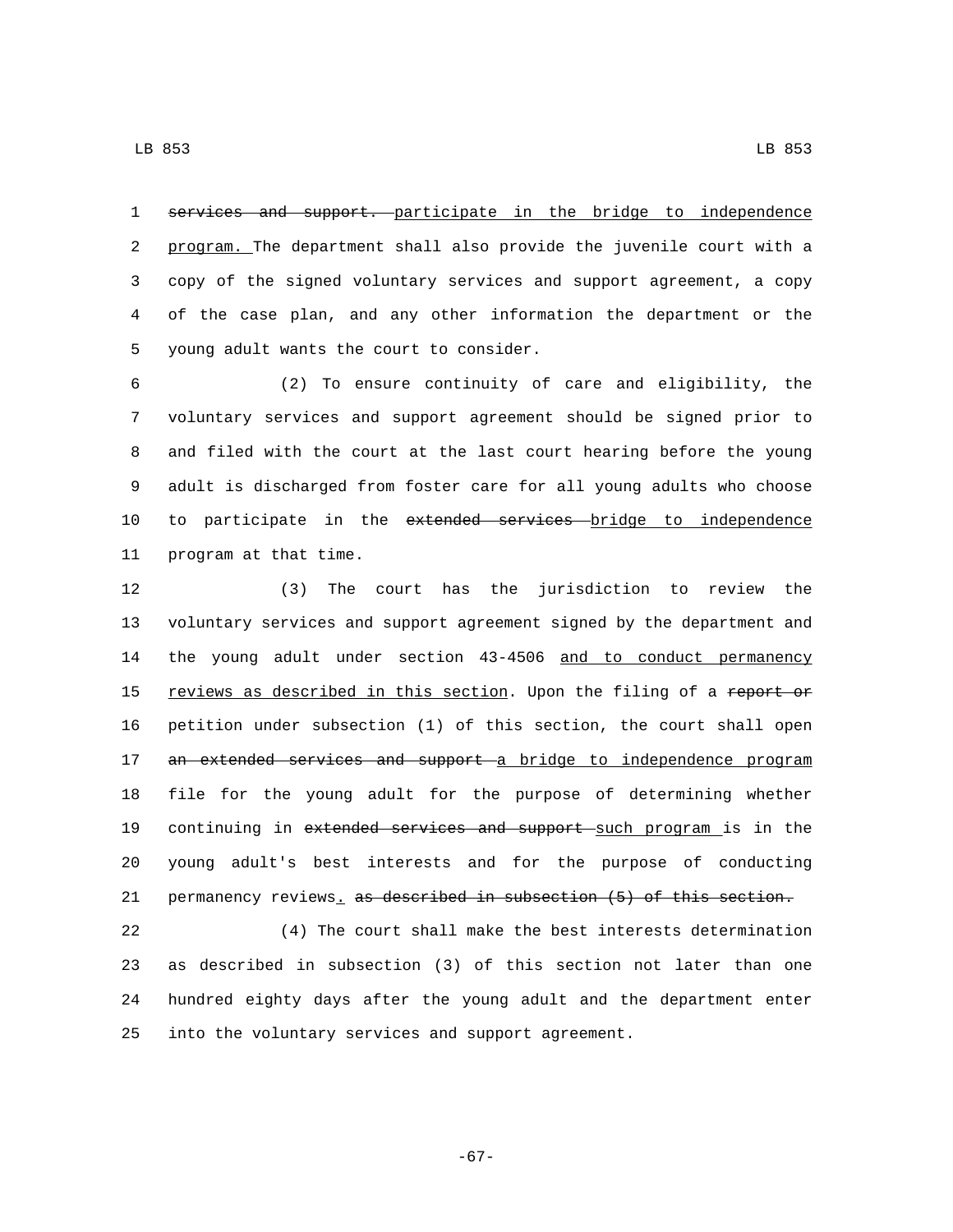(5) The court shall conduct a hearing for permanency review consistent with 42 U.S.C. 675(5)(C) as described in subsection (6) of this section regarding the voluntary services and support agreement at least once per year and may conduct such hearing at additional times, but not more times than is reasonably practicable, at the request of the young adult, the department, or any other party to the proceeding. The juvenile court may request the appointment of a hearing officer pursuant to section 24-230 to conduct permanency review hearings. The department is not required to have legal counsel present at such hearings. The juvenile court shall conduct the permanency reviews in an expedited manner and shall issue findings 12 and orders, if any, as speedily as possible.

 $(6)$   $(6)(a)$  The primary purpose of the permanency review 14 is to ensure that the bridge to independence program is providing the 15 young adult is getting with the needed services and support to help the young adult move toward permanency and self-sufficiency. This 17 shall include the procedural safeguards described in 42 U.S.C. 675(5)  $(e)$ , including that, in all permanency reviews or hearings regarding the transition of the young adult from foster care to independent living, the court shall consult, in an age-appropriate manner, with the young adult regarding the proposed permanency or transition plan 22 for the young adult, and any other procedural safeguards that apply 23 to children under nineteen years of age under existing state law. The young adult shall have a clear self-advocacy role in the permanency review in accordance with section 43-4510, and the hearing shall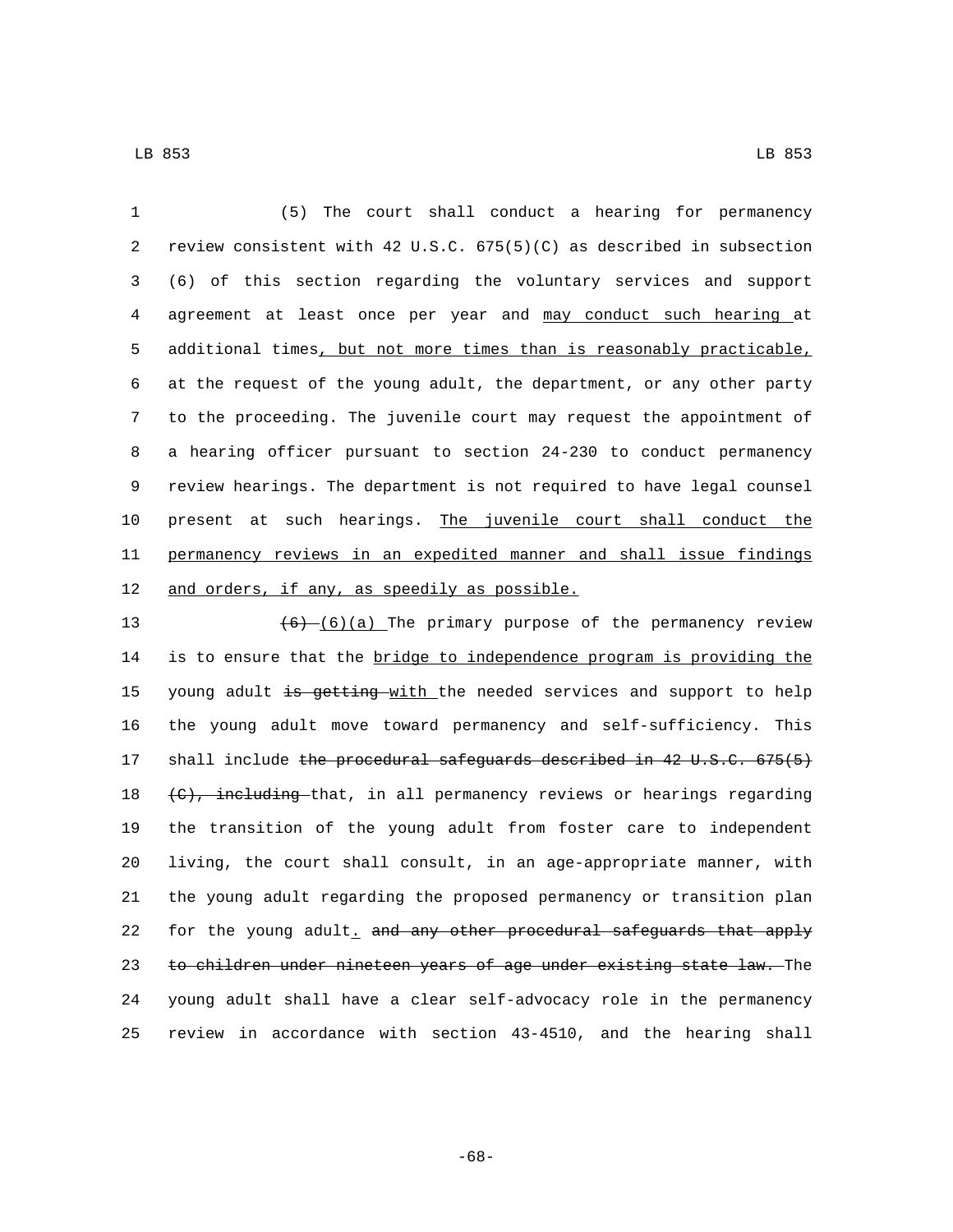| $\mathbf{1}$   | support the active engagement of the young adult in key decisions.    |
|----------------|-----------------------------------------------------------------------|
| $\overline{c}$ | Permanency reviews shall be conducted on the record and in an         |
| $\mathbf{3}$   | informal manner and, whenever possible, outside of the courtroom.     |
| $\,4$          | (b) The department shall prepare and present to the                   |
| 5              | juvenile court a report, at the direction of the young adult,         |
| 6              | addressing progress made in meeting the goals in the case plan,       |
| 7              | including the independent living transition proposal, and shall       |
| $\,8\,$        | propose modifications as necessary to further those goals.            |
| 9              | (c) The court shall determine whether the bridge to                   |
| 10             | independence program is providing the appropriate services and        |
| 11             | support as provided in the voluntary services and support agreement   |
| 12             | to carry out the case plan. The court has the authority to determine  |
| 13             | whether the young adult is receiving the services and support he or   |
| 14             | is entitled to receive under the Young Adult Bridge to<br>she         |
| 15             | Independence Act and the department's policies or state or federal    |
| 16             | law to help the young adult move toward permanency and self-          |
| 17             | sufficiency. If the court believes that the young adult requires      |
| 18             | additional services and support to achieve the goals documented in    |
| 19             | the case plan or under the Young Adult Bridge to Independence Act and |
| 20             | the department's policies or state or federal law, the court may make |
| 21             | appropriate findings or order the department to take action to ensure |
| 22             | that the young adult receives the identified services and support.    |
| 23             | Sec. 38. At least thirty days prior to each permanency                |
| 24             | review or case review, the independence coordinator shall meet with   |
| 25             | the young adult to notify the young adult of the date, time, and      |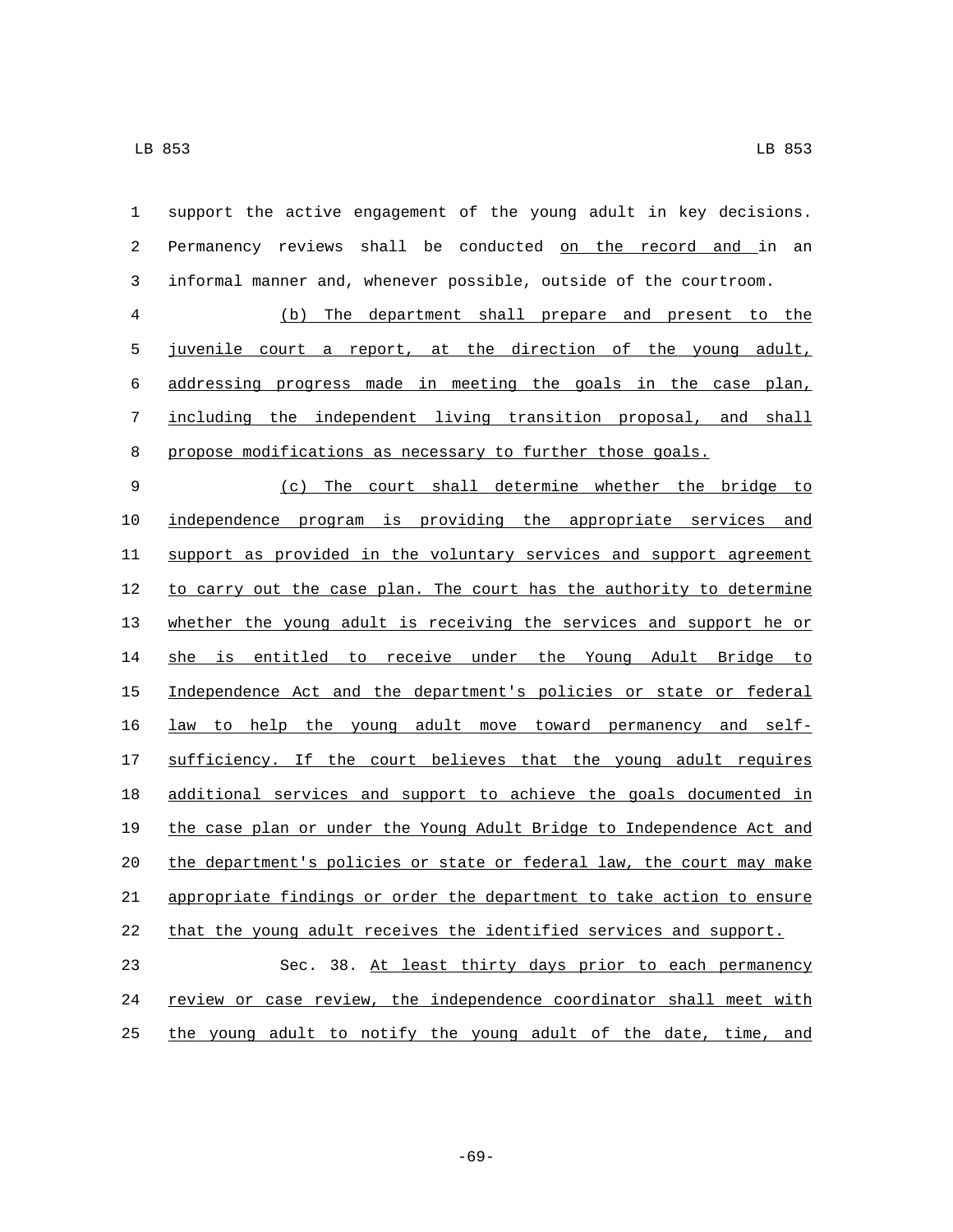1 location of the review, to explain the purpose of the review, and to 2 identify additional persons the young adult would like to attend the 3 review and assist in making arrangements for their attendance. 4 Sec. 39. Section 43-4509, Revised Statutes Supplement, 5 2013, is amended to read: 6  $43-4509$   $(1)(a)$  The department shall prepare and present 7 to the juvenile court a report, at the direction of the young adult, 8 addressing progress made in meeting the goals in the case plan, 9 including the independent living transition proposal, and shall 10 propose modifications as necessary to further those goals. 11 (b) The court shall determine whether the department is

12 providing the appropriate services and support as provided in the 13 voluntary services and support agreement to carry out the case plan. 14 If the court believes that the young adult requires additional 15 services and support to achieve the goals documented in the case plan 16 or under the department's policies or state or federal law, the court 17 may order the department to take action to ensure that the young 18 adult receives the identified services and support.

 $\left(2\right)$  (1) The department and at least one person who is not responsible for case management, in collaboration with the young adult and additional persons identified by the young adult, shall conduct periodic case reviews consistent with 42 U.S.C. 675(5)(B) not less than once every one hundred eighty days to evaluate progress made toward meeting the goals set forth in the case plan. The department is not required to have legal counsel present at such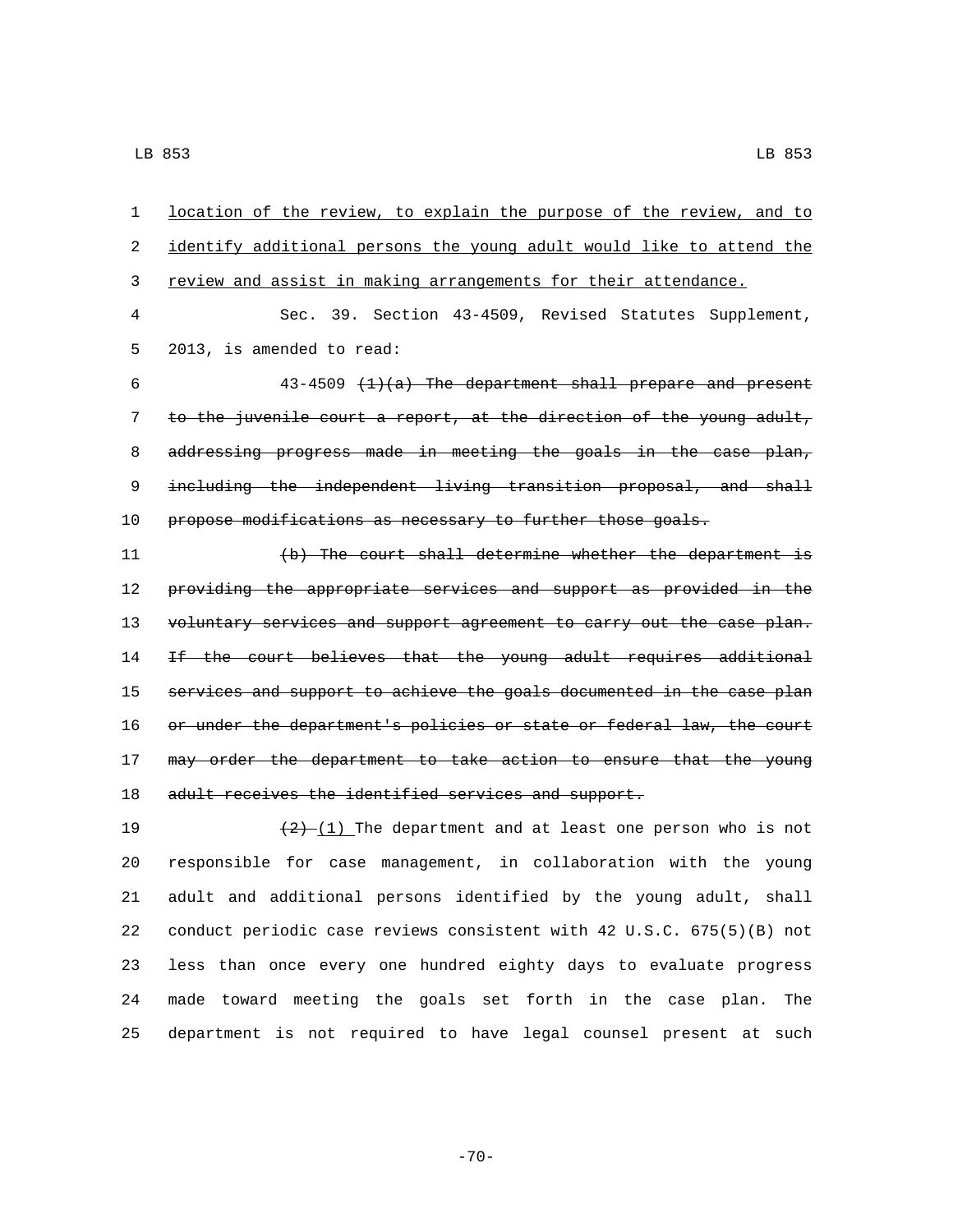reviews. The department shall utilize a team approach in conducting 2 such reviews and shall seek to facilitate the participation of the young adult. Reviews shall be conducted in an informal manner and, whenever possible, scheduled at times that allow for the attendance 5 and participation of the young adult.

 (2) At the end of each case review, the reviewer conducting the periodic case review shall notify the young adult of his or her right to request a client-directed attorney and an additional permanency review and shall provide the young adult with a clear and developmentally appropriate written notice regarding the young adult's right to request a client-directed attorney, the 12 benefits and role of such attorney, the specific steps to take to request that an attorney be appointed, the young adult's right to 14 request an additional permanency review hearing, the potential 15 benefits and purpose of such a hearing, and the specific steps to take to request an additional permanency review hearing.

 Sec. 40. Section 43-4510, Revised Statutes Supplement, 18 2013, is amended to read:

 43-4510 (1) If desired by the young adult, the young adult shall be provided a court-appointed attorney who has received training appropriate to the role. The attorney's representation of the young adult shall be client-directed. The attorney shall protect the young adult's legal rights and vigorously advocate for the young adult's wishes and goals, including assisting the young adult as 25 necessary to ensure that the bridge to independence program is

-71-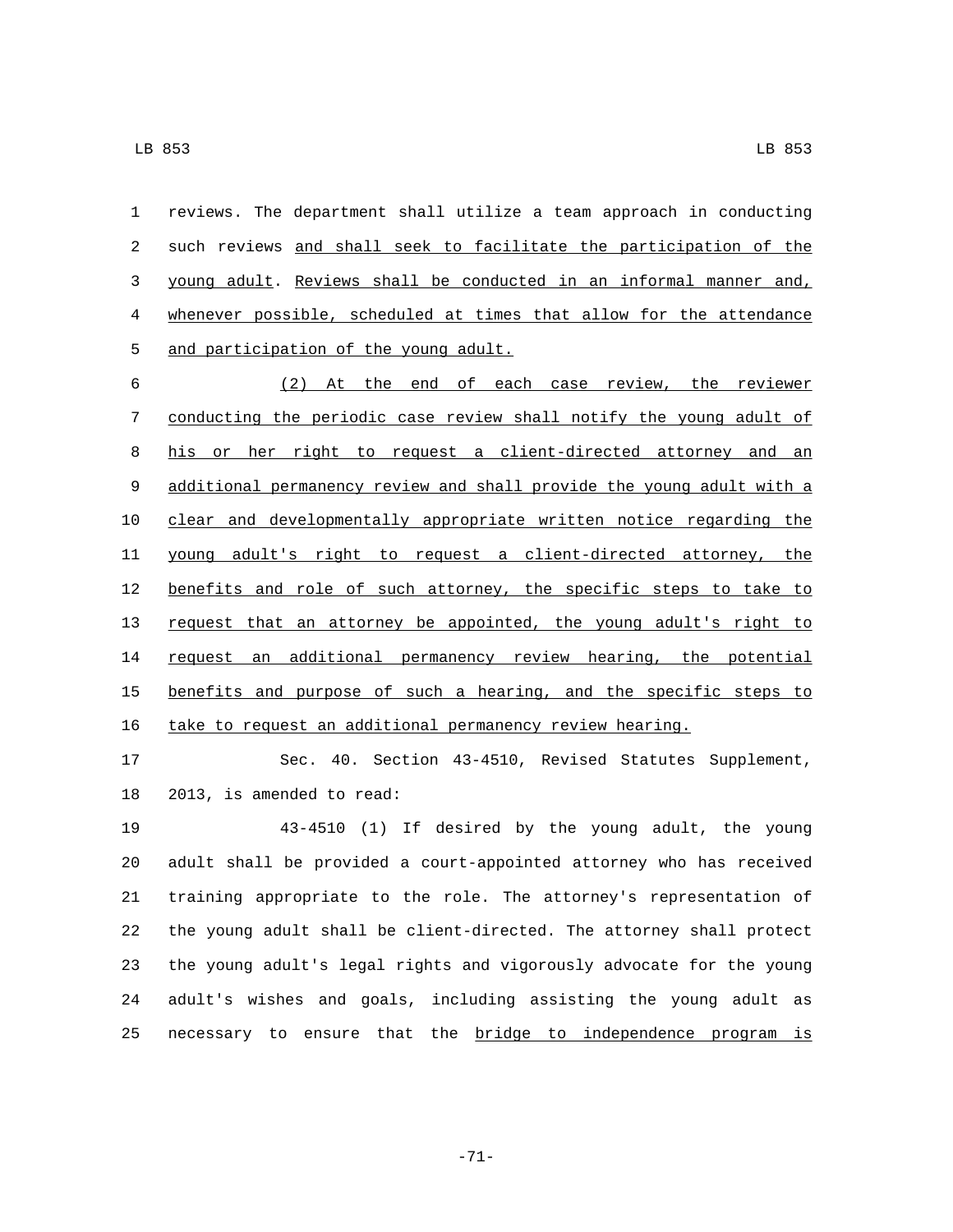LB 853 LB 853

1 providing the young adult receives with the services and support 2 required under the Young Adult Voluntary Services and Support Bridge to Independence Act. For young adults who were appointed a guardian ad litem before the young adult attained nineteen years of age, the guardian ad litem's appointment may be continued, with consent from the young adult, but under a client-directed model of representation. Before entering into a voluntary services and support agreement and at least sixty days prior to each permanency and case review, the 9 support worker independence coordinator shall notify the young adult of his or her right to request a client-directed attorney if the young adult would like an attorney to be appointed and shall provide the young adult with a clear and developmentally appropriate written notice regarding the young adult's right to request a client-directed attorney, the benefits and role of such attorney, and the specific steps to take to request that an attorney be appointed if the young 16 adult would like an attorney appointed.

 (2) The court has discretion to appoint a court appointed special advocate volunteer or continue the appointment of a previously appointed court appointed special advocate volunteer with 20 the consent of the young adult.

 Sec. 41. Section 43-4511, Revised Statutes Supplement, 22 2013, is amended to read:

 43-4511 (1) The department shall provide extended guardianship assistance for a young adult who is at least nineteen years of age but less than twenty-one years of age if the young adult

-72-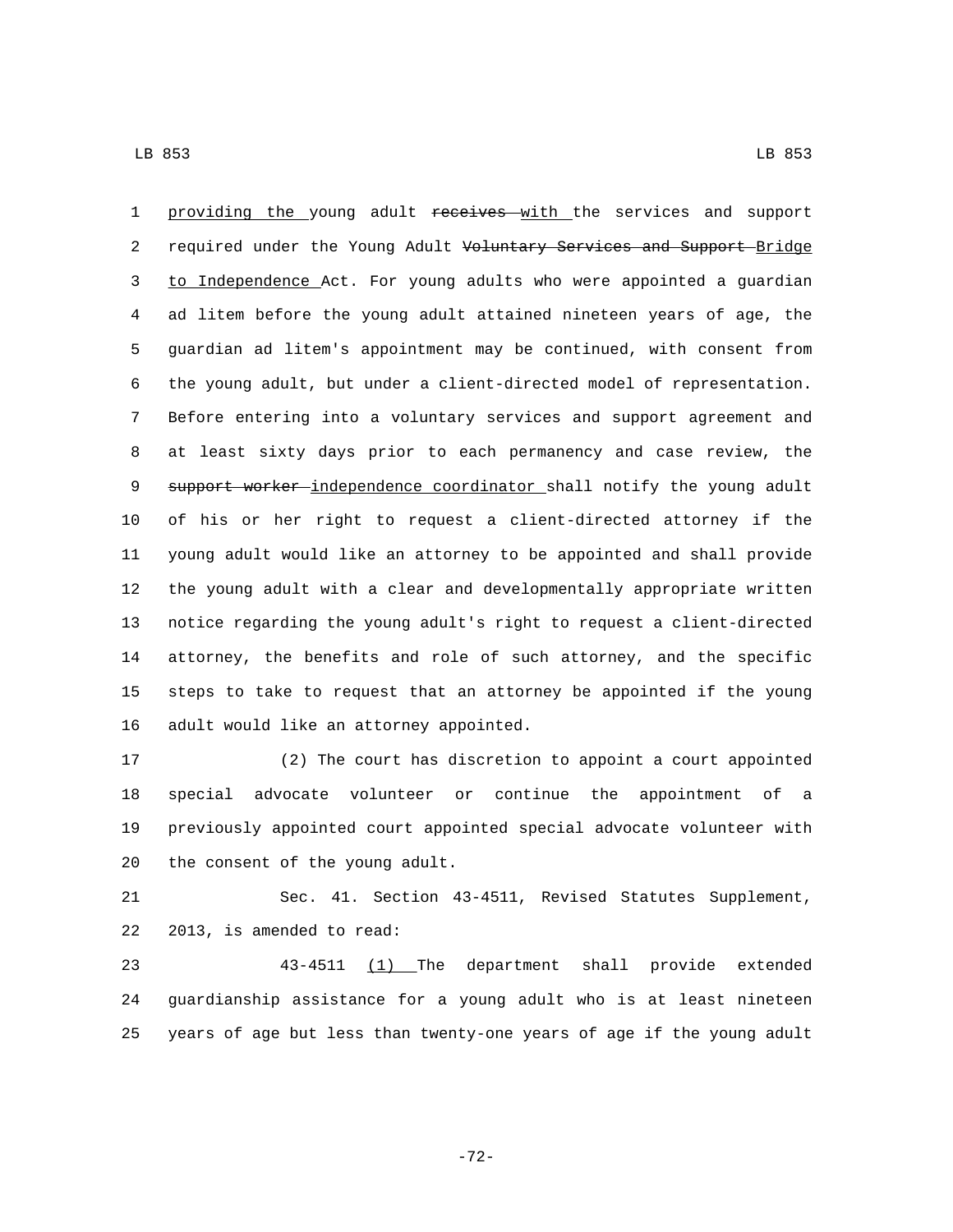began receiving kinship guardianship assistance pursuant to 42 U.S.C. 673 at sixteen years of age or older or the young adult received state-funded guardianship assistance in a licensed relative placement at sixteen years of age or older and the young adult meets at least 5 one of the following conditions for eligibility:  $\left(\frac{1}{1}\right)$  (a) The young adult is completing secondary education or an educational program leading to an equivalent credential;  $\left(\frac{2}{2}\right)$  (b) The young adult is enrolled in an institution 9 that provides postsecondary or vocational education;  $\left(3\right)-\left(c\right)$  The young adult is employed for at least eighty 11 hours per month;  $(4)$   $(d)$  The young adult is participating in a program or activity designed to promote employment or remove barriers to 14 employment; or 15 (5) (e) The young adult is incapable of doing any part of 16 the activities in subdivisions  $(1)$  through  $(4)$   $(1)(a)$  through  $(d)$  of this section due to a medical condition, which incapacity must be supported by regularly updated information in the case plan of the 19 young adult. (2) The guardian shall ensure that any guardianship assistance funds provided by the department and received by the guardian shall be used for the benefit of the young adult. The department shall adopt and promulgate rules and regulations defining services and supports encompassed by such benefit.

25 Sec. 42. Section 43-4512, Revised Statutes Supplement,

-73-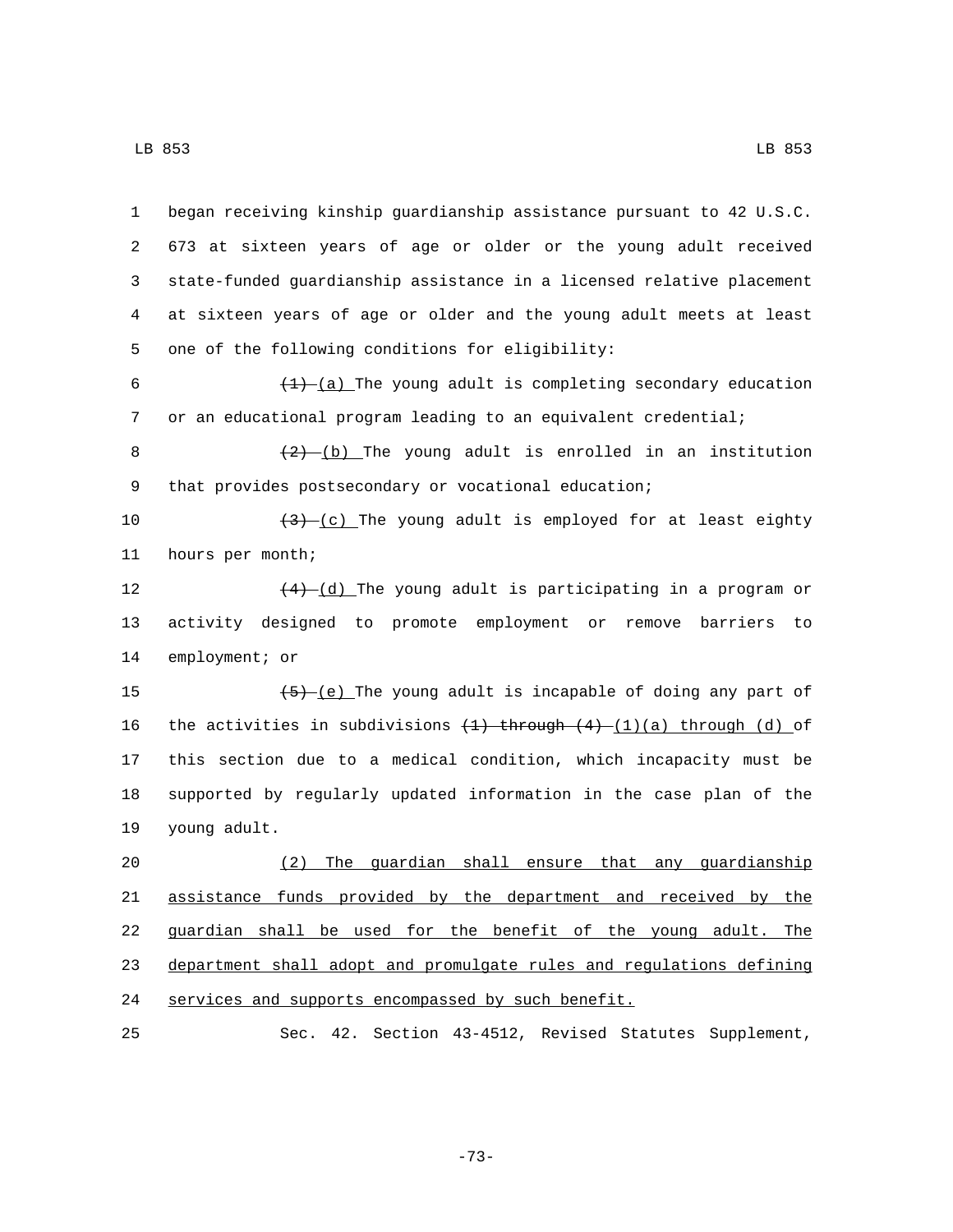1 2013, is amended to read: 43-4512 (1) The department shall provide extended adoption assistance for a young adult who is at least nineteen years of age but less than twenty-one years of age if the young adult began receiving adoption assistance at sixteen years of age or older and meets at least one of the following conditions of eligibility:  $\left(\frac{1}{2}\right)^{n}$  (a) The young adult is completing secondary education or an educational program leading to an equivalent credential;  $\left(\frac{2}{2}\right)$  (b) The young adult is enrolled in an institution that provides postsecondary or vocational education;  $\left(3\right)-\left(\frac{c}{c}\right)$  The young adult is employed for at least eighty 12 hours per month;  $(4)-(d)$  The young adult is participating in a program or activity designed to promote employment or remove barriers to 15 employment; or  $\left(-\frac{5}{5}\right)$  (e) The young adult is incapable of doing any part of 17 the activities in subdivisions  $(1)$  through  $(4)$   $(1)(a)$  through  $(d)$  of this section due to a medical condition, which incapacity must be supported by regularly updated information in the case plan of the young adult.20 (2) The adoptive parent or parents shall ensure that any adoption assistance funds provided by the department and received by 23 the adoptive parent shall be used for the benefit of the young adult. The department shall adopt and promulgate rules and regulations

25 defining services and supports encompassed by such benefit.

-74-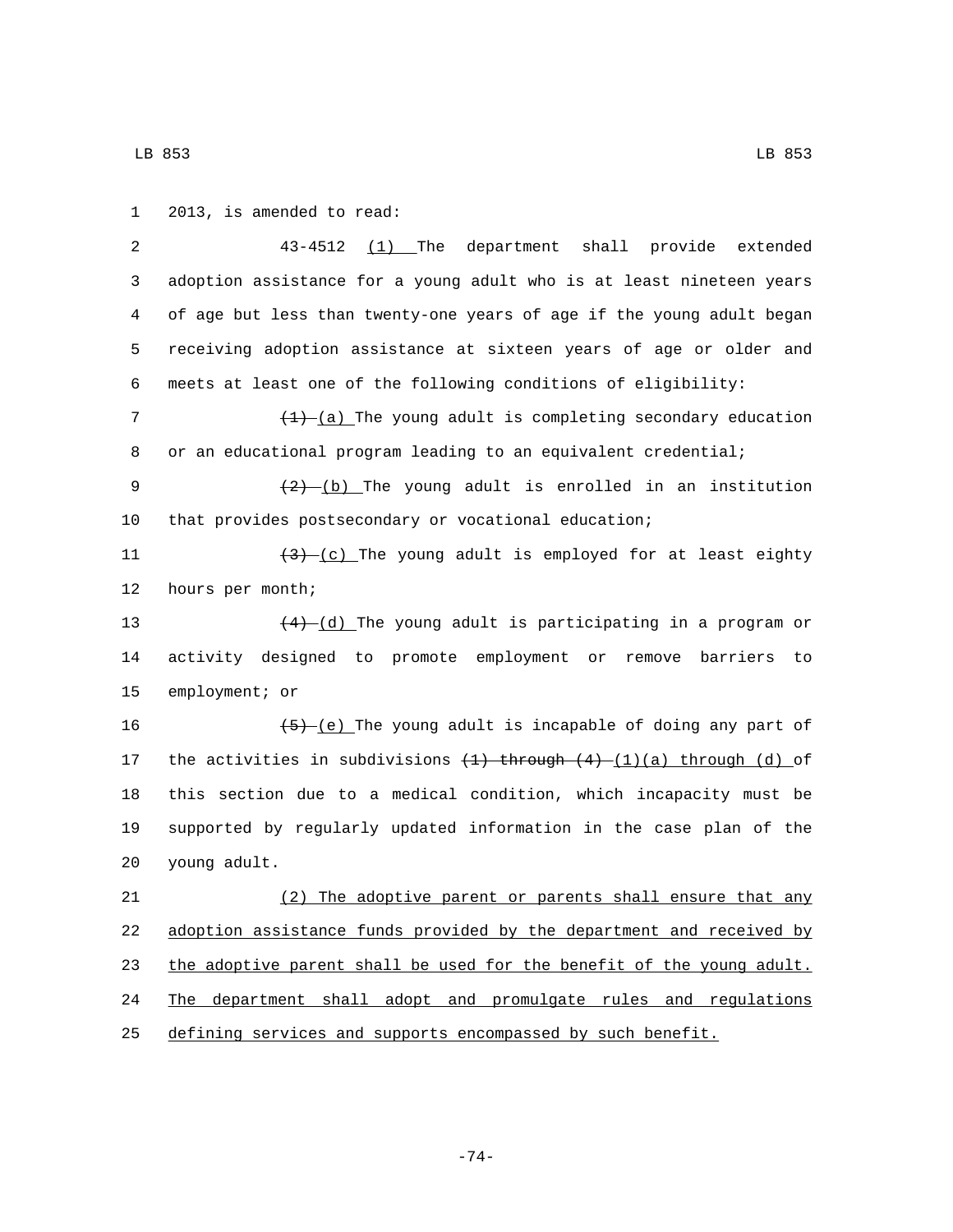1 Sec. 43. Section 43-4513, Revised Statutes Supplement, 2 2013, is amended to read:

 43-4513 (1) On or before July 1, 2013, the Nebraska 4 Children's Commission shall appoint a <del>Young Adult Voluntary Services</del> 5 and Support Bridge to Independence Advisory Committee to make recommendations to the department and the Nebraska Children's 7 Commission for a statewide implementation plan meeting the extended 8 services bridge to independence program requirements of the Young 9 Adult Voluntary Services and Support Bridge to Independence Act. The committee shall provide a written report regarding the initial implementation of the program to the Nebraska Children's Commission, the Health and Human Services Committee of the Legislature, the department, and the Governor by October 1, 2013. The report shall also specifically address recommendations for maximizing and making efficient use of funding for a state-extended guardianship assistance program described in section 43-4514. The report to the Health and Human Services Committee of the Legislature shall be submitted 18 electronically. The Young Adult Voluntary Services and Support Bridge to Independence Advisory Committee shall meet on a biannual basis thereafter to advise the department and the Nebraska Children's Commission regarding ongoing implementation of the extended services bridge to independence program and shall provide a written report 23 regarding ongoing implementation, including extended services bridge 24 to independence program participation and early discharge rates and reasons obtained from the department, to the Nebraska Children's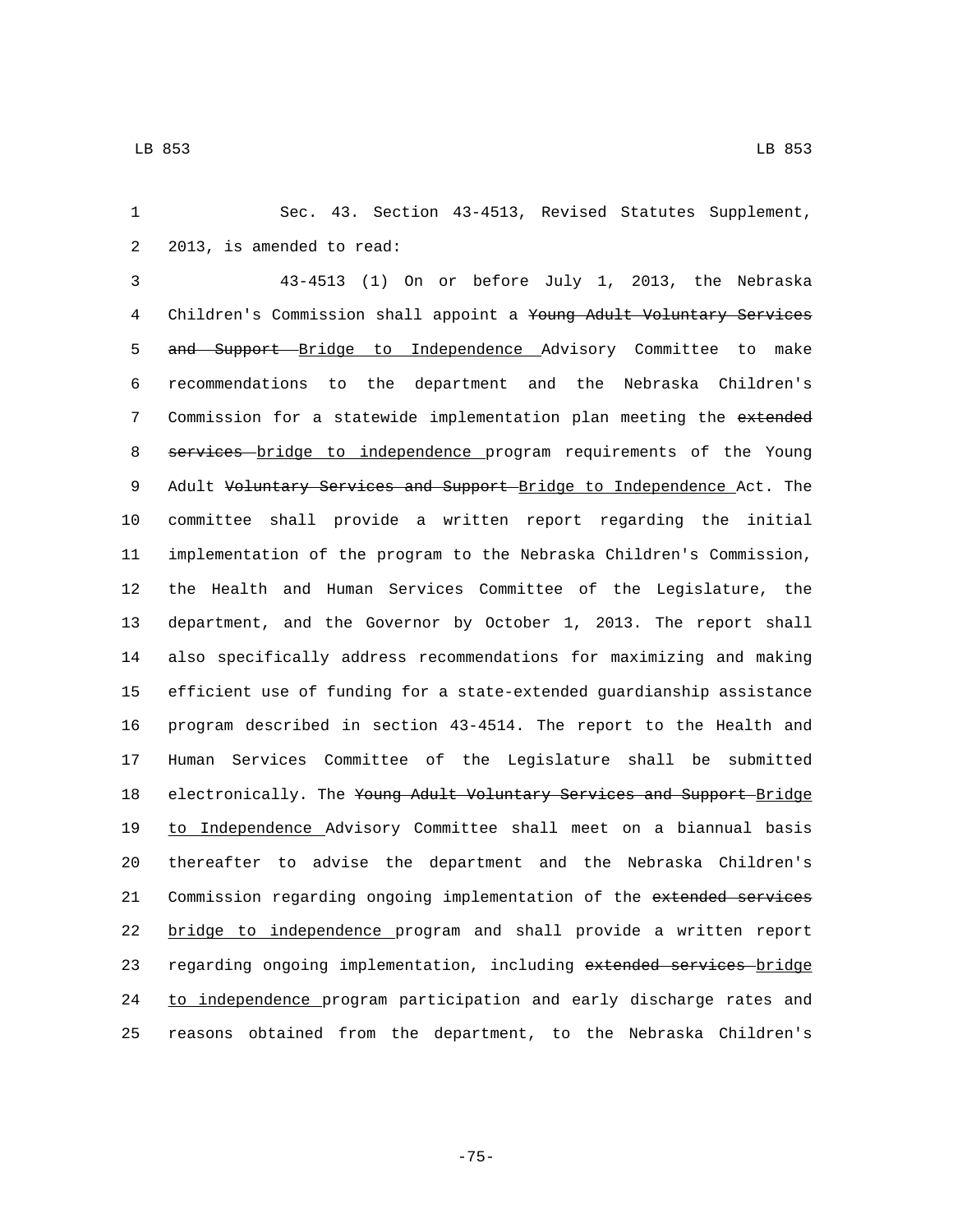Commission, the Health and Human Services Committee of the Legislature, the department, and the Governor by December 15th of each year. By December 15, 2015, the committee shall develop specific recommendations for expanding to or improving outcomes for similar groups of at-risk young adults and for the adaptation or continuation of assistance under the state-extended guardianship assistance program described in section 43-4514. The report to the Health and Human Services Committee of the Legislature shall be submitted 9 electronically.

10 (2) The members of the Young Adult Voluntary Services and 11 Support Bridge to Independence Advisory Committee shall include, but not be limited to, (a) representatives from all three branches of government, and the representatives from the legislative and judicial branches of government shall be nonvoting, ex officio members, (b) no less than three young adults currently or previously in foster care, which may be filled on a rotating basis by members of Project Everlast or a similar youth support or advocacy group, (c) one or more representatives from a child welfare advocacy organization, (d) one or more representatives from a child welfare service agency, and (e) one or more representatives from an agency providing independent 21 living services.

 (3) Members of the committee shall be appointed for terms of two years. The Nebraska Children's Commission shall appoint the chairperson of the committee and may fill vacancies on the committee 25 as they occur.

-76-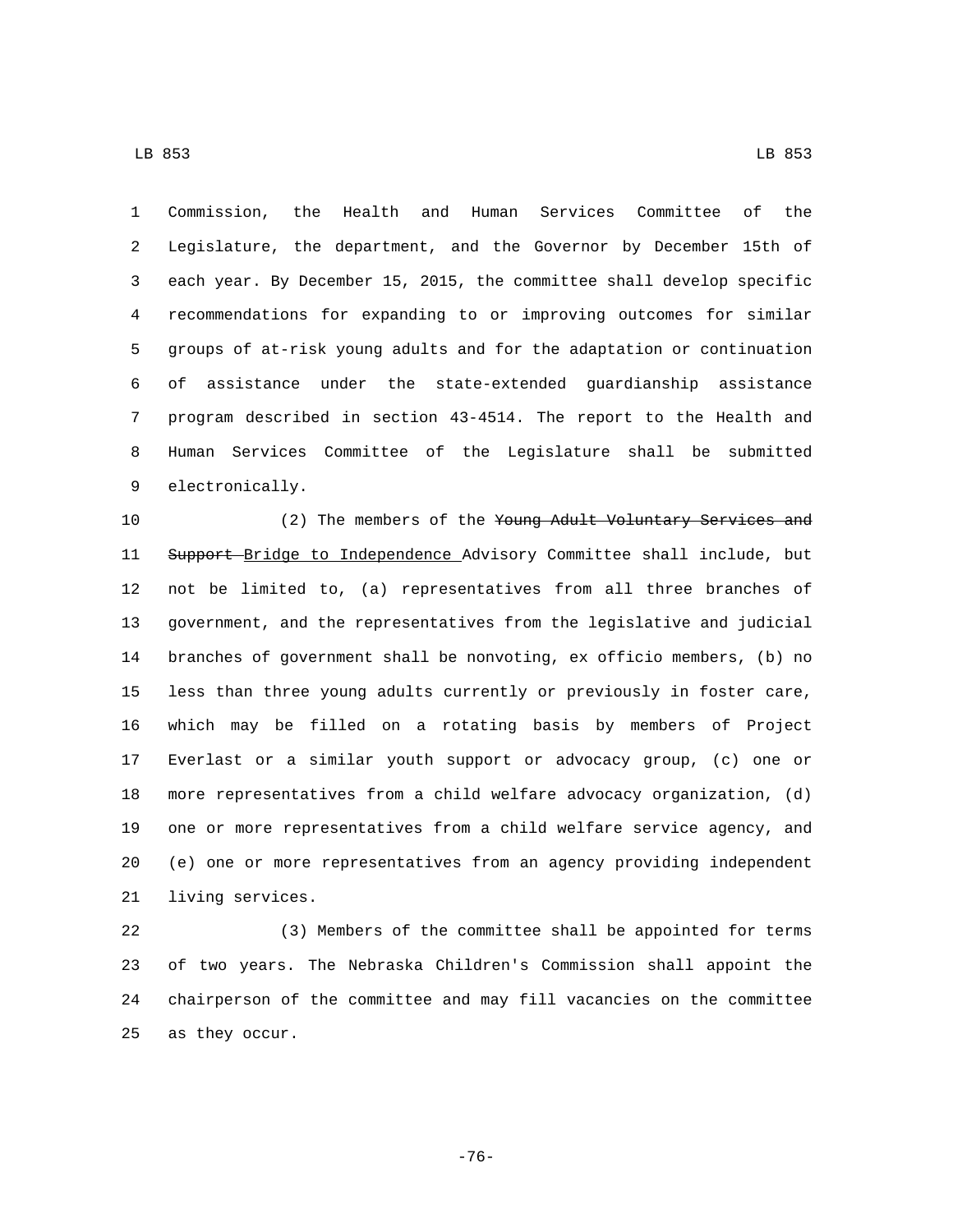| $\mathbf{1}$ | Sec. 44. Section 43-4514, Revised Statutes Supplement,                |
|--------------|-----------------------------------------------------------------------|
| 2            | 2013, is amended to read:                                             |
| 3            | 43-4514 (1) The department shall submit a state plan                  |
| 4            | amendment by October 15, 2013, to seek federal Title IV-E funding     |
| 5            | under 42 U.S.C. 672 and 42 U.S.C. 673 for the extended services       |
| 6            | bridge to independence program pursuant to the Young Adult Voluntary  |
| 7            | Services and Support Bridge to Independence Act.                      |
| 8            | (2) The extended services bridge to independence program              |
| 9            | or the state-extended guardianship assistance program under either    |
| 10           | subsection (3) or (4) of this section shall not begin prior to        |
| 11           | January 1, 2014.                                                      |
| 12           | (3) If the state plan amendment is approved:                          |
| 13           | (a) The department shall implement the extended services              |
| 14           | bridge to independence program in accordance with the<br>federal      |
| 15           | Fostering Connections to Success and Increasing Adoptions Act of      |
| 16           | 2008, 42 U.S.C. 673 and 42 U.S.C. 675(8)(B) and in accordance with    |
| 17           | requirements necessary to obtain federal Title IV-E funding under 42  |
| 18           | U.S.C. 672 and 42 U.S.C. 673. If the department does not contract     |
| 19           | with a private agency to implement the extended services bridge to    |
| 20           | independence program, the extended services bridge to independence    |
| 21           | program shall take effect within sixty days after the department      |
| 22           | receives the notice of approval of the state plan amendment. If the   |
| 23           | department contracts with a private agency to implement the extended  |
| 24           | services bridge to independence program, the extended services bridge |
| 25           | to independence program shall take effect within ninety days after    |

-77-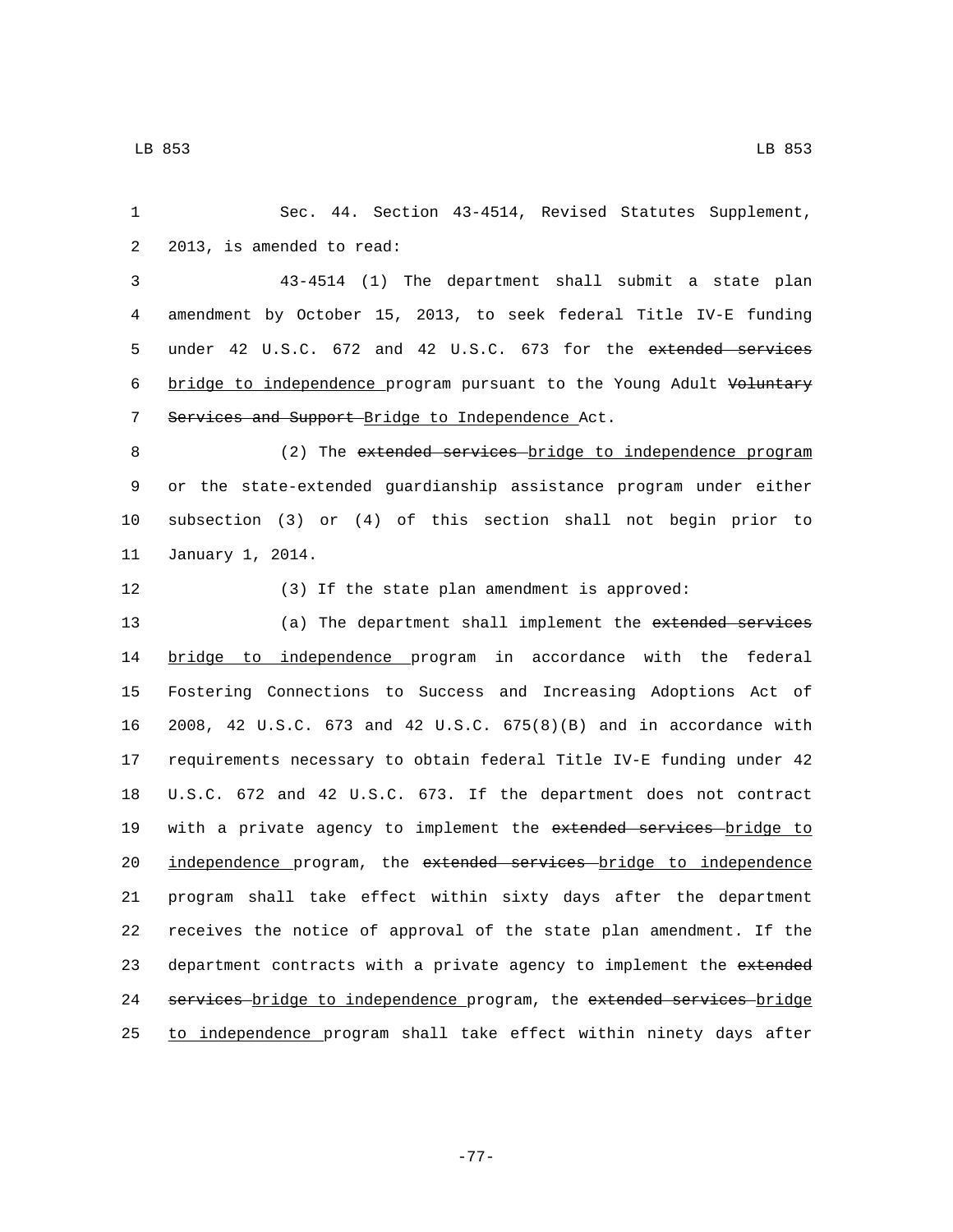the department receives the notice of approval of the state plan 2 amendment; and

 (b) The department shall implement a state-extended guardianship assistance program. The state-extended guardianship assistance program shall not be construed to create an entitlement. Under the state-extended guardianship assistance program, a young adult (i) for whom the state has entered into a guardianship assistance agreement at sixteen years of age or older that is not with a licensed relative and (ii) who meets at least one of the 10 conditions of eligibility under subdivisions  $(1)$  through  $(5)$   $(1)(a)$  through (e) of section 43-4511, the department shall continue making guardianship assistance payments on behalf of such young adult until he or she attains twenty-one years of age to the extent possible within funds appropriated for the state-extended guardianship assistance program. It is the intent of the Legislature to appropriate four hundred thousand dollars for fiscal years 2013-14 and 2014-15 for the state-extended guardianship assistance program.

 (4) If the state plan amendment is denied, the department 19 shall implement the extended services bridge to independence program as a state-only pilot program within sixty days after the department receives the notice of denial. If implemented as a state-only pilot program, it is the intent of the Legislature to appropriate two million dollars for fiscal years 2013-14 and 2014-15 for such state- only pilot program. The department shall administer the state-only pilot program to serve as many eligible young adults as possible

LB 853 LB 853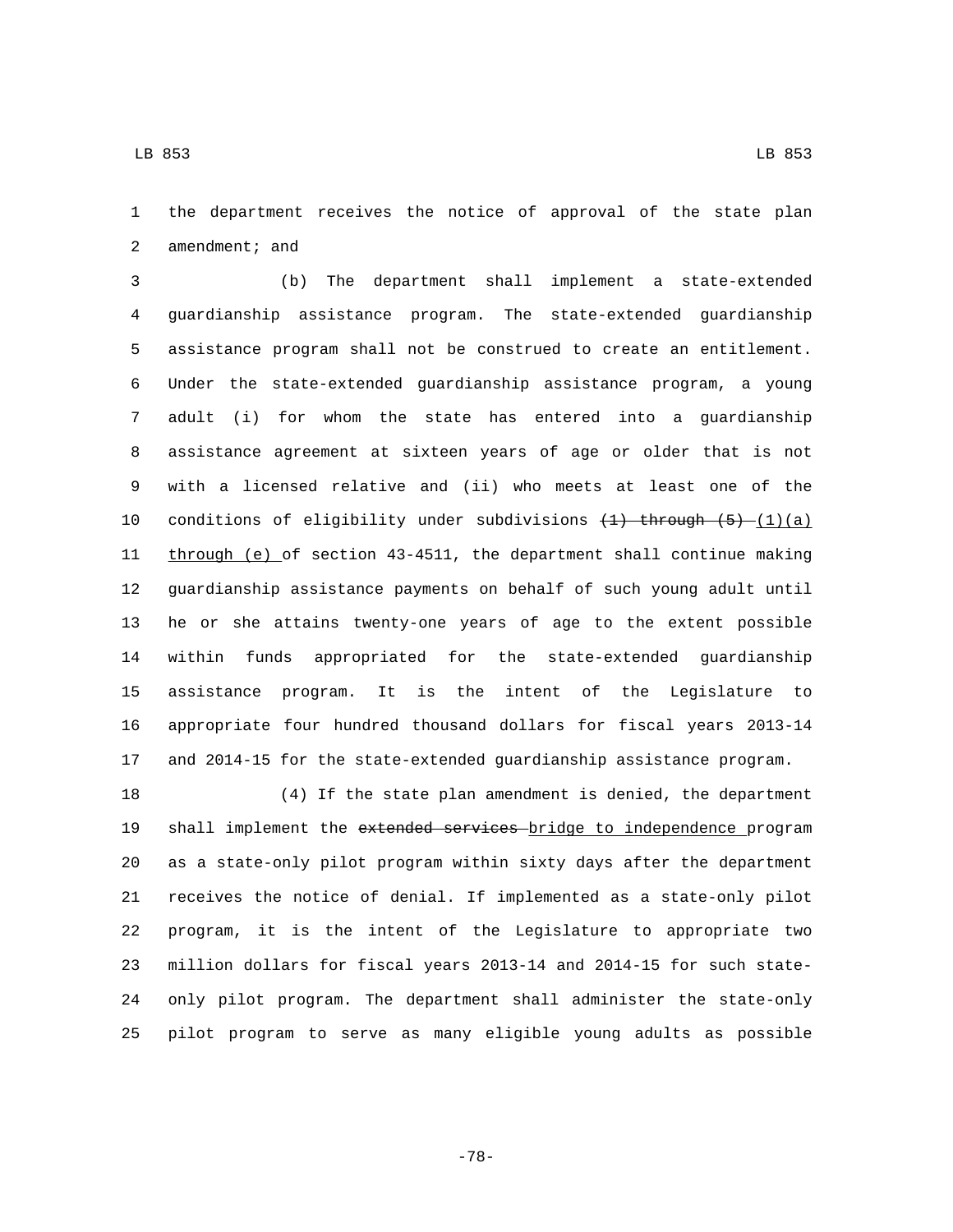LB 853 LB 853

 within the funds appropriated. If a state-only pilot program is 2 established, the Young Adult Voluntary Services and Support Bridge to Independence Advisory Committee shall make recommendations to the department and the Nebraska Children's Commission regarding eligibility criteria and private or alternative funding options within thirty days after the department receives the notice of 7 denial.

 (5) Prior to January 1, 2014, the department shall adopt and promulgate rules and regulations to carry out the Young Adult 10 Voluntary Services and Support Bridge to Independence Act.

 (6) All references to the United States Code in the Young 12 Adult Voluntary Services and Support Bridge to Independence Act refer to sections of the code as such sections existed on January 1, 2013.

 Sec. 45. To facilitate consistency in training all case managers and allow for Title IV-E reimbursement for case manager training under Title IV-E of the federal Social Security Act, as 17 amended, the same program for initial training of case managers shall 18 be utilized for all case managers, whether they are employed by the department or by an organization under contract with the department. The initial training of all case managers shall be provided by the department or one or more organizations under contract with the department. The department shall create a formal system for measuring 23 and evaluating the quality of such training. All case managers shall complete a formal assessment process after initial training to demonstrate competency prior to assuming responsibilities as a case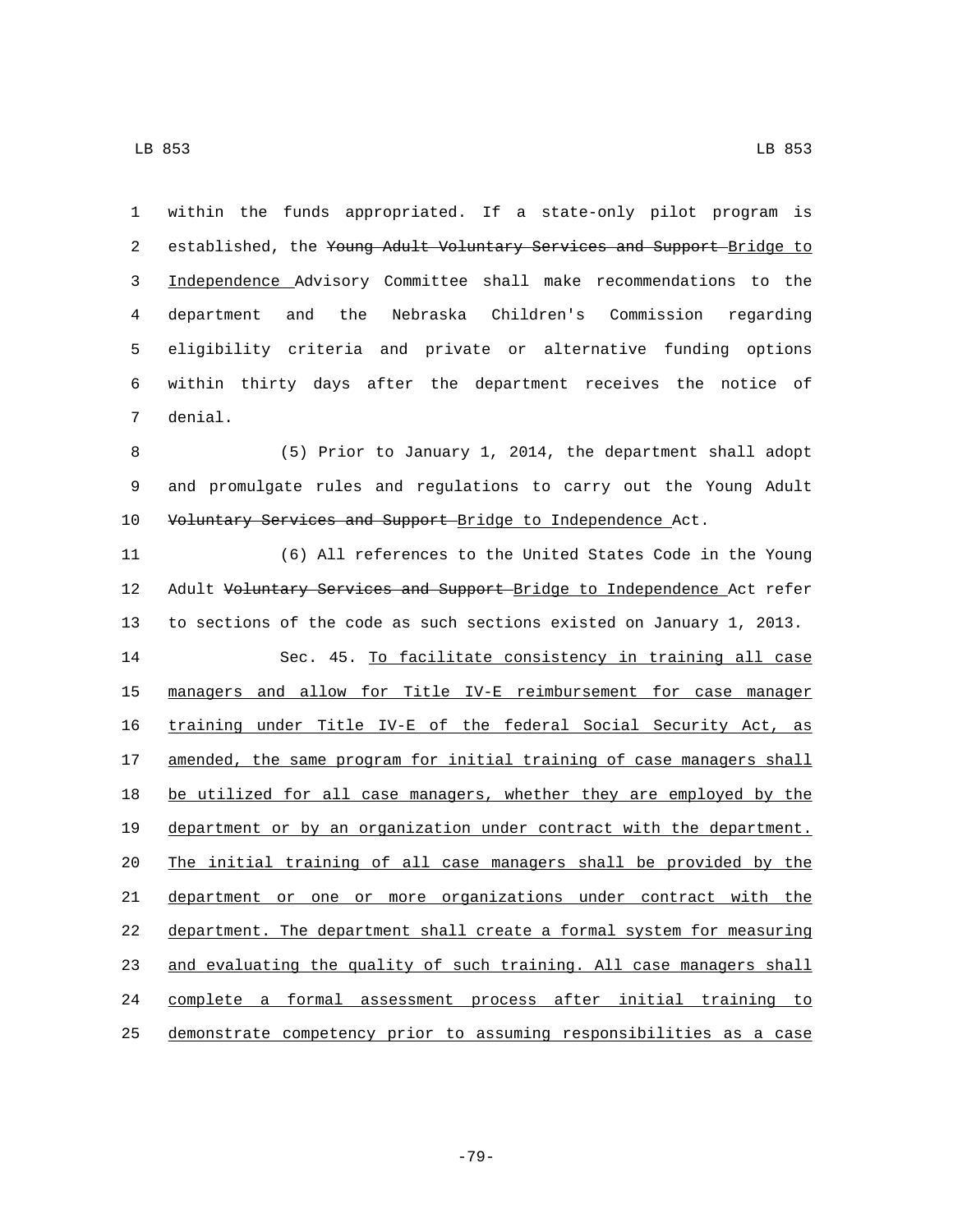| 1  | manager. The training curriculum for case managers shall include, but |
|----|-----------------------------------------------------------------------|
| 2  | not be limited to: (1) An understanding of the benefits of utilizing  |
| 3  | evidence-based and promising casework practices; (2) the importance   |
| 4  | of guaranteeing service providers' fidelity to evidence-based and     |
| 5  | promising casework practices; and (3) a commitment to evidence-based  |
| 6  | and promising family-centered casework practices that utilize a least |
| 7  | restrictive approach for children and families.                       |
| 8  | Sec. 46. Section 71-3405, Revised Statutes Supplement,                |
| 9  | 2013, is amended to read:                                             |
| 10 | 71-3405 For purposes of the Child and Maternal Death                  |
| 11 | Review Act:                                                           |
| 12 | (1) Child means a person from birth to eighteen years of              |
| 13 | age;                                                                  |
| 14 | (2) Investigation of child death means a review of                    |
| 15 | existing records and other information regarding the child from       |
| 16 | relevant agencies, professionals, and providers of medical, dental,   |
| 17 | prenatal, and mental health care. The records to be reviewed may      |
| 18 | include, but not be limited to, medical records, coroner's reports,   |
| 19 | autopsy reports, social services records, records of alternative      |
| 20 | response cases under alternative response demonstration projects      |
| 21 | implemented in accordance with sections 2 to 4 of this act,           |
| 22 | educational records, emergency and paramedic records, and<br>law      |
| 23 | enforcement reports;                                                  |
| 24 | Investigation of maternal death means a review of<br>(3)              |

-80-

existing records and other information regarding the woman from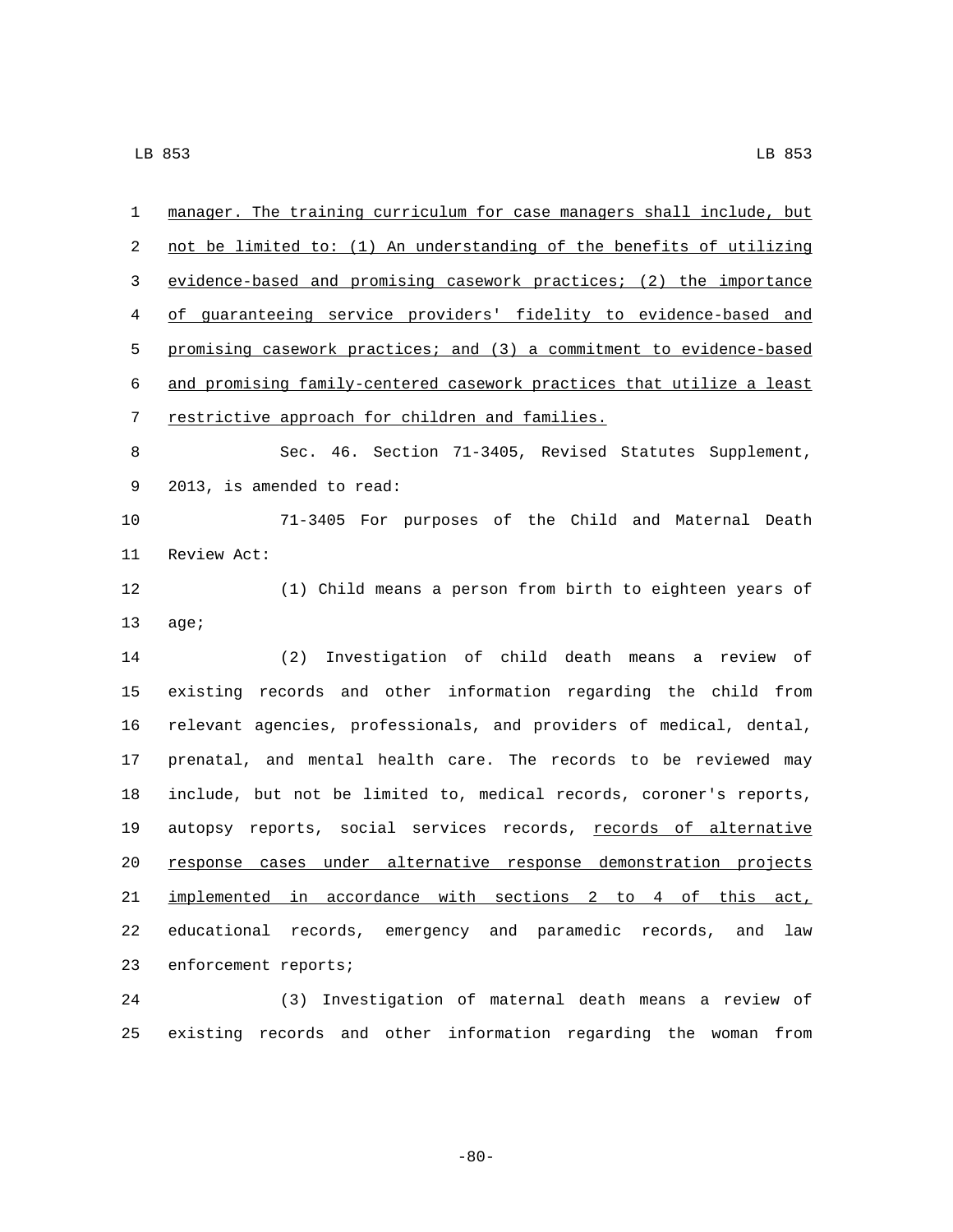relevant agencies, professionals, and providers of medical, dental,

 prenatal, and mental health care. The records to be reviewed may include, but not be limited to, medical records, coroner's reports, autopsy reports, social services records, educational records, emergency and paramedic records, and law enforcement reports;

 (4) Maternal death means the death of a woman during 7 pregnancy or the death of a postpartum woman;

 (5) Postpartum woman means a woman during the period of time beginning when the woman ceases to be pregnant and ending one 10 year after the woman ceases to be pregnant;

 (6) Preventable child or maternal death means the death of any child or pregnant or postpartum woman which reasonable medical, social, legal, psychological, or educational intervention may have prevented. Preventable child or maternal death includes, but is not limited to, the death of a child or pregnant or postpartum woman from (a) intentional and unintentional injuries, (b) medical misadventures, including untoward results, malpractice, and foreseeable complications, (c) lack of access to medical care, (d) neglect and reckless conduct, including failure to supervise and failure to seek medical care for various reasons, and (e) preventable 21 premature birth;

 (7) Reasonable means taking into consideration the condition, circumstances, and resources available; and

 (8) Team means the State Child and Maternal Death Review 25 Team.

-81-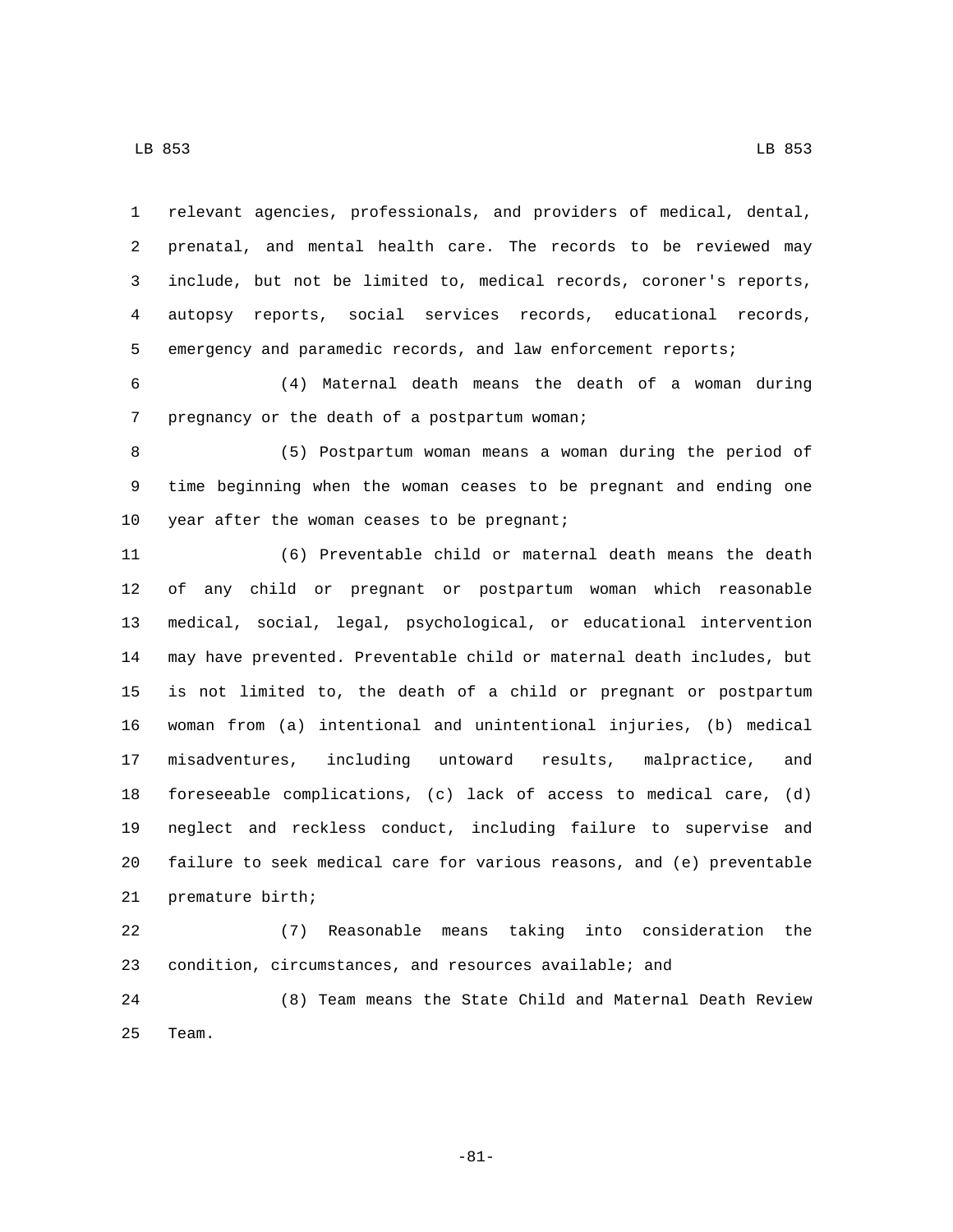Sec. 47. Section 71-6039.01, Reissue Revised Statutes of 2 Nebraska, is amended to read: 71-6039.01 No person shall act as a paid dining assistant in a nursing home unless such person:4 5 (1) Is at least sixteen years of age; (2) Is able to speak and understand the English language or a language understood by the nursing home resident being fed by 8 such person; (3) Has successfully completed at least eight hours of training as prescribed by the department for paid dining assistants; (4) Has no adverse findings on the Nurse Aide Registry or the Adult Protective Services Central Registry; and 13 (5) Has no adverse findings on the central register 14 registry created in section 28-718 if the nursing home which employs such person as a paid dining assistant has at any one time more than 16 one resident under the age of nineteen years. Sec. 48. Section 71-6039.05, Reissue Revised Statutes of 18 Nebraska, is amended to read: 71-6039.05 Each nursing home shall maintain (1) a record of all paid dining assistants employed by such facility, (2) verification of successful completion of a training course for each paid dining assistant, and (3) verification that the facility has made checks with the Nurse Aide Registry, the Adult Protective 24 Services Central Registry, and the central register-registry created in section 28-718, if applicable under section 71-6039.01, with

-82-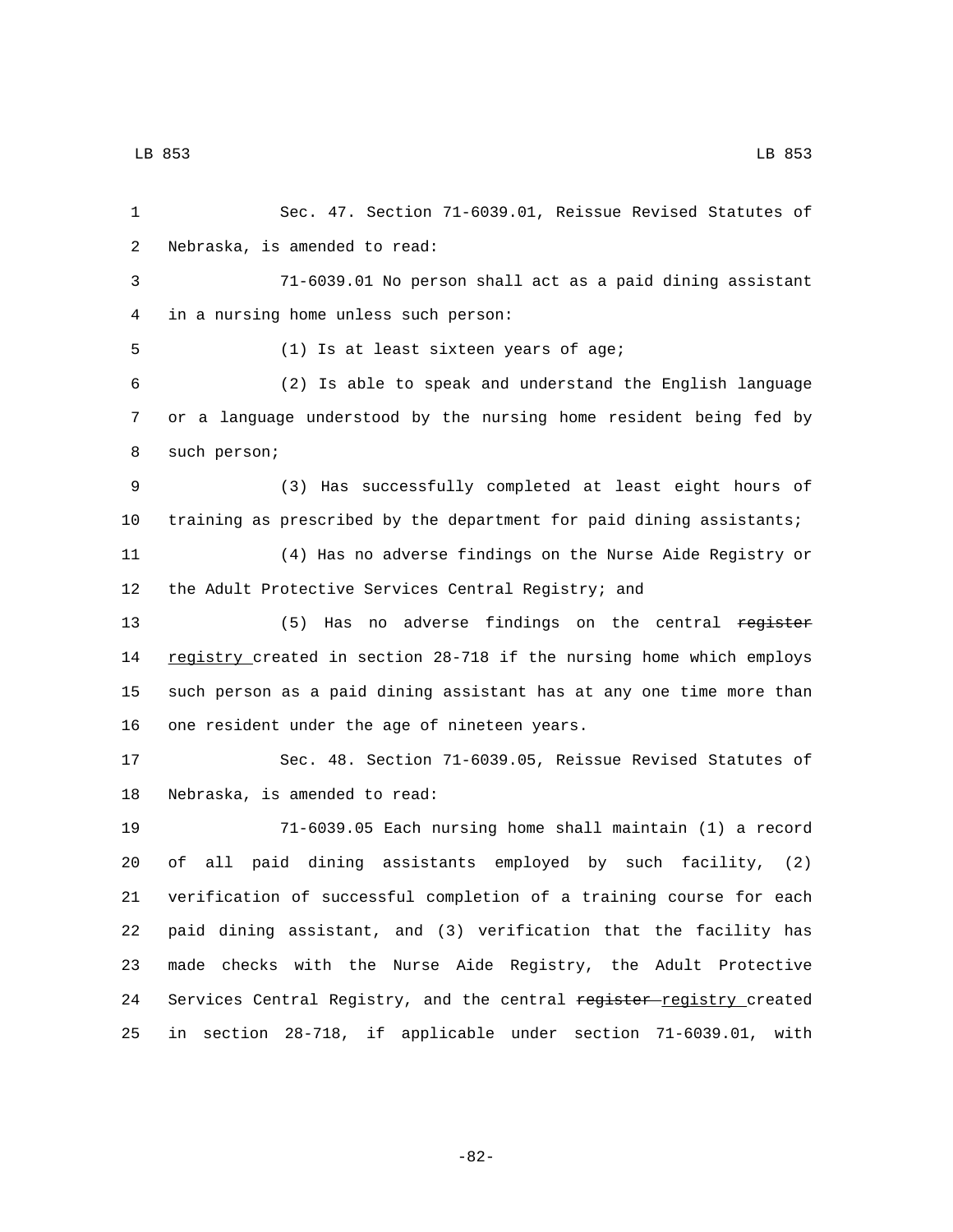LB 853 LB 853

1 respect to each paid dining assistant. Sec. 49. Section 71-6502, Reissue Revised Statutes of 3 Nebraska, is amended to read: 71-6502 An in-home personal services worker: (1) Shall be at least eighteen years of age; (2) Shall have good moral character;6 (3) Shall not have been convicted of a crime under the laws of Nebraska or another jurisdiction, the penalty for which is imprisonment for a period of more than one year and which crime is rationally related to the person's fitness or capacity to act as an 11 in-home personal services worker; (4) Shall have no adverse findings on the Adult 13 Protective Services Central Registry, the central register-registry created in section 28-718, the Medication Aide Registry, the Nurse Aide Registry, or the central registry maintained by the sex offender registration and community notification division of the Nebraska 17 State Patrol pursuant to section 29-4004; (5) Shall be able to speak and understand the English language or the language of the person for whom he or she is 20 providing in-home personal services; and (6) Shall have training sufficient to provide the requisite level of in-home personal services offered. Sec. 50. Section 81-3136, Revised Statutes Supplement, 24 2013, is amended to read: 81-3136 (1) It is the intent of the Legislature that the

-83-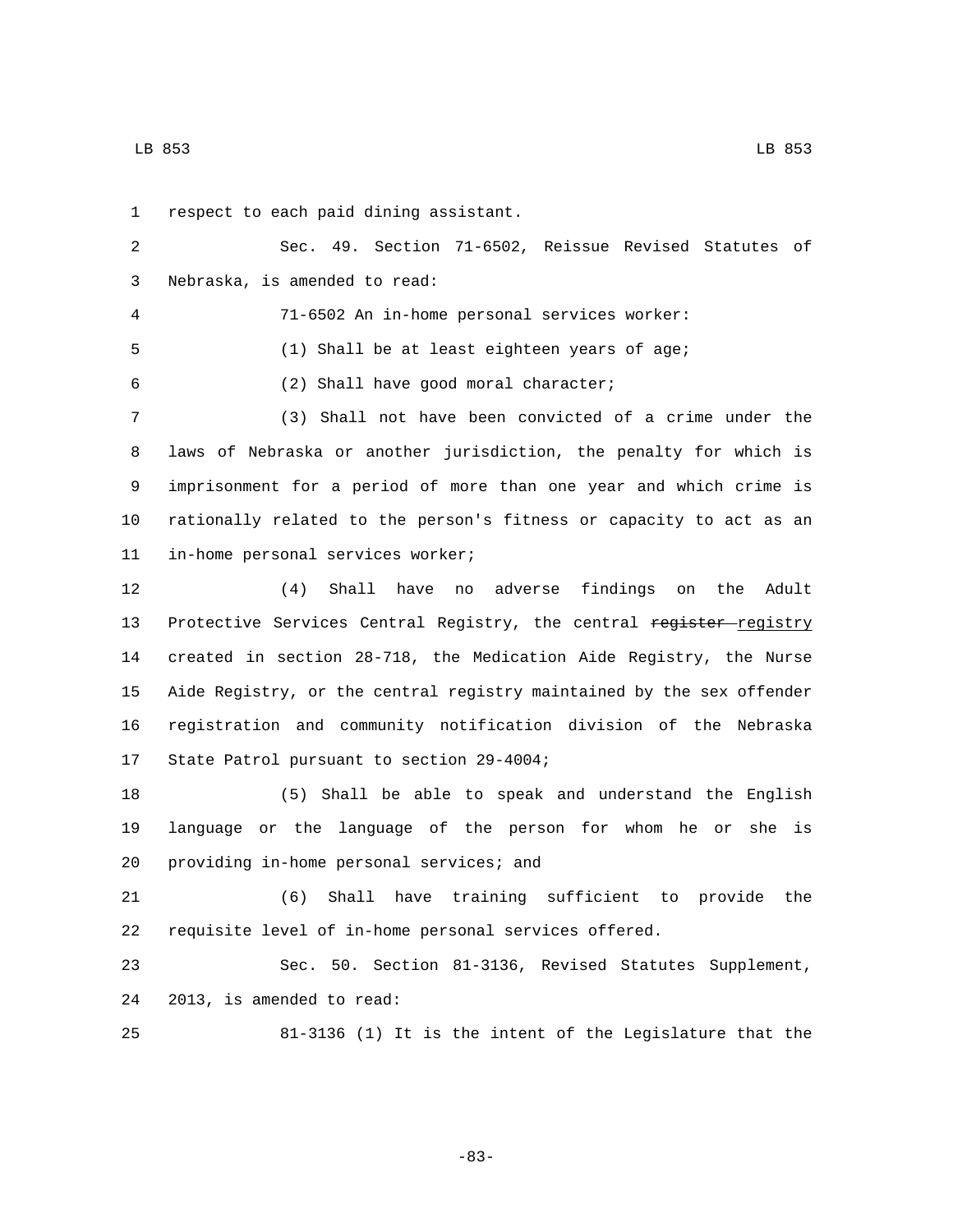developed pursuant to subsection (2) of this section be implemented in designated sites under the Child Protection and Family Safety Act 4 no earlier than July 2014. (2) The Department of Health and Human Services shall convene interested stakeholders and families to develop a model for alternative response to reports of child abuse or neglect under the 8 Child Protection Act. act. The model shall include: (a) Methodology for determining the location of sites for 10 initial implementation of alternative response; (b) An estimate of the percentage of reports of child abuse or neglect eligible for alternative response; (c) Eligibility criteria for alternative response; (d) The process to determine eligibility for alternative 15 response; (e) The assessment protocol and tools to be used for 17 alternative response; (f) The role of child abuse and neglect investigative teams and child abuse and neglect treatment teams in implementation 20 sites;

alternative response to reports of child abuse or neglect model

 (g) How, with whom, and what alternative response data 22 will be shared;

 (h) The criteria and process for transition of families from an alternative response to a traditional investigation;

(i) The criteria and process for families who refuse an

-84-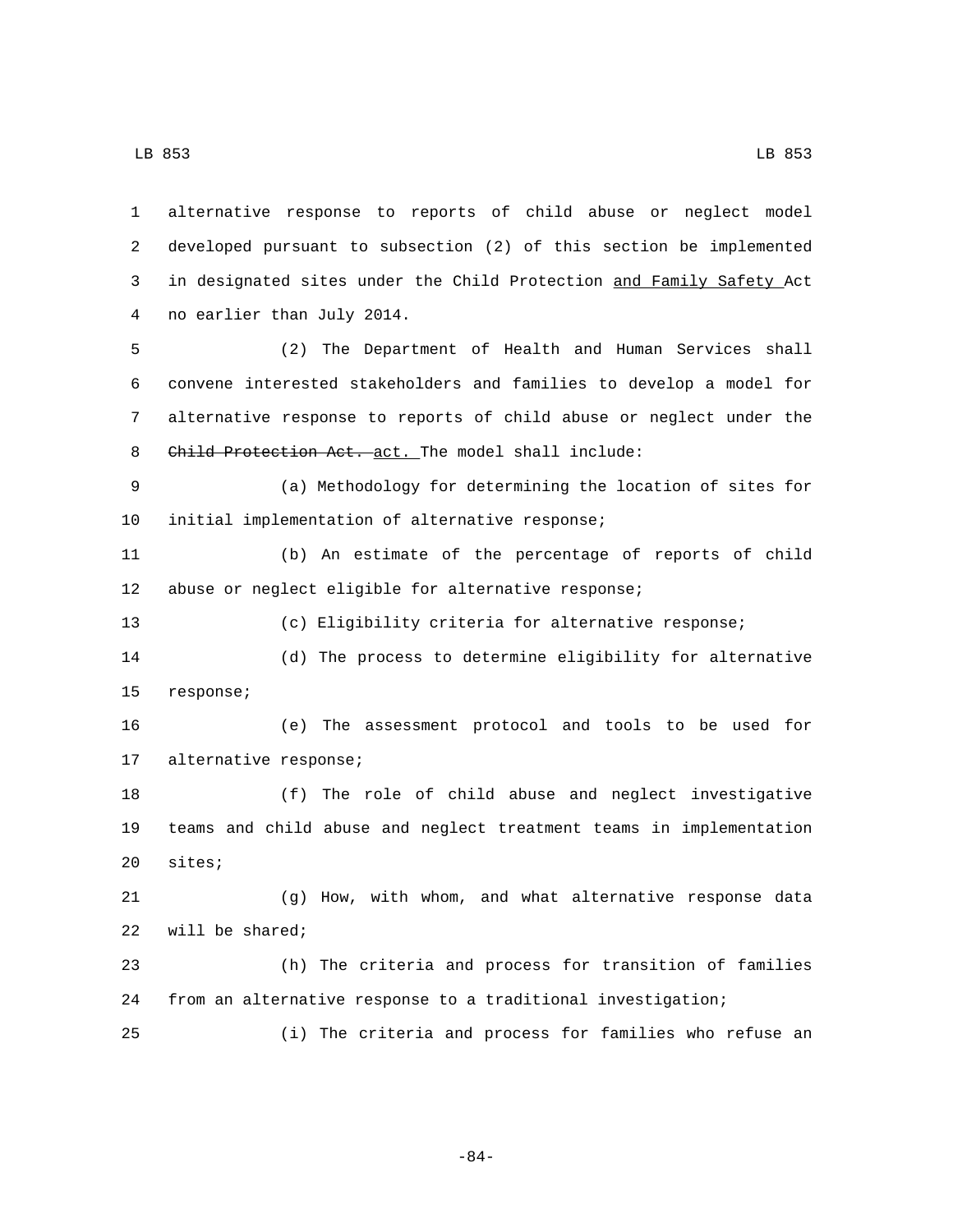LB 853 LB 853

1 alternative response; (j) The plan to address the continuum of services needed 3 for families receiving an alternative response; (k) An overview of critical training elements for both staff who implement and stakeholders involved with alternative response implementation;6 (l) A description of the evaluation component; (m) The relationship of alternative response to Title IV- E waiver applications of the Department of Health and Human Services 10 under the federal Social Security Act; (n) A plan to communicate and update interested stakeholders and families with regard to the alternative response 13 planning process; (o) The identification of statutory and policy changes necessary to implement the alternative response model, including a procedure that provides that reports of child abuse and neglect which receive an alternative response shall not receive a formal determination and the subject of the report shall not be entered into 19 the central register registry of child protection cases maintained 20 pursuant to section 28-718; (p) A budget for implementing and sustaining an 22 alternative response model; (q) The mechanisms of oversight and accountability in the 24 alternative response model; and (r) A determination of how alternative response service

-85-